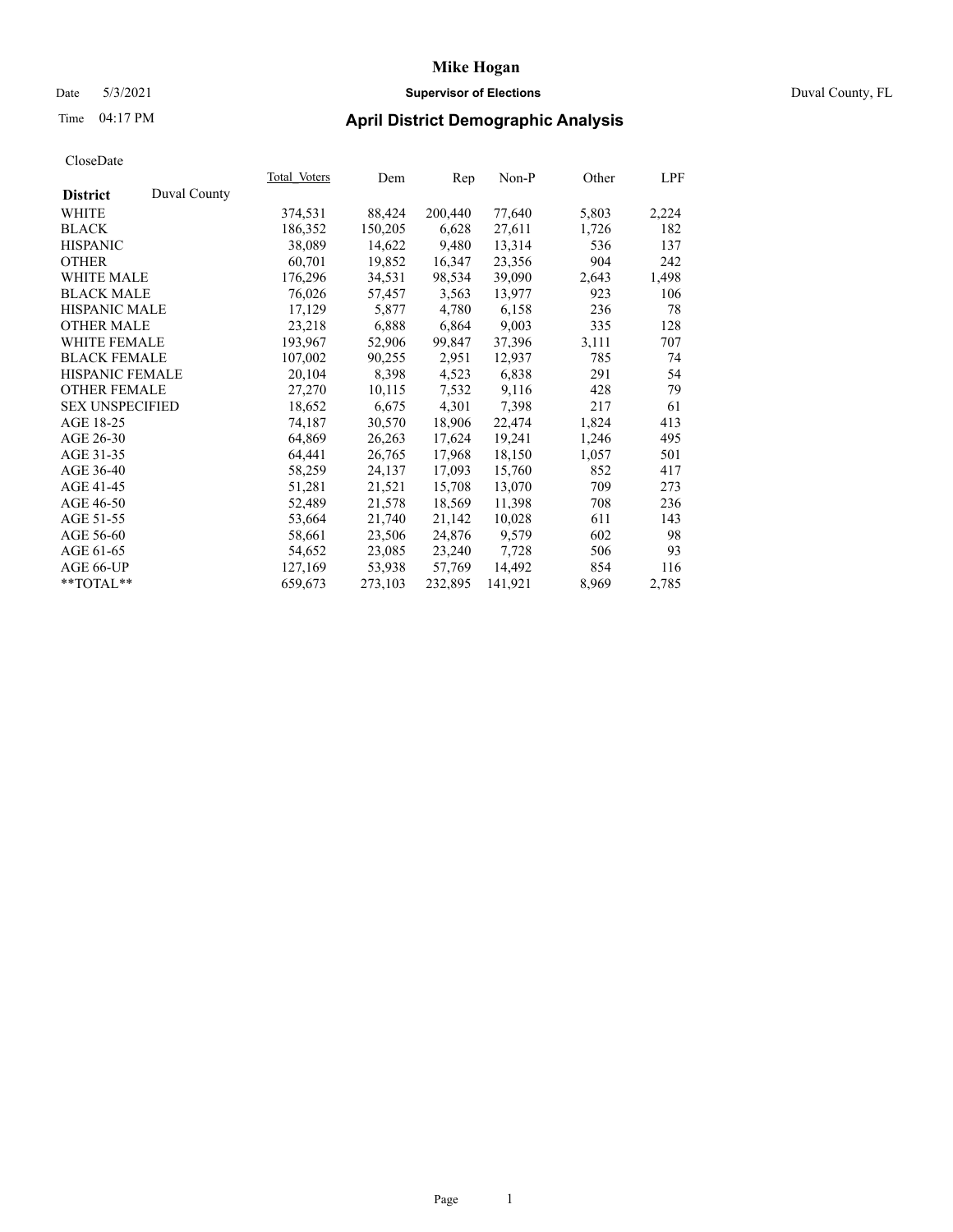### Date 5/3/2021 **Supervisor of Elections** Duval County, FL

| CloseDate |
|-----------|
|-----------|

|                                            | Total Voters | Dem    | $\mathbf{Rep}$ | Non-P | Other | LPF            |
|--------------------------------------------|--------------|--------|----------------|-------|-------|----------------|
| City Council District 1<br><b>District</b> |              |        |                |       |       |                |
| WHITE                                      | 21,255       | 5,183  | 11,023         | 4,608 | 323   | 118            |
| <b>BLACK</b>                               | 14,701       | 11,435 | 600            | 2,494 | 152   | 20             |
| <b>HISPANIC</b>                            | 3,572        | 1,457  | 803            | 1,258 | 44    | 10             |
| <b>OTHER</b>                               | 4,139        | 1,453  | 994            | 1,620 | 53    | 19             |
| WHITE MALE                                 | 9,921        | 2,001  | 5,381          | 2,319 | 141   | 79             |
| <b>BLACK MALE</b>                          | 5,891        | 4,301  | 301            | 1,199 | 80    | 10             |
| <b>HISPANIC MALE</b>                       | 1,548        | 596    | 382            | 544   | 20    | 6              |
| <b>OTHER MALE</b>                          | 1,469        | 458    | 428            | 554   | 17    | 12             |
| WHITE FEMALE                               | 11,034       | 3,102  | 5,503          | 2,215 | 178   | 36             |
| <b>BLACK FEMALE</b>                        | 8,467        | 6,894  | 282            | 1,211 | 70    | 10             |
| <b>HISPANIC FEMALE</b>                     | 1,933        | 821    | 403            | 681   | 24    | 4              |
| <b>OTHER FEMALE</b>                        | 1,840        | 743    | 431            | 629   | 31    | 6              |
| <b>SEX UNSPECIFIED</b>                     | 1,562        | 611    | 309            | 627   | 11    | $\overline{4}$ |
| AGE 18-25                                  | 5,409        | 2,418  | 1,112          | 1,733 | 119   | 27             |
| AGE 26-30                                  | 4,485        | 2,045  | 917            | 1,419 | 79    | 25             |
| AGE 31-35                                  | 4,468        | 2,083  | 975            | 1,311 | 71    | 28             |
| AGE 36-40                                  | 3,868        | 1,741  | 931            | 1,112 | 61    | 23             |
| AGE 41-45                                  | 3,306        | 1,537  | 861            | 849   | 42    | 17             |
| AGE 46-50                                  | 3,333        | 1,513  | 1,020          | 737   | 47    | 16             |
| AGE 51-55                                  | 3,528        | 1,604  | 1,202          | 672   | 39    | 11             |
| AGE 56-60                                  | 3,856        | 1,678  | 1,461          | 665   | 47    | 5              |
| AGE 61-65                                  | 3,469        | 1,530  | 1,362          | 541   | 30    | 6              |
| AGE 66-UP                                  | 7,945        | 3,379  | 3,579          | 941   | 37    | 9              |
| **TOTAL**                                  | 43,667       | 19,528 | 13,420         | 9,980 | 572   | 167            |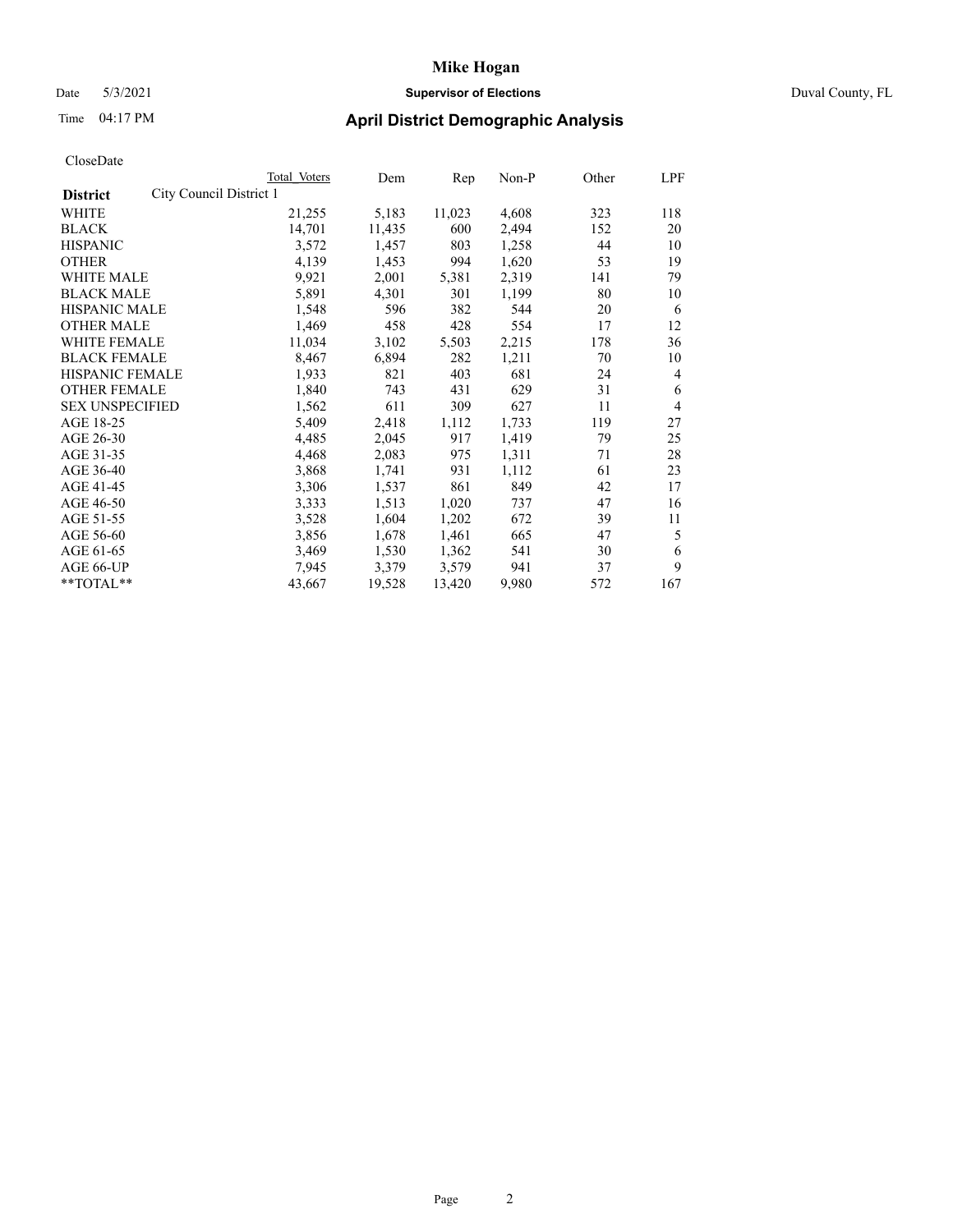### Date 5/3/2021 **Supervisor of Elections** Duval County, FL

## Time 04:17 PM **April District Demographic Analysis**

|                                            | Total Voters | Dem    | Rep    | Non-P  | Other | LPF            |
|--------------------------------------------|--------------|--------|--------|--------|-------|----------------|
| City Council District 2<br><b>District</b> |              |        |        |        |       |                |
| WHITE                                      | 33,925       | 6,285  | 20,487 | 6,480  | 488   | 185            |
| <b>BLACK</b>                               | 9,870        | 7,538  | 459    | 1,725  | 134   | 14             |
| <b>HISPANIC</b>                            | 3,099        | 1,101  | 887    | 1,071  | 36    | 4              |
| <b>OTHER</b>                               | 4,803        | 1,303  | 1,629  | 1,789  | 61    | 21             |
| WHITE MALE                                 | 16,313       | 2,525  | 10,105 | 3,335  | 230   | 118            |
| <b>BLACK MALE</b>                          | 4,380        | 3,079  | 264    | 957    | 67    | 13             |
| <b>HISPANIC MALE</b>                       | 1,427        | 442    | 458    | 506    | 19    | $\overline{2}$ |
| <b>OTHER MALE</b>                          | 1,902        | 474    | 688    | 708    | 20    | 12             |
| WHITE FEMALE                               | 17,247       | 3,698  | 10,171 | 3,057  | 255   | 66             |
| <b>BLACK FEMALE</b>                        | 5,344        | 4,356  | 193    | 728    | 66    | 1              |
| HISPANIC FEMALE                            | 1,604        | 634    | 414    | 538    | 16    | $\overline{2}$ |
| <b>OTHER FEMALE</b>                        | 2,188        | 683    | 746    | 720    | 32    | 7              |
| <b>SEX UNSPECIFIED</b>                     | 1,292        | 336    | 423    | 516    | 14    | 3              |
| AGE 18-25                                  | 5,517        | 1,815  | 1,907  | 1,632  | 140   | 23             |
| AGE 26-30                                  | 4,532        | 1,452  | 1,577  | 1,362  | 102   | 39             |
| AGE 31-35                                  | 5,144        | 1,555  | 1,977  | 1,494  | 75    | 43             |
| AGE 36-40                                  | 4,811        | 1,495  | 1,836  | 1,370  | 64    | 46             |
| AGE 41-45                                  | 4,319        | 1,425  | 1,690  | 1,115  | 61    | 28             |
| AGE 46-50                                  | 4,460        | 1,507  | 1,968  | 905    | 61    | 19             |
| AGE 51-55                                  | 4,532        | 1,410  | 2,236  | 825    | 54    | 7              |
| AGE 56-60                                  | 4,879        | 1,415  | 2,665  | 742    | 52    | 5              |
| AGE 61-65                                  | 4,252        | 1,319  | 2,323  | 561    | 45    | 4              |
| AGE 66-UP                                  | 9,251        | 2,834  | 5,283  | 1,059  | 65    | 10             |
| **TOTAL**                                  | 51,697       | 16,227 | 23,462 | 11,065 | 719   | 224            |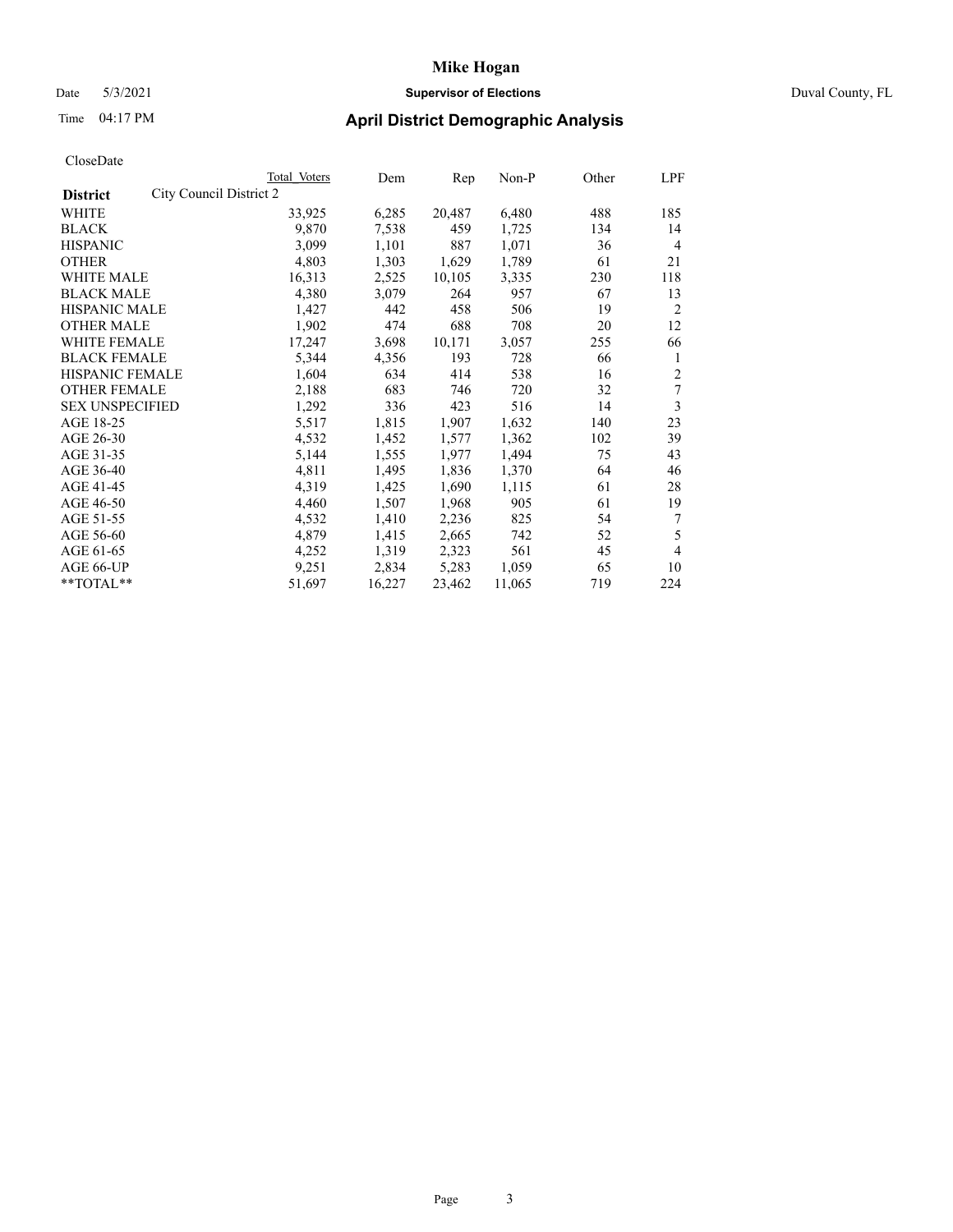### Date 5/3/2021 **Supervisor of Elections** Duval County, FL

| CloseDate |
|-----------|
|-----------|

|                                            | Total Voters | Dem    | Rep    | Non-P  | Other | LPF          |
|--------------------------------------------|--------------|--------|--------|--------|-------|--------------|
| City Council District 3<br><b>District</b> |              |        |        |        |       |              |
| WHITE                                      | 36,035       | 7,638  | 19,622 | 8,015  | 553   | 207          |
| <b>BLACK</b>                               | 4,781        | 3,528  | 265    | 934    | 51    | 3            |
| <b>HISPANIC</b>                            | 3,253        | 1,132  | 968    | 1,092  | 55    | 6            |
| <b>OTHER</b>                               | 6,679        | 1,845  | 2,171  | 2,563  | 79    | 21           |
| <b>WHITE MALE</b>                          | 16,994       | 2,819  | 9,797  | 3,975  | 254   | 149          |
| <b>BLACK MALE</b>                          | 2,258        | 1,533  | 168    | 524    | 31    | 2            |
| <b>HISPANIC MALE</b>                       | 1,423        | 420    | 452    | 518    | 28    | 5            |
| <b>OTHER MALE</b>                          | 2,698        | 697    | 888    | 1,067  | 33    | 13           |
| WHITE FEMALE                               | 18,633       | 4,731  | 9,640  | 3,917  | 290   | 55           |
| <b>BLACK FEMALE</b>                        | 2,456        | 1,952  | 92     | 391    | 20    | 1            |
| HISPANIC FEMALE                            | 1,756        | 691    | 500    | 539    | 26    | $\mathbf{0}$ |
| <b>OTHER FEMALE</b>                        | 3,151        | 949    | 1,074  | 1,085  | 38    | 5            |
| <b>SEX UNSPECIFIED</b>                     | 1,378        | 351    | 415    | 587    | 18    | 7            |
| AGE 18-25                                  | 5,467        | 1,709  | 1,884  | 1,692  | 149   | 33           |
| AGE 26-30                                  | 4,720        | 1,355  | 1,770  | 1,473  | 79    | 43           |
| AGE 31-35                                  | 4,646        | 1,320  | 1,750  | 1,473  | 67    | 36           |
| AGE 36-40                                  | 4,671        | 1,256  | 1,824  | 1,472  | 79    | 40           |
| AGE 41-45                                  | 4,150        | 1,170  | 1,658  | 1,254  | 48    | 20           |
| AGE 46-50                                  | 4,211        | 1,136  | 1,933  | 1,058  | 64    | 20           |
| AGE 51-55                                  | 4,207        | 1,094  | 2,152  | 896    | 46    | 19           |
| AGE 56-60                                  | 4,526        | 1,137  | 2,406  | 918    | 56    | 9            |
| AGE 61-65                                  | 4,211        | 1,177  | 2,178  | 783    | 62    | 11           |
| AGE 66-UP                                  | 9,939        | 2,789  | 5,471  | 1,585  | 88    | 6            |
| **TOTAL**                                  | 50,748       | 14,143 | 23,026 | 12,604 | 738   | 237          |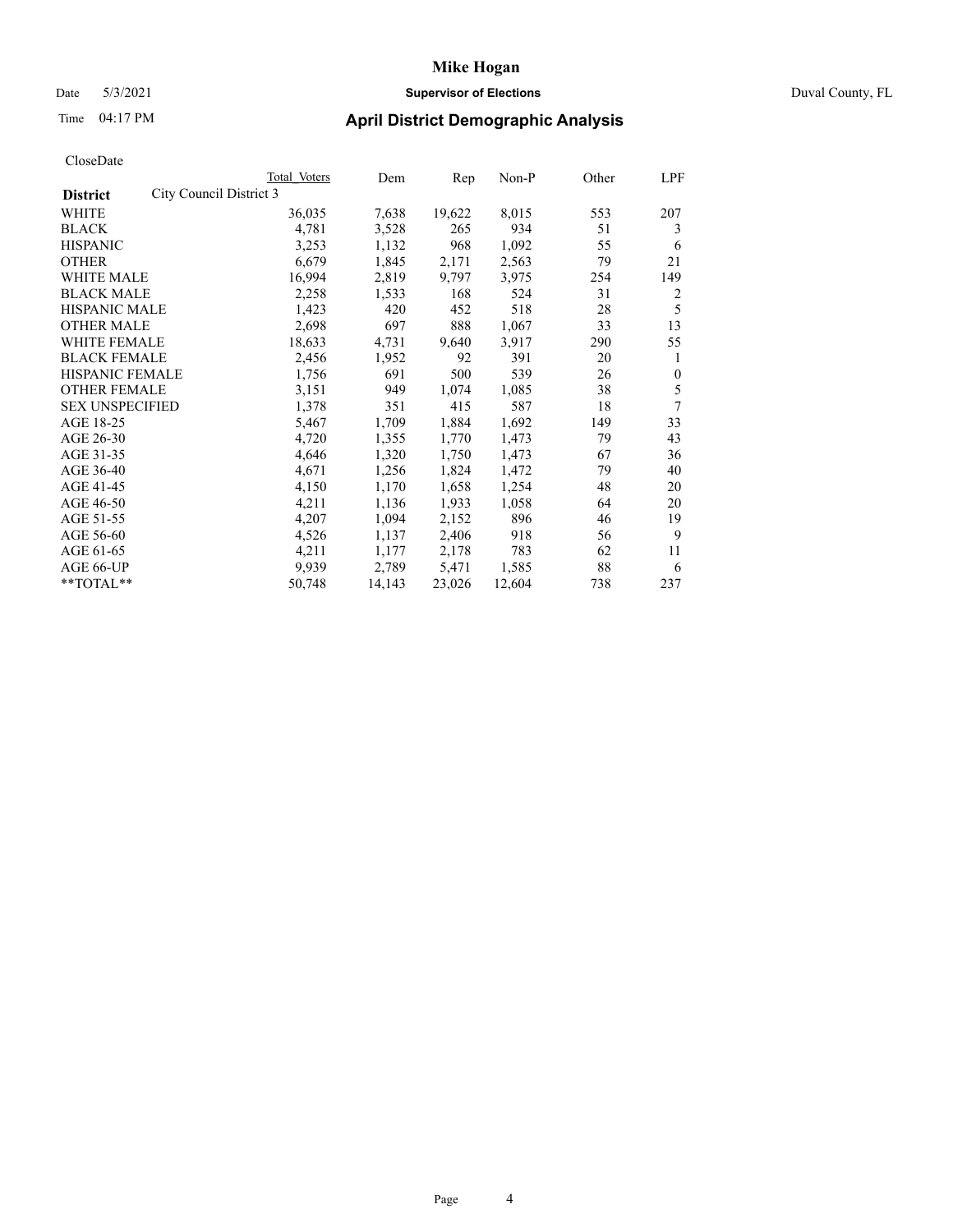## Date 5/3/2021 **Supervisor of Elections** Duval County, FL

| CloseDate |
|-----------|
|-----------|

|                                            | Total Voters | Dem    | Rep    | Non-P  | Other | LPF |
|--------------------------------------------|--------------|--------|--------|--------|-------|-----|
| City Council District 4<br><b>District</b> |              |        |        |        |       |     |
| WHITE                                      | 26,816       | 6,606  | 13,562 | 6,018  | 453   | 177 |
| <b>BLACK</b>                               | 8,019        | 6,092  | 351    | 1,460  | 106   | 10  |
| <b>HISPANIC</b>                            | 4,188        | 1,618  | 947    | 1,541  | 67    | 15  |
| <b>OTHER</b>                               | 5,589        | 1,794  | 1,430  | 2,282  | 66    | 17  |
| <b>WHITE MALE</b>                          | 12,611       | 2,606  | 6,651  | 3,020  | 219   | 115 |
| <b>BLACK MALE</b>                          | 3,218        | 2,233  | 188    | 736    | 54    | 7   |
| <b>HISPANIC MALE</b>                       | 1,844        | 634    | 476    | 696    | 31    | 7   |
| <b>OTHER MALE</b>                          | 2,224        | 655    | 607    | 920    | 33    | 9   |
| <b>WHITE FEMALE</b>                        | 13,847       | 3,915  | 6,751  | 2,890  | 231   | 60  |
| <b>BLACK FEMALE</b>                        | 4,654        | 3,750  | 158    | 693    | 50    | 3   |
| <b>HISPANIC FEMALE</b>                     | 2,243        | 946    | 449    | 805    | 35    | 8   |
| <b>OTHER FEMALE</b>                        | 2,501        | 906    | 665    | 896    | 29    | 5   |
| <b>SEX UNSPECIFIED</b>                     | 1,470        | 465    | 345    | 645    | 10    | 5   |
| AGE 18-25                                  | 5,353        | 2,058  | 1,337  | 1,777  | 147   | 34  |
| AGE 26-30                                  | 5,238        | 1,891  | 1,481  | 1,705  | 120   | 41  |
| AGE 31-35                                  | 4,602        | 1,679  | 1,338  | 1,465  | 85    | 35  |
| AGE 36-40                                  | 3,900        | 1,393  | 1,197  | 1,211  | 71    | 28  |
| AGE 41-45                                  | 3,333        | 1,254  | 1,022  | 974    | 56    | 27  |
| AGE 46-50                                  | 3,301        | 1,173  | 1,223  | 836    | 50    | 19  |
| AGE 51-55                                  | 3,441        | 1,194  | 1,421  | 781    | 35    | 10  |
| AGE 56-60                                  | 3,882        | 1,317  | 1,711  | 803    | 44    | 7   |
| AGE 61-65                                  | 3,562        | 1,201  | 1,677  | 644    | 29    | 11  |
| AGE 66-UP                                  | 8,000        | 2,950  | 3,883  | 1,105  | 55    | 7   |
| $*$ $TOTAL**$                              | 44,612       | 16,110 | 16,290 | 11,301 | 692   | 219 |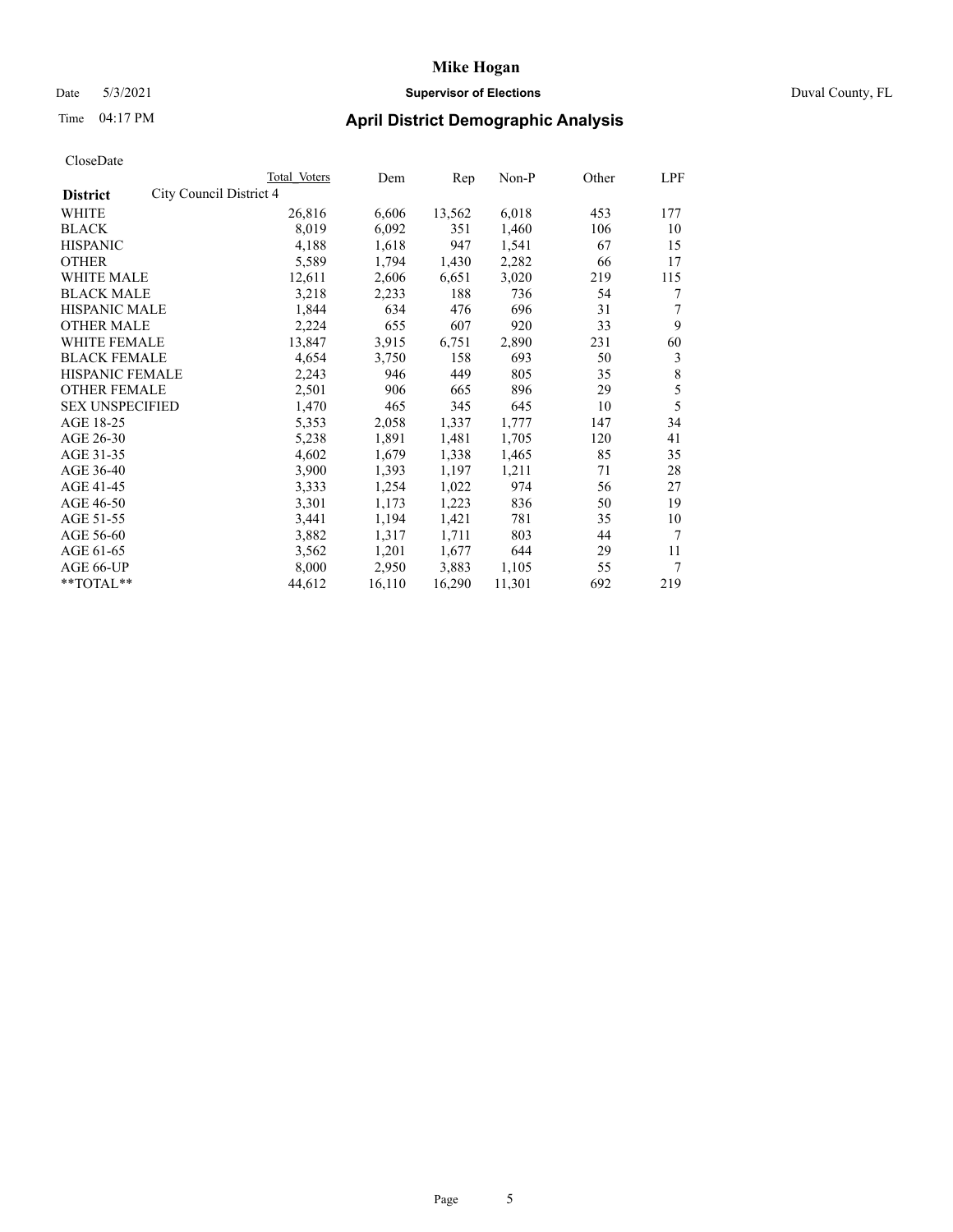### Date 5/3/2021 **Supervisor of Elections** Duval County, FL

## Time 04:17 PM **April District Demographic Analysis**

| Total Voters            | Dem    | Rep    | Non-P | Other | LPF |
|-------------------------|--------|--------|-------|-------|-----|
| City Council District 5 |        |        |       |       |     |
| 28,408                  | 8,219  | 14,180 | 5,468 | 372   | 169 |
| 7,016                   | 5,368  | 284    | 1,298 | 59    | 7   |
| 2,698                   | 1,083  | 655    | 923   | 30    | 7   |
| 3,755                   | 1,132  | 1,102  | 1,449 | 56    | 16  |
| 13,063                  | 3,233  | 6,800  | 2,759 | 159   | 112 |
| 2,930                   | 2,096  | 145    | 654   | 31    | 4   |
| 1,236                   | 462    | 339    | 419   | 12    | 4   |
| 1,462                   | 399    | 487    | 552   | 18    | 6   |
| 15,007                  | 4,886  | 7,239  | 2,616 | 212   | 54  |
| 3,966                   | 3,184  | 135    | 617   | 27    | 3   |
| 1,385                   | 591    | 299    | 475   | 17    | 3   |
| 1,590                   | 553    | 461    | 540   | 29    | 7   |
| 1,237                   | 398    | 316    | 505   | 12    | 6   |
| 4,044                   | 1,570  | 1,147  | 1,185 | 114   | 28  |
| 3,960                   | 1,477  | 1,143  | 1,232 | 72    | 36  |
| 4,106                   | 1,637  | 1,215  | 1,148 | 68    | 38  |
| 3,550                   | 1,347  | 1,108  | 1,020 | 40    | 35  |
| 2,966                   | 1,064  | 1,027  | 819   | 40    | 16  |
| 3,133                   | 1,114  | 1,180  | 790   | 33    | 16  |
| 3,242                   | 1,130  | 1,392  | 688   | 21    | 11  |
| 3,697                   | 1,337  | 1,680  | 630   | 43    | 7   |
| 3,703                   | 1,435  | 1,695  | 531   | 39    | 3   |
| 9,476                   | 3,691  | 4,634  | 1,095 | 47    | 9   |
| 41,877                  | 15,802 | 16,221 | 9,138 | 517   | 199 |
|                         |        |        |       |       |     |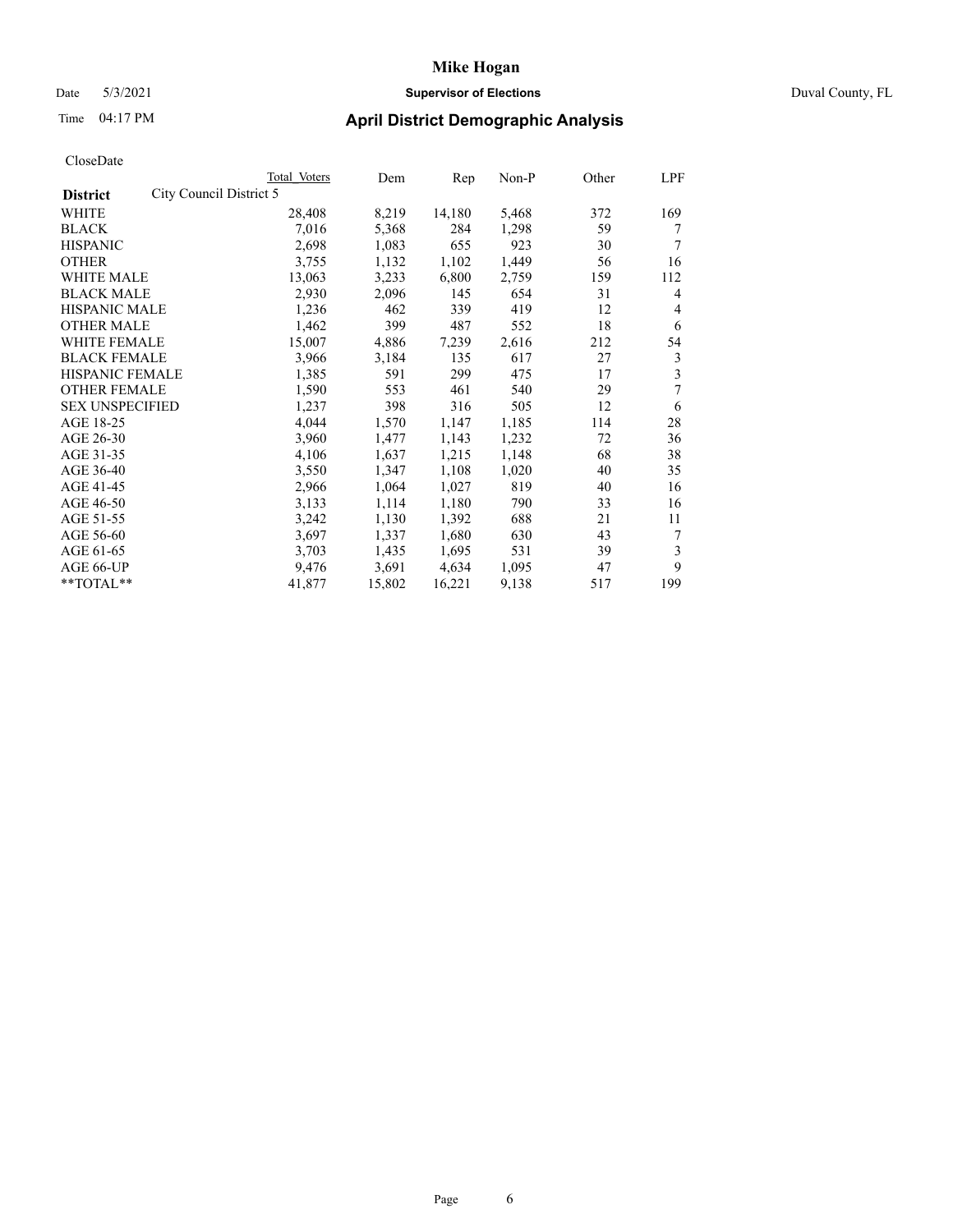## Date 5/3/2021 **Supervisor of Elections** Duval County, FL

| CloseDate |
|-----------|
|-----------|

|                                            | Total Voters | Dem    | $\mathbf{Rep}$ | $Non-P$ | Other | LPF            |
|--------------------------------------------|--------------|--------|----------------|---------|-------|----------------|
| City Council District 6<br><b>District</b> |              |        |                |         |       |                |
| WHITE                                      | 41,643       | 8,926  | 24,040         | 7,898   | 534   | 245            |
| <b>BLACK</b>                               | 3,802        | 2,797  | 215            | 725     | 59    | 6              |
| <b>HISPANIC</b>                            | 3,039        | 982    | 1,007          | 999     | 41    | 10             |
| <b>OTHER</b>                               | 4,656        | 1,284  | 1,561          | 1,707   | 81    | 23             |
| WHITE MALE                                 | 19,704       | 3,432  | 11,790         | 4,082   | 238   | 162            |
| <b>BLACK MALE</b>                          | 1,730        | 1,177  | 130            | 386     | 36    | 1              |
| <b>HISPANIC MALE</b>                       | 1,389        | 393    | 501            | 469     | 18    | 8              |
| <b>OTHER MALE</b>                          | 1,874        | 470    | 662            | 702     | 30    | 10             |
| <b>WHITE FEMALE</b>                        | 21,562       | 5,413  | 12,035         | 3,738   | 294   | 82             |
| <b>BLACK FEMALE</b>                        | 2,022        | 1,588  | 81             | 325     | 23    | 5              |
| <b>HISPANIC FEMALE</b>                     | 1,592        | 575    | 492            | 501     | 22    | $\overline{2}$ |
| <b>OTHER FEMALE</b>                        | 2,125        | 682    | 715            | 681     | 37    | 10             |
| <b>SEX UNSPECIFIED</b>                     | 1,142        | 259    | 417            | 445     | 17    | $\overline{4}$ |
| AGE 18-25                                  | 5,350        | 1,421  | 2,218          | 1,546   | 134   | 31             |
| AGE 26-30                                  | 4,087        | 1,068  | 1,707          | 1,179   | 87    | 46             |
| AGE 31-35                                  | 4,399        | 1,215  | 1,815          | 1,240   | 73    | 56             |
| AGE 36-40                                  | 4,306        | 1,111  | 1,864          | 1,221   | 68    | 42             |
| AGE 41-45                                  | 3,908        | 997    | 1,711          | 1,112   | 60    | 28             |
| AGE 46-50                                  | 4,087        | 996    | 2,023          | 984     | 53    | 31             |
| AGE 51-55                                  | 4,531        | 1,026  | 2,505          | 916     | 71    | 13             |
| AGE 56-60                                  | 5,048        | 1,204  | 2,907          | 884     | 44    | 9              |
| AGE 61-65                                  | 4,771        | 1,271  | 2,739          | 712     | 35    | 14             |
| AGE 66-UP                                  | 12,653       | 3,680  | 7,334          | 1,535   | 90    | 14             |
| **TOTAL**                                  | 53,140       | 13,989 | 26,823         | 11,329  | 715   | 284            |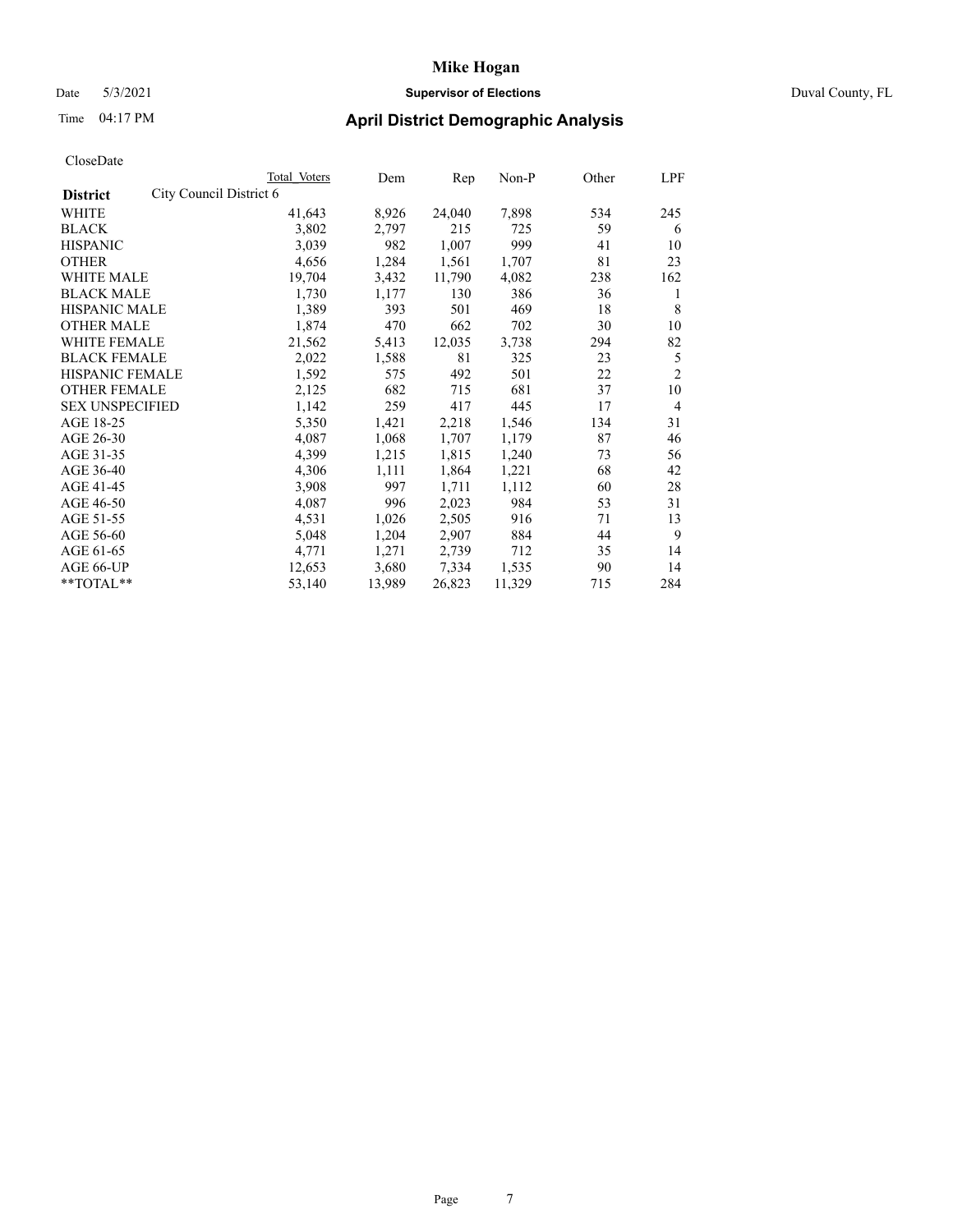## Date 5/3/2021 **Supervisor of Elections** Duval County, FL

| CloseDate |
|-----------|
|-----------|

|                                            | Total Voters | Dem    | Rep   | Non-P | Other | LPF |
|--------------------------------------------|--------------|--------|-------|-------|-------|-----|
| City Council District 7<br><b>District</b> |              |        |       |       |       |     |
| WHITE                                      | 12,903       | 3,409  | 6,124 | 3,004 | 268   | 98  |
| <b>BLACK</b>                               | 25,813       | 21,672 | 758   | 3,181 | 187   | 15  |
| <b>HISPANIC</b>                            | 1,577        | 699    | 289   | 557   | 23    | 9   |
| <b>OTHER</b>                               | 3,146        | 1,415  | 481   | 1,173 | 60    | 17  |
| <b>WHITE MALE</b>                          | 6,371        | 1,435  | 3,165 | 1,575 | 127   | 69  |
| <b>BLACK MALE</b>                          | 10,480       | 8,348  | 411   | 1,611 | 100   | 10  |
| <b>HISPANIC MALE</b>                       | 717          | 284    | 157   | 261   | 9     | 6   |
| <b>OTHER MALE</b>                          | 1,117        | 474    | 189   | 421   | 27    | 6   |
| <b>WHITE FEMALE</b>                        | 6,358        | 1,930  | 2,879 | 1,380 | 140   | 29  |
| <b>BLACK FEMALE</b>                        | 14,870       | 12,973 | 339   | 1,471 | 83    | 4   |
| <b>HISPANIC FEMALE</b>                     | 825          | 398    | 129   | 281   | 14    | 3   |
| <b>OTHER FEMALE</b>                        | 1,363        | 701    | 218   | 412   | 23    | 9   |
| <b>SEX UNSPECIFIED</b>                     | 1,338        | 652    | 165   | 503   | 15    | 3   |
| AGE 18-25                                  | 5,094        | 2,849  | 649   | 1,478 | 90    | 28  |
| AGE 26-30                                  | 4,227        | 2,392  | 623   | 1,136 | 50    | 26  |
| AGE 31-35                                  | 4,275        | 2,486  | 631   | 1,057 | 73    | 28  |
| AGE 36-40                                  | 4,087        | 2,471  | 676   | 872   | 53    | 15  |
| AGE 41-45                                  | 3,610        | 2,191  | 612   | 741   | 53    | 13  |
| AGE 46-50                                  | 3,799        | 2,274  | 773   | 693   | 50    | 9   |
| AGE 51-55                                  | 3,708        | 2,346  | 784   | 529   | 45    | 4   |
| AGE 56-60                                  | 3,742        | 2,423  | 790   | 481   | 43    | 5   |
| AGE 61-65                                  | 3,610        | 2,537  | 664   | 366   | 37    | 6   |
| AGE 66-UP                                  | 7,287        | 5,226  | 1,450 | 562   | 44    | 5   |
| **TOTAL**                                  | 43,439       | 27,195 | 7,652 | 7,915 | 538   | 139 |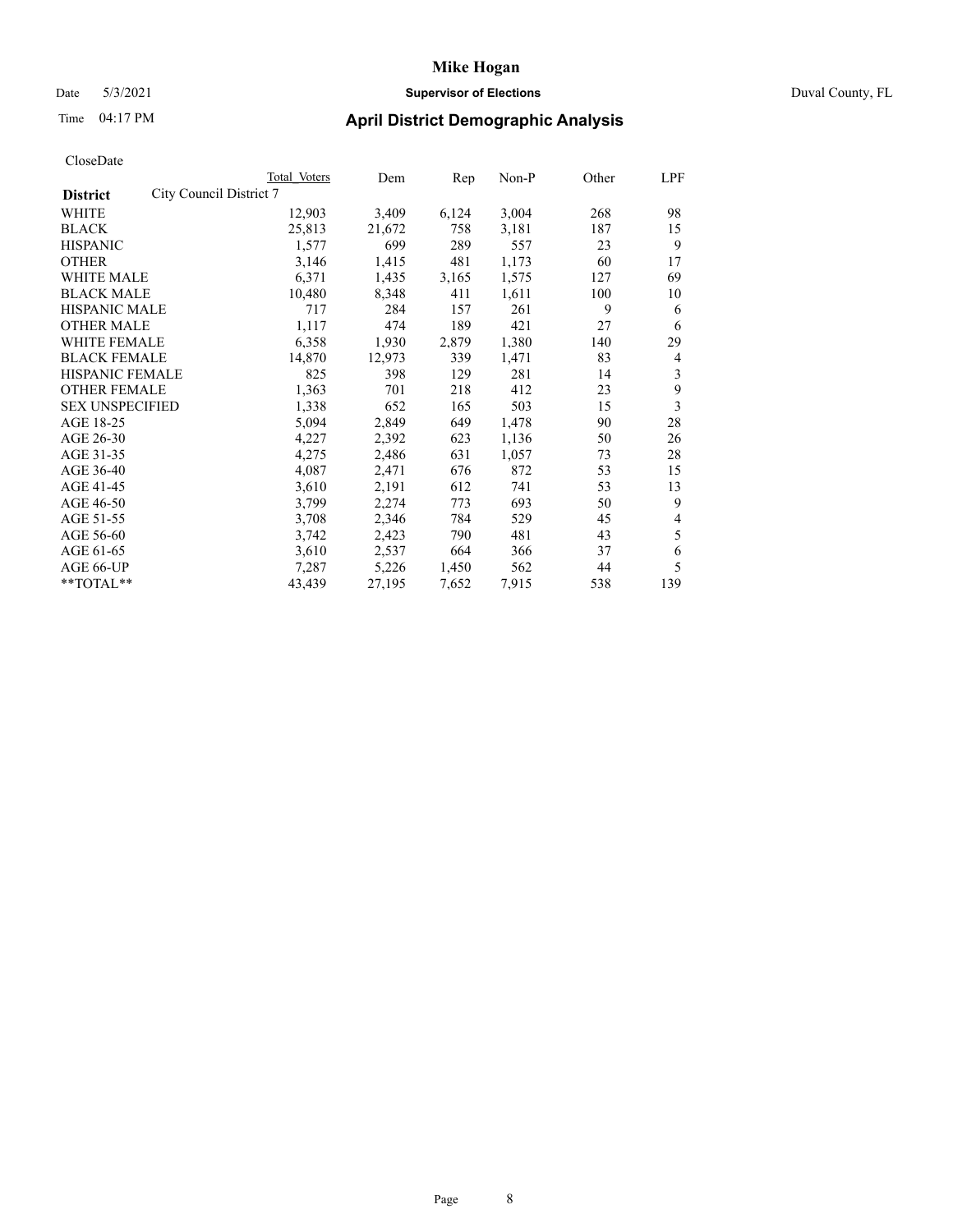### Date 5/3/2021 **Supervisor of Elections** Duval County, FL

| CloseDate |
|-----------|
|-----------|

|                                            | <b>Total Voters</b> | Dem    | Rep   | Non-P | Other | LPF          |
|--------------------------------------------|---------------------|--------|-------|-------|-------|--------------|
| City Council District 8<br><b>District</b> |                     |        |       |       |       |              |
| WHITE                                      | 11,310              | 2,304  | 6,735 | 2,077 | 147   | 47           |
| <b>BLACK</b>                               | 29,455              | 25,215 | 757   | 3,291 | 168   | 24           |
| <b>HISPANIC</b>                            | 889                 | 360    | 207   | 310   | 9     | 3            |
| <b>OTHER</b>                               | 2,607               | 1,147  | 350   | 1,077 | 23    | 10           |
| <b>WHITE MALE</b>                          | 5,271               | 912    | 3,270 | 989   | 70    | 30           |
| <b>BLACK MALE</b>                          | 11,739              | 9,588  | 402   | 1,632 | 104   | 13           |
| <b>HISPANIC MALE</b>                       | 413                 | 146    | 116   | 146   | 4     | 1            |
| <b>OTHER MALE</b>                          | 863                 | 367    | 135   | 348   | 7     | 6            |
| <b>WHITE FEMALE</b>                        | 5,884               | 1,362  | 3,382 | 1,046 | 77    | 17           |
| <b>BLACK FEMALE</b>                        | 17,220              | 15,239 | 344   | 1,563 | 63    | 11           |
| <b>HISPANIC FEMALE</b>                     | 456                 | 207    | 84    | 158   | 5     | 2            |
| <b>OTHER FEMALE</b>                        | 1,024               | 537    | 155   | 320   | 9     | 3            |
| <b>SEX UNSPECIFIED</b>                     | 1,391               | 668    | 161   | 553   | 8     | 1            |
| AGE 18-25                                  | 5,432               | 3,188  | 646   | 1,507 | 76    | 15           |
| AGE 26-30                                  | 3,880               | 2,292  | 556   | 981   | 33    | 18           |
| AGE 31-35                                  | 3,983               | 2,534  | 546   | 845   | 38    | 20           |
| AGE 36-40                                  | 3,779               | 2,440  | 583   | 718   | 31    | 7            |
| AGE 41-45                                  | 3,407               | 2,305  | 505   | 559   | 34    | 4            |
| AGE 46-50                                  | 3,539               | 2,365  | 646   | 493   | 30    | 5            |
| AGE 51-55                                  | 3,704               | 2,447  | 788   | 423   | 39    | 7            |
| AGE 56-60                                  | 4,054               | 2,704  | 900   | 423   | 27    | $\mathbf{0}$ |
| AGE 61-65                                  | 4,048               | 2,797  | 885   | 346   | 15    | 5            |
| AGE 66-UP                                  | 8,435               | 5,954  | 1,994 | 460   | 24    | 3            |
| **TOTAL**                                  | 44,261              | 29,026 | 8,049 | 6,755 | 347   | 84           |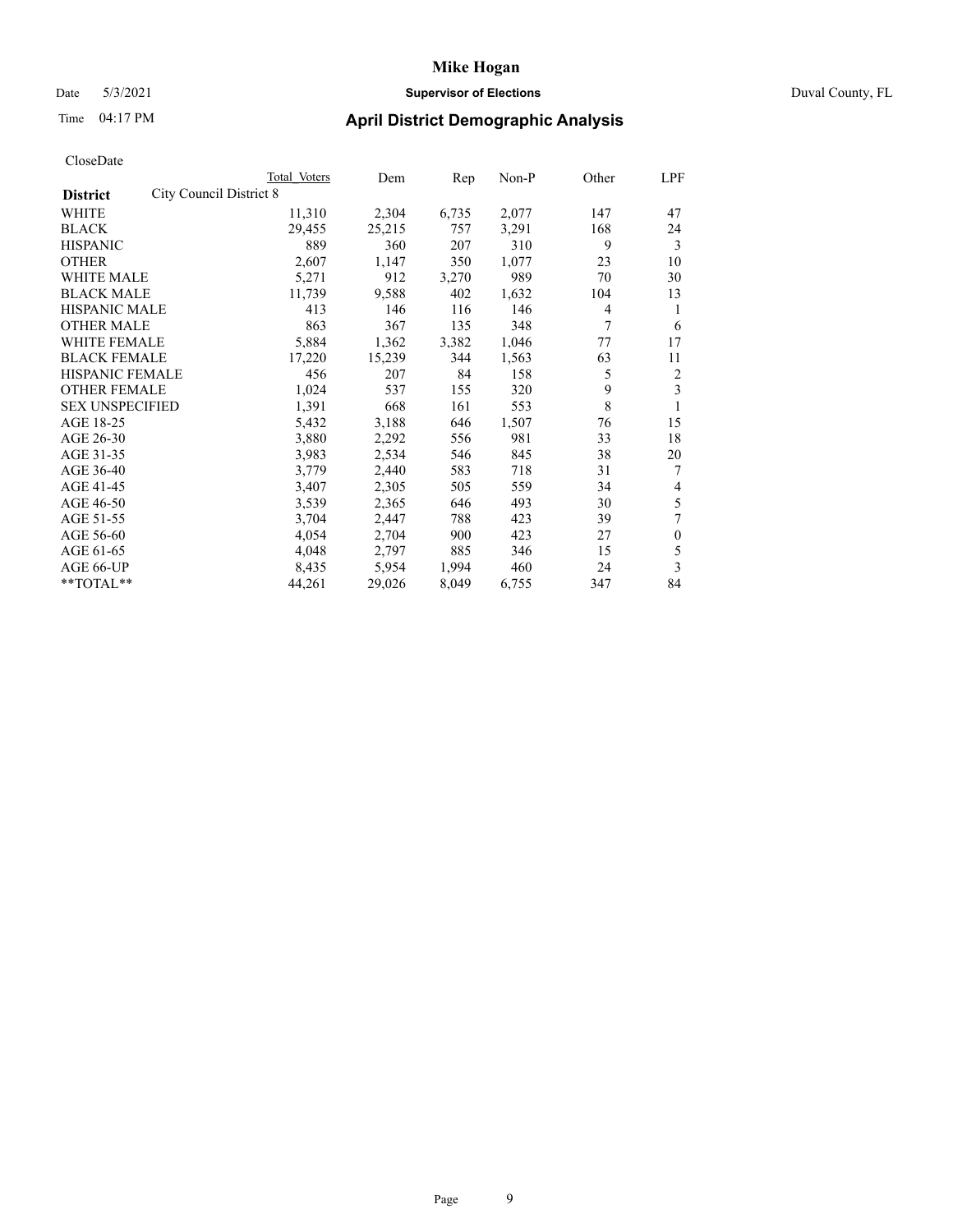### Date 5/3/2021 **Supervisor of Elections** Duval County, FL

| CloseDate |
|-----------|
|-----------|

| Total Voters | Dem                     | Rep   | Non-P | Other | LPF            |
|--------------|-------------------------|-------|-------|-------|----------------|
|              |                         |       |       |       |                |
| 11,815       | 3,480                   | 5,267 | 2,743 | 227   | 98             |
| 22,634       | 18,594                  | 710   | 3,141 | 165   | 24             |
| 1,868        | 773                     | 305   | 752   | 32    | 6              |
| 3,228        | 1,277                   | 602   | 1,290 | 48    | 11             |
| 5,478        | 1,375                   | 2,629 | 1,294 | 115   | 65             |
| 8,824        | 6,909                   | 328   | 1,490 | 84    | 13             |
| 806          | 301                     | 165   | 321   | 16    | 3              |
| 1,135        | 417                     | 240   | 456   | 16    | 6              |
| 6,180        | 2,057                   | 2,584 | 1,398 | 109   | 32             |
| 13,345       | 11,323                  | 365   | 1,567 | 79    | 11             |
| 1,002        | 443                     | 133   | 410   | 13    | 3              |
| 1,459        | 656                     | 295   | 483   | 22    | 3              |
| 1,316        | 643                     | 145   | 507   | 18    | 3              |
| 4,827        | 2,664                   | 513   | 1,537 | 93    | 20             |
| 4,397        | 2,514                   | 545   | 1,234 | 71    | 33             |
| 4,303        | 2,604                   | 493   | 1,100 | 82    | 24             |
| 3,628        | 2,208                   | 491   | 862   | 49    | 18             |
| 3,075        | 1,859                   | 477   | 681   | 42    | 16             |
| 3,035        | 1,887                   | 521   | 591   | 31    | 5              |
| 3,061        | 1,907                   | 620   | 506   | 24    | $\overline{4}$ |
| 3,386        | 2,148                   | 780   | 418   | 30    | 10             |
| 3,174        | 2,031                   | 733   | 387   | 20    | 3              |
| 6,659        | 4,302                   | 1,711 | 610   | 30    | 6              |
| 39,545       | 24,124                  | 6,884 | 7,926 | 472   | 139            |
|              | City Council District 9 |       |       |       |                |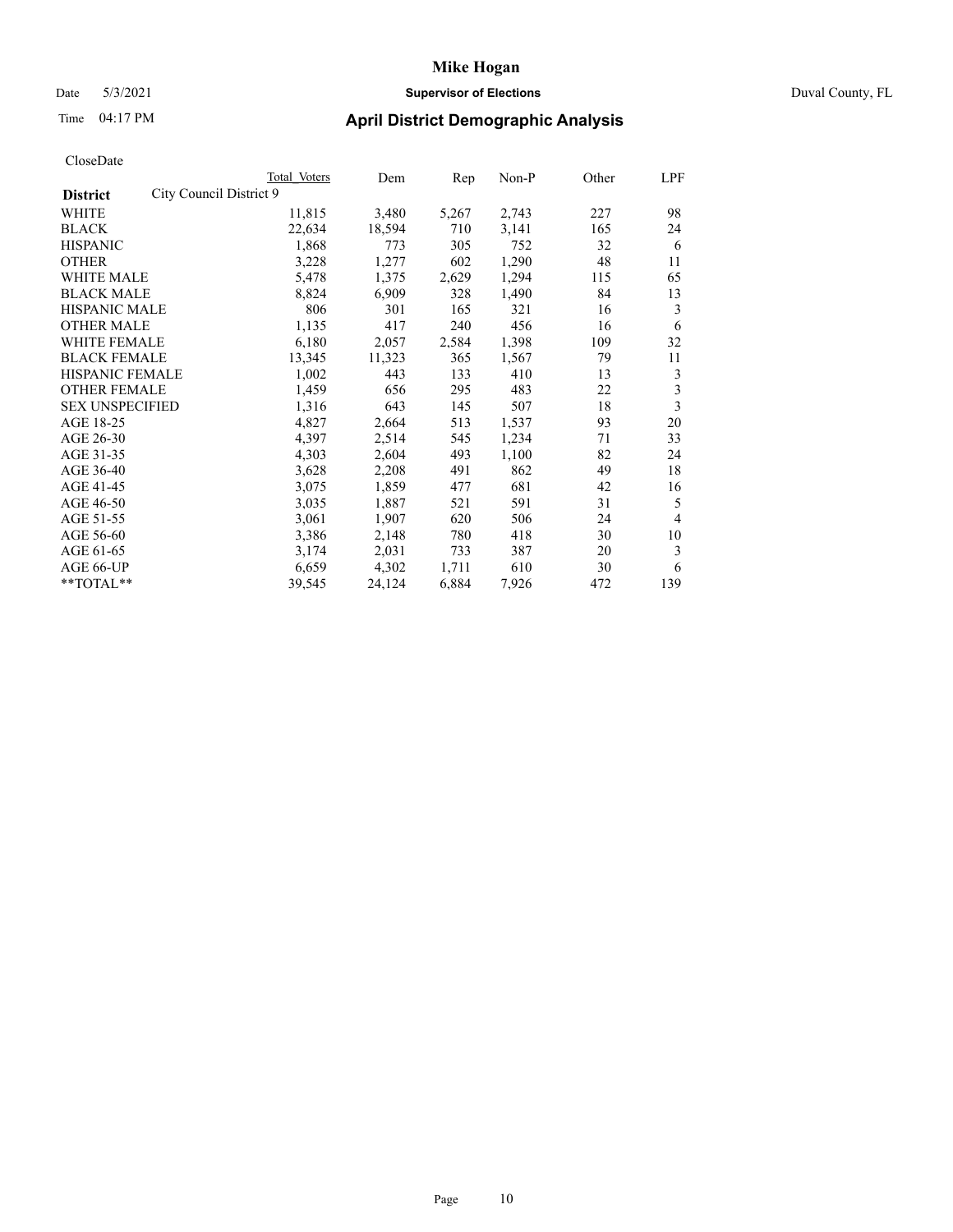### Date 5/3/2021 **Supervisor of Elections** Duval County, FL

| CloseDate |
|-----------|
|-----------|

|                                             | Total Voters | Dem    | $\mathbf{Rep}$ | Non-P | Other | LPF            |
|---------------------------------------------|--------------|--------|----------------|-------|-------|----------------|
| City Council District 10<br><b>District</b> |              |        |                |       |       |                |
| WHITE                                       | 12,200       | 2,841  | 6,431          | 2,662 | 192   | 74             |
| <b>BLACK</b>                                | 26,490       | 22,273 | 756            | 3,253 | 196   | 12             |
| <b>HISPANIC</b>                             | 2,122        | 911    | 401            | 776   | 27    | 7              |
| <b>OTHER</b>                                | 3,522        | 1,346  | 803            | 1,327 | 36    | 10             |
| WHITE MALE                                  | 5,633        | 1,107  | 3,128          | 1,256 | 87    | 55             |
| <b>BLACK MALE</b>                           | 10,498       | 8,339  | 400            | 1,647 | 104   | 8              |
| <b>HISPANIC MALE</b>                        | 959          | 354    | 215            | 372   | 13    | 5              |
| <b>OTHER MALE</b>                           | 1,299        | 447    | 348            | 487   | 12    | 5              |
| <b>WHITE FEMALE</b>                         | 6,407        | 1,693  | 3,234          | 1,358 | 103   | 19             |
| <b>BLACK FEMALE</b>                         | 15,528       | 13,562 | 345            | 1,529 | 88    | 4              |
| <b>HISPANIC FEMALE</b>                      | 1,115        | 533    | 181            | 385   | 14    | 2              |
| <b>OTHER FEMALE</b>                         | 1,535        | 653    | 370            | 493   | 16    | 3              |
| <b>SEX UNSPECIFIED</b>                      | 1,360        | 683    | 170            | 491   | 14    | $\overline{2}$ |
| AGE 18-25                                   | 5,193        | 2,825  | 623            | 1,636 | 94    | 15             |
| AGE 26-30                                   | 4,189        | 2,364  | 593            | 1,150 | 59    | 23             |
| AGE 31-35                                   | 4,120        | 2,445  | 574            | 1,037 | 46    | 18             |
| AGE 36-40                                   | 3,685        | 2,262  | 543            | 823   | 48    | 9              |
| AGE 41-45                                   | 3,367        | 2,102  | 564            | 658   | 37    | 6              |
| AGE 46-50                                   | 3,611        | 2,252  | 684            | 618   | 45    | 12             |
| AGE 51-55                                   | 3,465        | 2,175  | 737            | 515   | 29    | 9              |
| AGE 56-60                                   | 3,936        | 2,474  | 896            | 537   | 26    | 3              |
| AGE 61-65                                   | 3,699        | 2,292  | 954            | 424   | 28    |                |
| AGE 66-UP                                   | 9,069        | 6,180  | 2,223          | 620   | 39    | 7              |
| **TOTAL**                                   | 44,334       | 27,371 | 8,391          | 8,018 | 451   | 103            |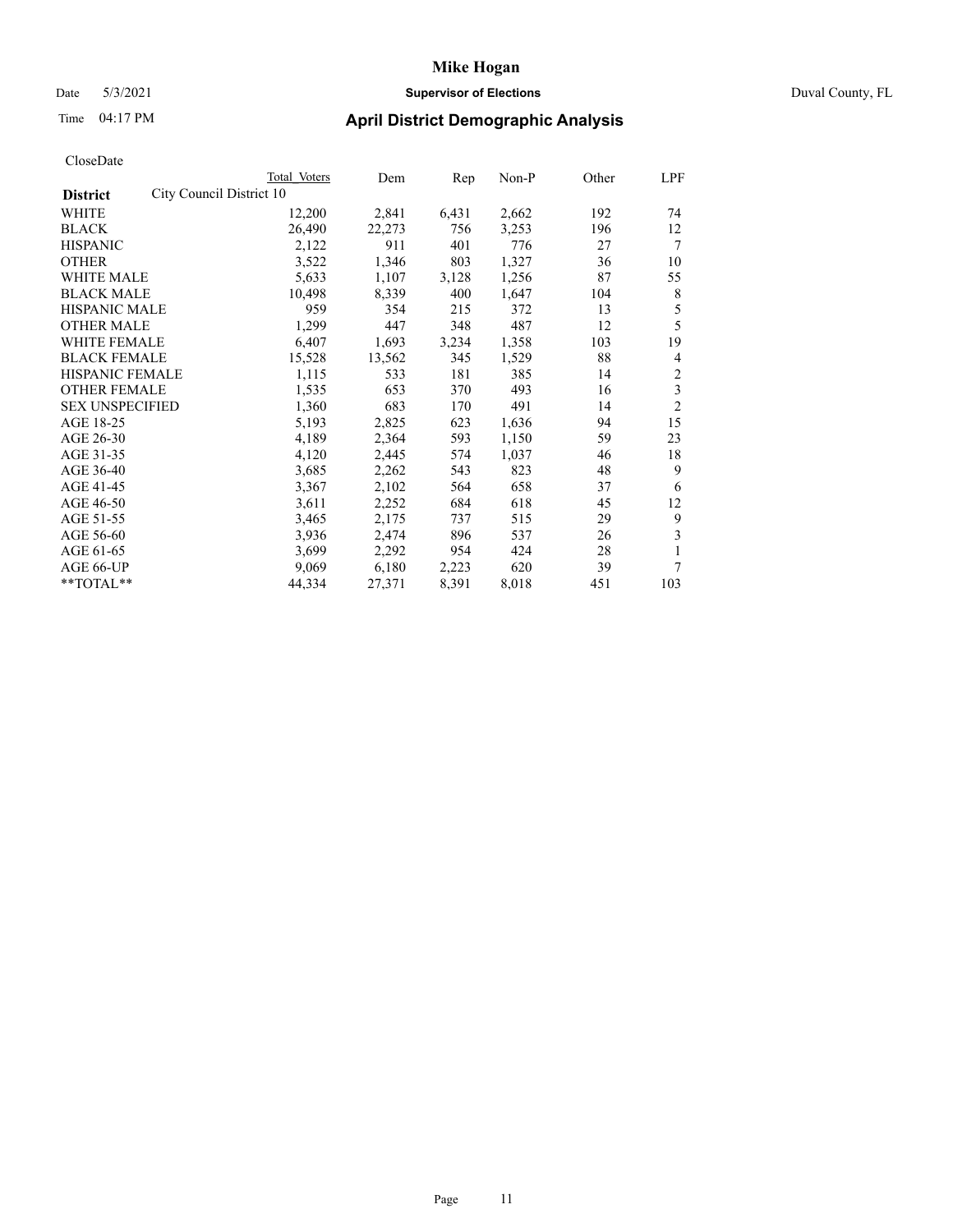### Date 5/3/2021 **Supervisor of Elections** Duval County, FL

| CloseDate |
|-----------|
|-----------|

| Total Voters | Dem                      | Rep    | Non-P  | Other | LPF            |
|--------------|--------------------------|--------|--------|-------|----------------|
|              |                          |        |        |       |                |
| 36,548       | 8,658                    | 18,636 | 8,282  | 755   | 217            |
| 8,929        | 6,476                    | 391    | 1,884  | 161   | 17             |
| 4,507        | 1,672                    | 1,152  | 1,597  | 60    | 26             |
| 7,612        | 2,584                    | 1,847  | 3,037  | 119   | 25             |
| 16,756       | 3,331                    | 8,878  | 4,088  | 314   | 145            |
| 3,671        | 2,398                    | 208    | 985    | 74    | 6              |
| 2,008        | 667                      | 553    | 750    | 22    | 16             |
| 3,081        | 914                      | 802    | 1,301  | 46    | 18             |
| 19,414       | 5,236                    | 9,605  | 4,074  | 429   | 70             |
| 5,126        | 3,986                    | 176    | 867    | 86    | 11             |
| 2,426        | 968                      | 583    | 828    | 38    | 9              |
| 3,578        | 1,400                    | 853    | 1,262  | 58    | 5              |
| 1,536        | 490                      | 368    | 645    | 28    | 5              |
| 7,731        | 2,861                    | 2,268  | 2,284  | 256   | 62             |
| 7,184        | 2,626                    | 2,104  | 2,219  | 181   | 54             |
| 6,079        | 2,174                    | 1,862  | 1,862  | 125   | 56             |
| 4,950        | 1,752                    | 1,547  | 1,542  | 75    | 34             |
| 4,492        | 1,571                    | 1,474  | 1,362  | 61    | 24             |
| 4,566        | 1,456                    | 1,787  | 1,215  | 82    | 26             |
| 4,383        | 1,362                    | 1,870  | 1,078  | 69    | $\overline{4}$ |
| 4,475        | 1,349                    | 2,095  | 956    | 68    | 7              |
| 3,846        | 1,181                    | 1,884  | 724    | 53    | $\overline{4}$ |
| 9,889        | 3,058                    | 5,135  | 1,557  | 125   | 14             |
| 57,596       | 19,390                   | 22,026 | 14,800 | 1,095 | 285            |
|              | City Council District 11 |        |        |       |                |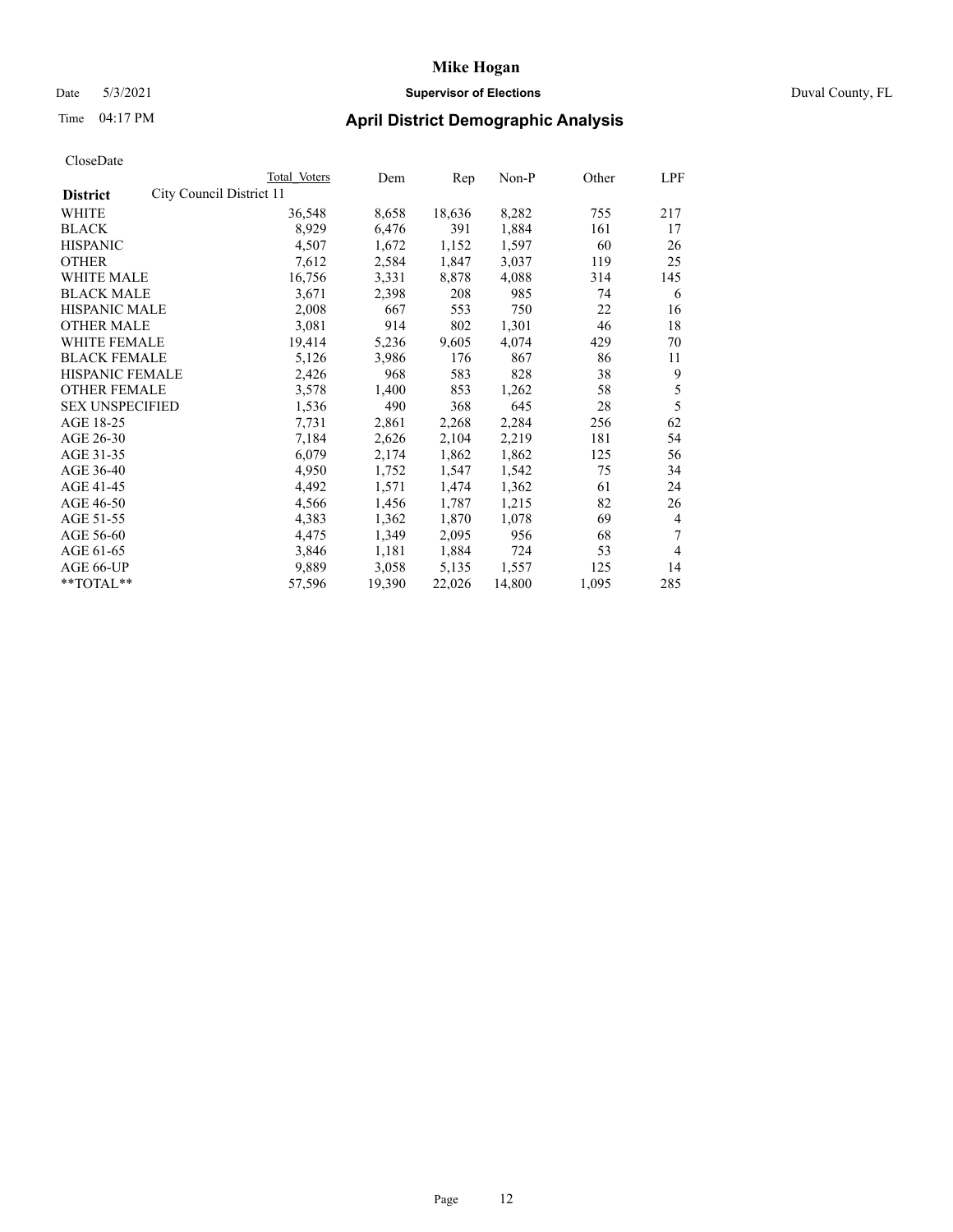### Date 5/3/2021 **Supervisor of Elections** Duval County, FL

| CloseDate |
|-----------|
|-----------|

|                        | Total Voters             | Dem    | Rep    | Non-P | Other | LPF            |
|------------------------|--------------------------|--------|--------|-------|-------|----------------|
| <b>District</b>        | City Council District 12 |        |        |       |       |                |
| WHITE                  | 26,204                   | 4,421  | 16,541 | 4,781 | 327   | 134            |
| <b>BLACK</b>           | 14,528                   | 11,472 | 573    | 2,318 | 154   | 11             |
| <b>HISPANIC</b>        | 2,823                    | 1,063  | 682    | 1,042 | 29    |                |
| <b>OTHER</b>           | 3,904                    | 1,187  | 1,230  | 1,411 | 68    | 8              |
| WHITE MALE             | 12,332                   | 1,730  | 8,091  | 2,273 | 155   | 83             |
| <b>BLACK MALE</b>      | 6,063                    | 4,482  | 328    | 1,166 | 81    | 6              |
| <b>HISPANIC MALE</b>   | 1,330                    | 471    | 368    | 475   | 12    | 4              |
| <b>OTHER MALE</b>      | 1,419                    | 395    | 501    | 497   | 22    | 4              |
| <b>WHITE FEMALE</b>    | 13,541                   | 2,639  | 8,254  | 2,427 | 171   | 50             |
| <b>BLACK FEMALE</b>    | 8,208                    | 6,801  | 234    | 1,095 | 73    | 5              |
| <b>HISPANIC FEMALE</b> | 1,435                    | 567    | 304    | 544   | 17    | 3              |
| <b>OTHER FEMALE</b>    | 1,816                    | 614    | 575    | 590   | 35    | $\overline{2}$ |
| <b>SEX UNSPECIFIED</b> | 1,313                    | 444    | 371    | 483   | 12    | 3              |
| AGE 18-25              | 5,537                    | 2,090  | 1,614  | 1,682 | 129   | 22             |
| AGE 26-30              | 4,257                    | 1,482  | 1,367  | 1,285 | 93    | 30             |
| AGE 31-35              | 4,327                    | 1,631  | 1,410  | 1,206 | 61    | 19             |
| AGE 36-40              | 4,211                    | 1,659  | 1,443  | 1,032 | 56    | 21             |
| AGE 41-45              | 3,912                    | 1,634  | 1,347  | 866   | 47    | 18             |
| AGE 46-50              | 4,115                    | 1,660  | 1,601  | 780   | 56    | 18             |
| AGE 51-55              | 4,289                    | 1,781  | 1,768  | 690   | 38    | 12             |
| AGE 56-60              | 4,671                    | 1,774  | 2,188  | 680   | 23    | 6              |
| AGE 61-65              | 4,017                    | 1,556  | 1,920  | 507   | 25    | 9              |
| AGE 66-UP              | 8,123                    | 2,876  | 4,368  | 824   | 50    | 5              |
| **TOTAL**              | 47,459                   | 18,143 | 19,026 | 9,552 | 578   | 160            |
|                        |                          |        |        |       |       |                |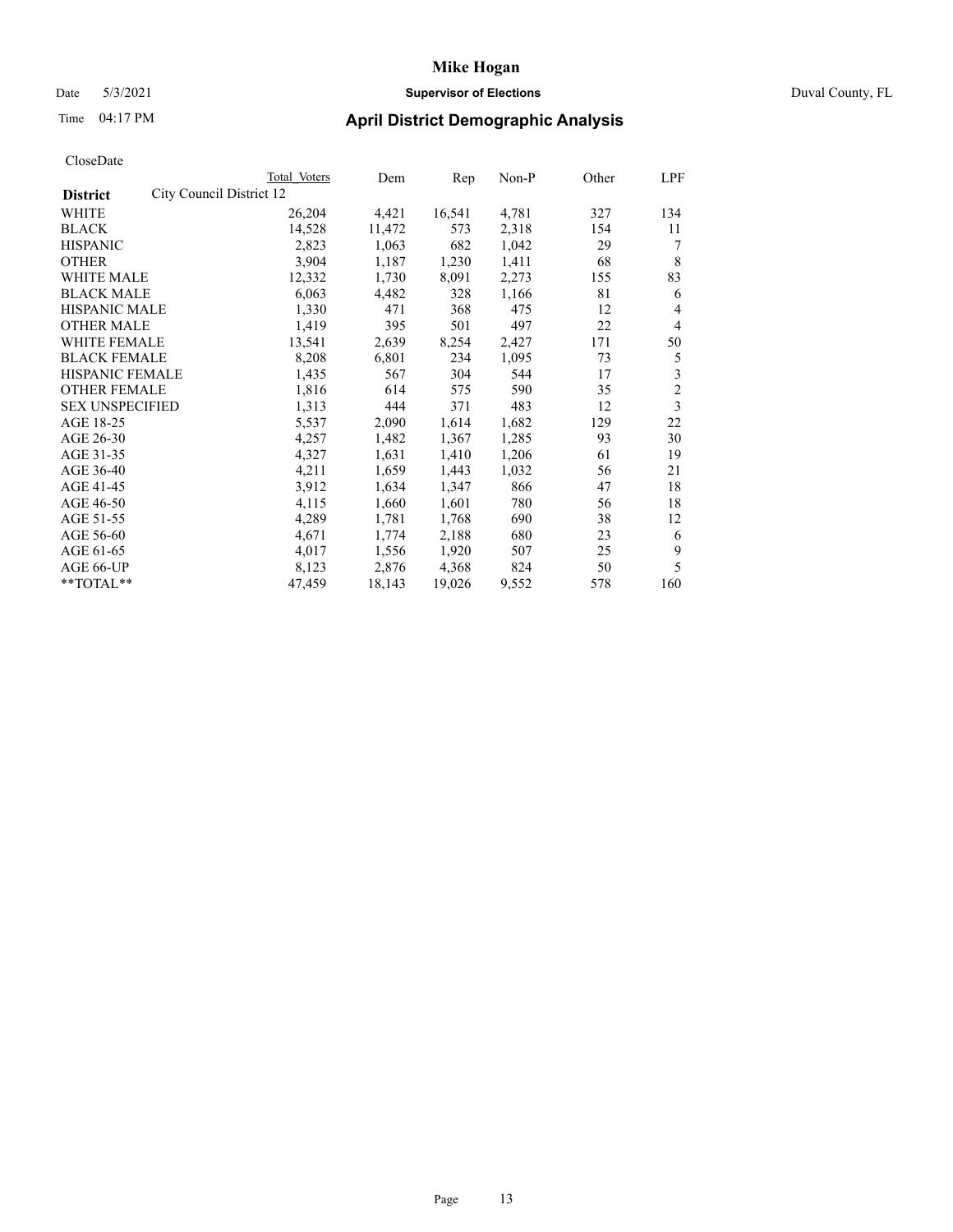### Date 5/3/2021 **Supervisor of Elections** Duval County, FL

| CloseDate |
|-----------|
|-----------|

| Total Voters | Dem                      | $\mathbf{Rep}$ | Non-P  | Other | LPF            |
|--------------|--------------------------|----------------|--------|-------|----------------|
|              |                          |                |        |       |                |
| 41,722       | 10,280                   | 21,394         | 9,187  | 628   | 233            |
| 2,624        | 1,887                    | 162            | 533    | 34    | 8              |
| 1,636        | 591                      | 513            | 488    | 31    | 13             |
| 3,129        | 822                      | 1,068          | 1,150  | 65    | 24             |
| 20,100       | 3,938                    | 10,848         | 4,857  | 295   | 162            |
| 1,166        | 740                      | 92             | 309    | 20    | 5              |
| 742          | 219                      | 256            | 250    | 11    | 6              |
| 1,162        | 272                      | 425            | 430    | 25    | 10             |
| 21,212       | 6,246                    | 10,348         | 4,218  | 330   | 70             |
| 1,417        | 1,116                    | 68             | 217    | 14    | $\overline{2}$ |
| 859          | 358                      | 245            | 230    | 20    | 6              |
| 1,343        | 404                      | 486            | 418    | 25    | 10             |
| 1,107        | 287                      | 369            | 426    | 18    | 7              |
| 4,693        | 1,326                    | 1,795          | 1,388  | 142   | 42             |
| 4,645        | 1,252                    | 1,819          | 1,435  | 96    | 43             |
| 4,619        | 1,241                    | 1,793          | 1,452  | 90    | 43             |
| 4,366        | 1,175                    | 1,770          | 1,301  | 75    | 45             |
| 3,718        | 980                      | 1,570          | 1,087  | 55    | 26             |
| 3,746        | 923                      | 1,796          | 950    | 53    | 24             |
| 3,816        | 898                      | 2,090          | 757    | 51    | 20             |
| 4,498        | 1,106                    | 2,490          | 824    | 64    | 14             |
| 4,290        | 1,261                    | 2,282          | 690    | 48    | 9              |
| 10,720       | 3,418                    | 5,732          | 1,474  | 84    | 12             |
| 49,111       | 13,580                   | 23,137         | 11,358 | 758   | 278            |
|              | City Council District 13 |                |        |       |                |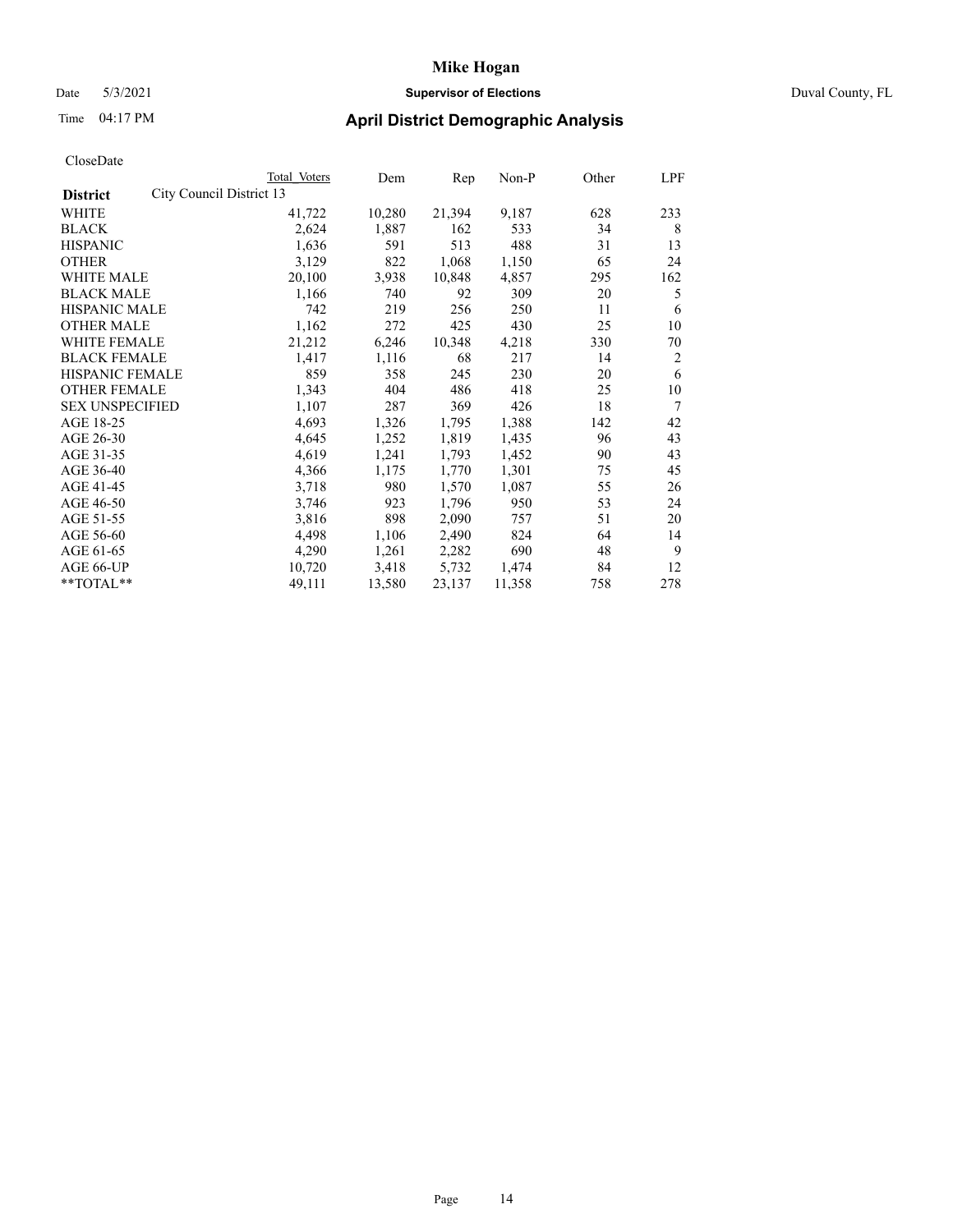### Date 5/3/2021 **Supervisor of Elections** Duval County, FL

| CloseDate |
|-----------|
|-----------|

|                                             | Total Voters | Dem    | Rep    | Non-P  | Other | LPF |
|---------------------------------------------|--------------|--------|--------|--------|-------|-----|
| City Council District 14<br><b>District</b> |              |        |        |        |       |     |
| WHITE                                       | 33,747       | 10,174 | 16,398 | 6,417  | 536   | 222 |
| <b>BLACK</b>                                | 7,690        | 5,858  | 347    | 1,374  | 100   | 11  |
| <b>HISPANIC</b>                             | 2,818        | 1,180  | 664    | 908    | 52    | 14  |
| <b>OTHER</b>                                | 3,932        | 1,263  | 1,079  | 1,481  | 89    | 20  |
| WHITE MALE                                  | 15,749       | 4,087  | 8,001  | 3,268  | 239   | 154 |
| <b>BLACK MALE</b>                           | 3,178        | 2,234  | 198    | 681    | 57    | 8   |
| <b>HISPANIC MALE</b>                        | 1,287        | 488    | 342    | 431    | 21    | 5   |
| <b>OTHER MALE</b>                           | 1,513        | 449    | 464    | 560    | 29    | 11  |
| <b>WHITE FEMALE</b>                         | 17,641       | 5,998  | 8,222  | 3,062  | 292   | 67  |
| <b>BLACK FEMALE</b>                         | 4,379        | 3,531  | 139    | 663    | 43    | 3   |
| <b>HISPANIC FEMALE</b>                      | 1,473        | 666    | 307    | 463    | 30    | 7   |
| <b>OTHER FEMALE</b>                         | 1,757        | 634    | 488    | 587    | 44    | 4   |
| <b>SEX UNSPECIFIED</b>                      | 1,210        | 388    | 327    | 465    | 22    | 8   |
| AGE 18-25                                   | 4,540        | 1,776  | 1,193  | 1,397  | 141   | 33  |
| AGE 26-30                                   | 5,068        | 2,053  | 1,422  | 1,431  | 124   | 38  |
| AGE 31-35                                   | 5,370        | 2,161  | 1,589  | 1,460  | 103   | 57  |
| AGE 36-40                                   | 4,447        | 1,827  | 1,280  | 1,204  | 82    | 54  |
| AGE 41-45                                   | 3,718        | 1,432  | 1,190  | 993    | 73    | 30  |
| AGE 46-50                                   | 3,553        | 1,322  | 1,414  | 748    | 53    | 16  |
| AGE 51-55                                   | 3,757        | 1,366  | 1,577  | 752    | 50    | 12  |
| AGE 56-60                                   | 4,011        | 1,440  | 1,907  | 618    | 35    | 11  |
| AGE 61-65                                   | 4,000        | 1,497  | 1,944  | 512    | 40    | 7   |
| AGE 66-UP                                   | 9,723        | 3,601  | 4,972  | 1,065  | 76    | 9   |
| **TOTAL**                                   | 48,187       | 18,475 | 18,488 | 10,180 | 777   | 267 |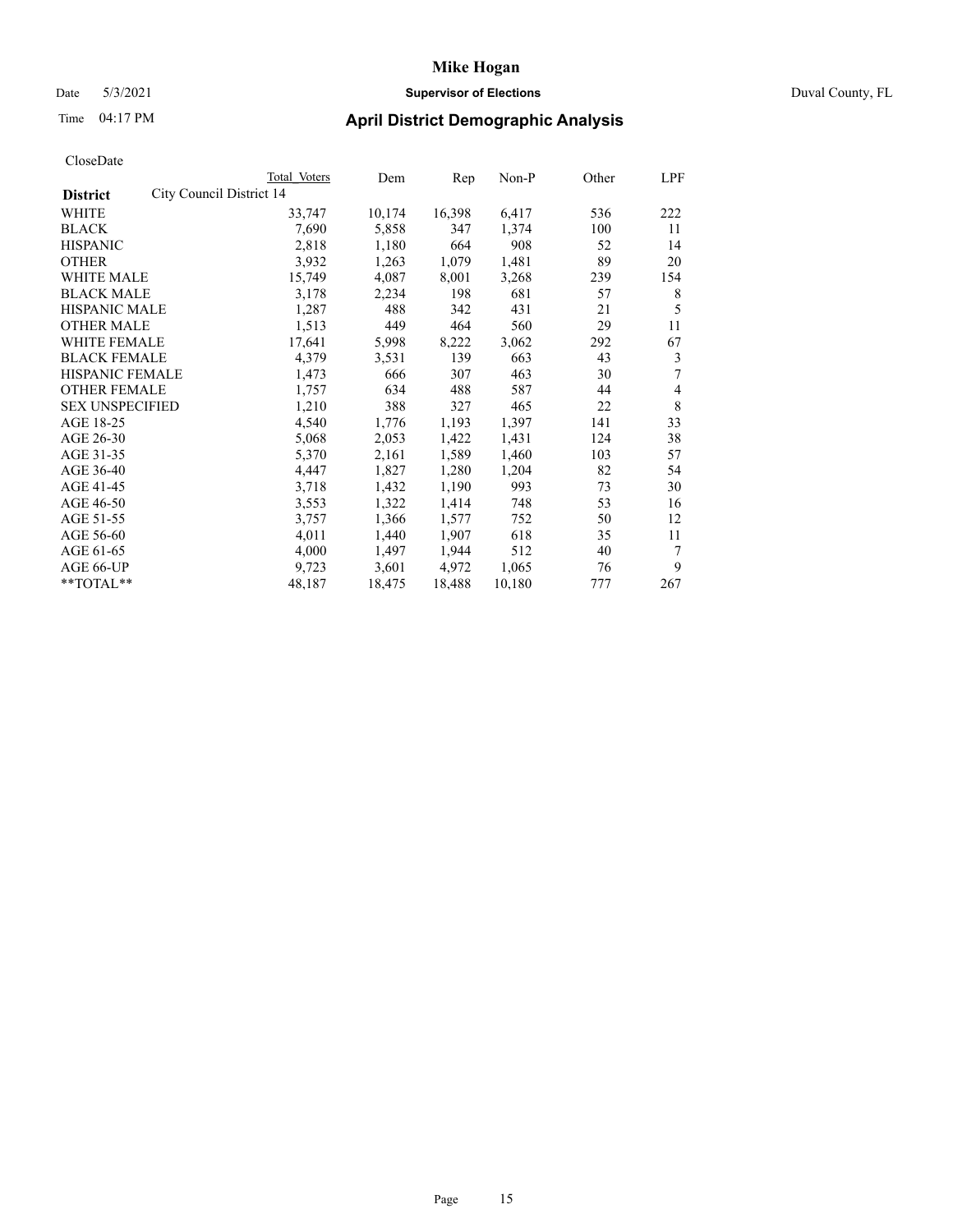## Date 5/3/2021 **Supervisor of Elections** Duval County, FL

## Time 04:17 PM **April District Demographic Analysis**

|                        |               | Total Voters | Dem | Rep      | Non-P    | Other          | LPF      |
|------------------------|---------------|--------------|-----|----------|----------|----------------|----------|
| <b>District</b>        | Isle of Palms |              |     |          |          |                |          |
| WHITE                  |               | 979          | 122 | 696      | 154      | 6              |          |
| <b>BLACK</b>           |               | $\theta$     | 0   | $\theta$ | $\theta$ | 0              | $\Omega$ |
| <b>HISPANIC</b>        |               | 16           | 3   | 6        | 5        | 2              | $\theta$ |
| <b>OTHER</b>           |               | 44           | 4   | 26       | 13       |                | $\Omega$ |
| WHITE MALE             |               | 502          | 43  | 373      | 85       |                | $\Omega$ |
| <b>BLACK MALE</b>      |               | 0            | 0   | 0        | $\theta$ |                | 0        |
| <b>HISPANIC MALE</b>   |               | 6            | 0   | 3        | 2        |                | $\Omega$ |
| <b>OTHER MALE</b>      |               | 14           |     | 7        | 6        | 0              | 0        |
| <b>WHITE FEMALE</b>    |               | 473          | 79  | 319      | 69       | 5              |          |
| <b>BLACK FEMALE</b>    |               | $\theta$     | 0   | $\theta$ | $\theta$ |                | 0        |
| <b>HISPANIC FEMALE</b> |               | 10           | 3   | 3        | 3        |                | $\Omega$ |
| <b>OTHER FEMALE</b>    |               | 18           | 3   | 11       | 3        |                | $\Omega$ |
| <b>SEX UNSPECIFIED</b> |               | 16           | 0   | 12       |          |                | $\Omega$ |
| AGE 18-25              |               | 98           | 10  | 65       | 22       |                | 0        |
| AGE 26-30              |               | 46           | 5   | 30       | 11       | 0              | $\Omega$ |
| AGE 31-35              |               | 59           | 8   | 39       | 11       |                | 0        |
| AGE 36-40              |               | 90           | 8   | 61       | 18       | 2              |          |
| AGE 41-45              |               | 109          | 11  | 67       | 30       |                | 0        |
| AGE 46-50              |               | 112          | 9   | 82       | 20       |                | $\Omega$ |
| AGE 51-55              |               | 98           | 12  | 70       | 16       | 0              | $\Omega$ |
| AGE 56-60              |               | 129          | 15  | 92       | 20       | $\overline{2}$ | 0        |
| AGE 61-65              |               | 76           | 9   | 60       | 7        | 0              | $\Omega$ |
| AGE 66-UP              |               | 222          | 42  | 162      | 17       |                | 0        |
| **TOTAL**              |               | 1,039        | 129 | 728      | 172      | 9              |          |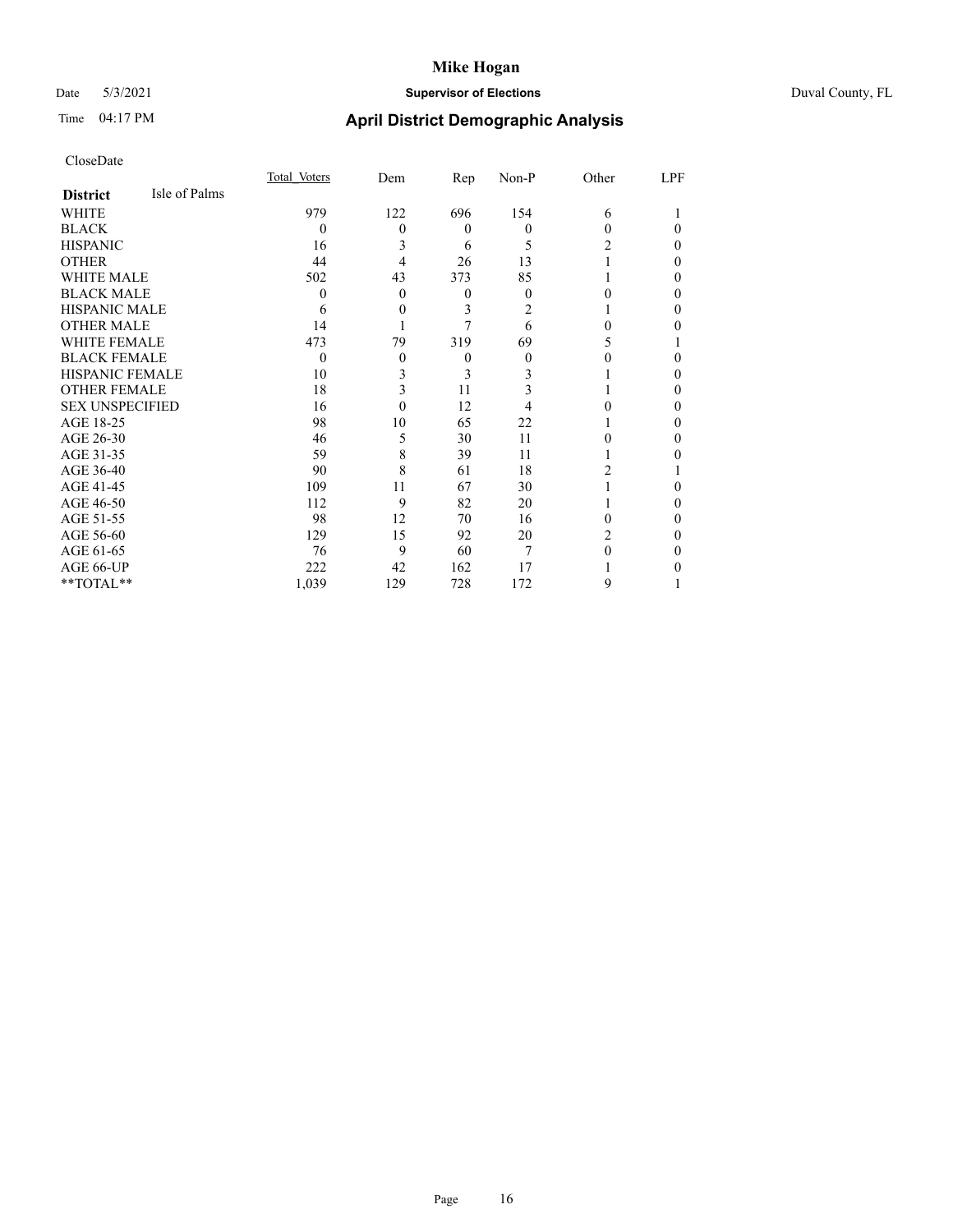## Date 5/3/2021 **Supervisor of Elections** Duval County, FL

## Time 04:17 PM **April District Demographic Analysis**

|                        |                        | Total Voters | Dem   | Rep   | Non-P | Other          | LPF            |
|------------------------|------------------------|--------------|-------|-------|-------|----------------|----------------|
| <b>District</b>        | <b>Bartram Springs</b> |              |       |       |       |                |                |
| WHITE                  |                        | 2,071        | 408   | 1,119 | 493   | 30             | 21             |
| <b>BLACK</b>           |                        | 522          | 394   | 27    | 96    | 5              | 0              |
| <b>HISPANIC</b>        |                        | 254          | 95    | 63    | 93    | 2              |                |
| <b>OTHER</b>           |                        | 467          | 158   | 140   | 161   | 7              |                |
| WHITE MALE             |                        | 973          | 148   | 547   | 250   | 13             | 15             |
| <b>BLACK MALE</b>      |                        | 231          | 159   | 19    | 48    | 5              | 0              |
| <b>HISPANIC MALE</b>   |                        | 120          | 38    | 32    | 49    | 0              | 1              |
| <b>OTHER MALE</b>      |                        | 194          | 59    | 65    | 68    | 2              | 0              |
| WHITE FEMALE           |                        | 1,080        | 257   | 563   | 237   | 17             | 6              |
| <b>BLACK FEMALE</b>    |                        | 287          | 231   | 8     | 48    | $\Omega$       | 0              |
| <b>HISPANIC FEMALE</b> |                        | 129          | 54    | 30    | 43    | $\overline{2}$ | 0              |
| <b>OTHER FEMALE</b>    |                        | 219          | 83    | 64    | 67    | 4              |                |
| <b>SEX UNSPECIFIED</b> |                        | 81           | 26    | 21    | 33    |                | 0              |
| AGE 18-25              |                        | 357          | 123   | 115   | 106   | 11             | $\overline{c}$ |
| AGE 26-30              |                        | 243          | 79    | 87    | 69    | 6              | 2              |
| AGE 31-35              |                        | 335          | 101   | 112   | 111   | 5              | 6              |
| AGE 36-40              |                        | 382          | 109   | 158   | 110   | 3              | 2              |
| AGE 41-45              |                        | 414          | 123   | 153   | 126   | 6              | 6              |
| AGE 46-50              |                        | 393          | 122   | 170   | 97    | 2              | 2              |
| AGE 51-55              |                        | 311          | 98    | 141   | 70    | 1              | 1              |
| AGE 56-60              |                        | 281          | 93    | 136   | 48    | 2              | 2              |
| AGE 61-65              |                        | 206          | 75    | 99    | 28    | 4              | $\mathbf{0}$   |
| AGE 66-UP              |                        | 392          | 132   | 178   | 78    | 4              | 0              |
| $*$ TOTAL $**$         |                        | 3,314        | 1,055 | 1,349 | 843   | 44             | 23             |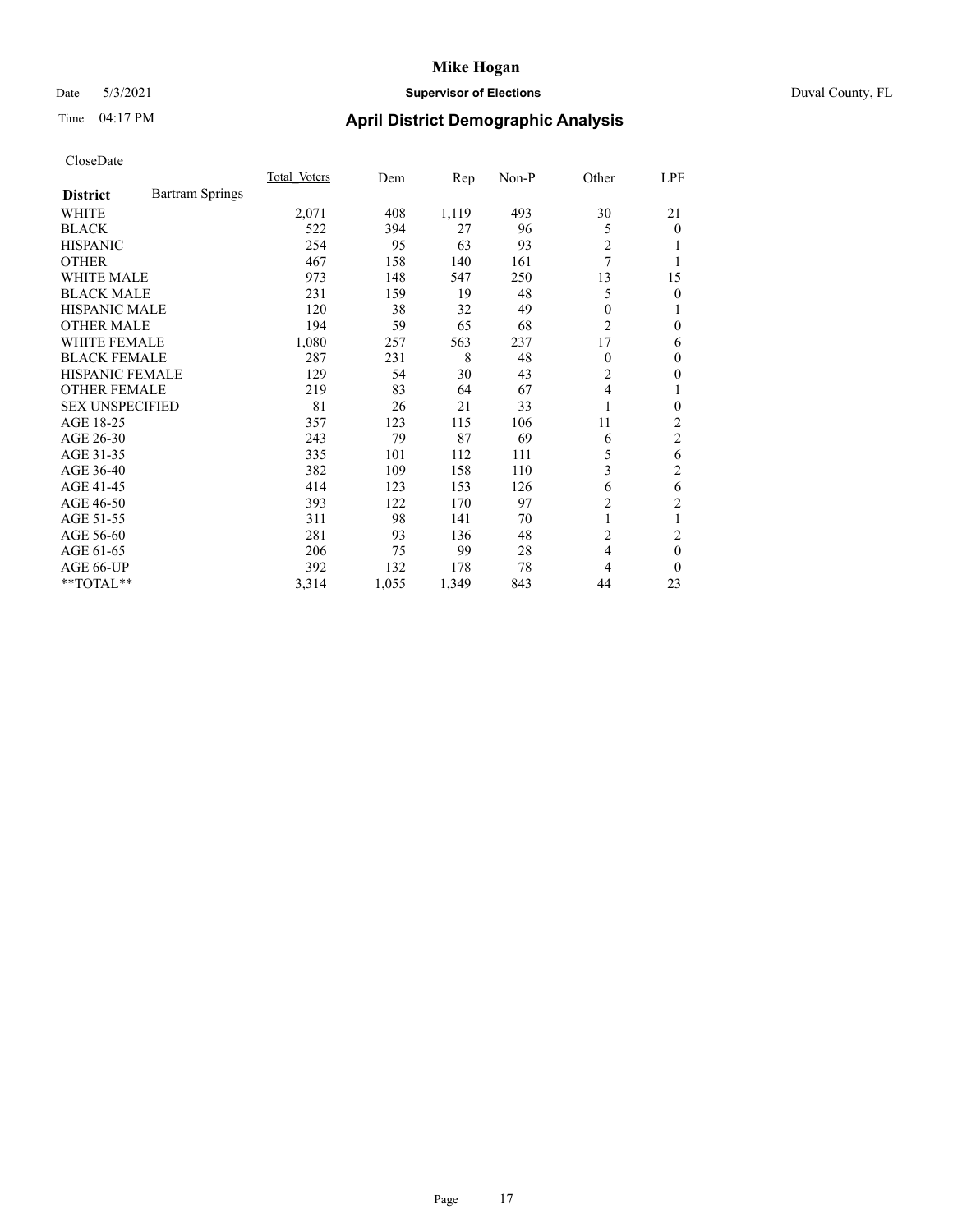## Date 5/3/2021 **Supervisor of Elections** Duval County, FL

## Time 04:17 PM **April District Demographic Analysis**

|                        |                 | Total Voters | Dem | Rep | Non-P | Other          | LPF          |
|------------------------|-----------------|--------------|-----|-----|-------|----------------|--------------|
| <b>District</b>        | Wynnfield Lakes |              |     |     |       |                |              |
| WHITE                  |                 | 524          | 106 | 278 | 126   | 9              | 5            |
| <b>BLACK</b>           |                 | 143          | 102 | 6   | 33    | $\overline{c}$ | $\Omega$     |
| <b>HISPANIC</b>        |                 | 86           | 24  | 30  | 29    | 3              | 0            |
| <b>OTHER</b>           |                 | 259          | 77  | 78  | 103   | $\theta$       |              |
| WHITE MALE             |                 | 237          | 41  | 124 | 67    | 2              | 3            |
| <b>BLACK MALE</b>      |                 | 69           | 44  | 5   | 18    | $\overline{c}$ | $\theta$     |
| <b>HISPANIC MALE</b>   |                 | 45           | 8   | 18  | 16    | 3              | 0            |
| <b>OTHER MALE</b>      |                 | 113          | 30  | 35  | 47    | $\theta$       | 1            |
| WHITE FEMALE           |                 | 281          | 65  | 149 | 58    |                | 2            |
| <b>BLACK FEMALE</b>    |                 | 72           | 56  | 1   | 15    | $\Omega$       | $\theta$     |
| <b>HISPANIC FEMALE</b> |                 | 38           | 15  | 10  | 13    | $\Omega$       | 0            |
| <b>OTHER FEMALE</b>    |                 | 122          | 37  | 40  | 45    | $\Omega$       | 0            |
| <b>SEX UNSPECIFIED</b> |                 | 35           | 13  | 10  | 12    | $\theta$       | 0            |
| AGE 18-25              |                 | 143          | 44  | 46  | 51    | 2              | 0            |
| AGE 26-30              |                 | 94           | 25  | 34  | 33    | $\overline{c}$ | $\mathbf{0}$ |
| AGE 31-35              |                 | 117          | 32  | 49  | 34    |                |              |
| AGE 36-40              |                 | 128          | 32  | 45  | 44    | 4              | 3            |
| AGE 41-45              |                 | 123          | 33  | 49  | 38    | 3              | 0            |
| AGE 46-50              |                 | 103          | 34  | 43  | 25    |                | 0            |
| AGE 51-55              |                 | 74           | 32  | 28  | 12    |                |              |
| AGE 56-60              |                 | 62           | 22  | 22  | 17    | $\theta$       |              |
| AGE 61-65              |                 | 50           | 17  | 19  | 14    | $\theta$       | 0            |
| AGE 66-UP              |                 | 118          | 38  | 57  | 23    | $\theta$       | $\mathbf{0}$ |
| **TOTAL**              |                 | 1,012        | 309 | 392 | 291   | 14             | 6            |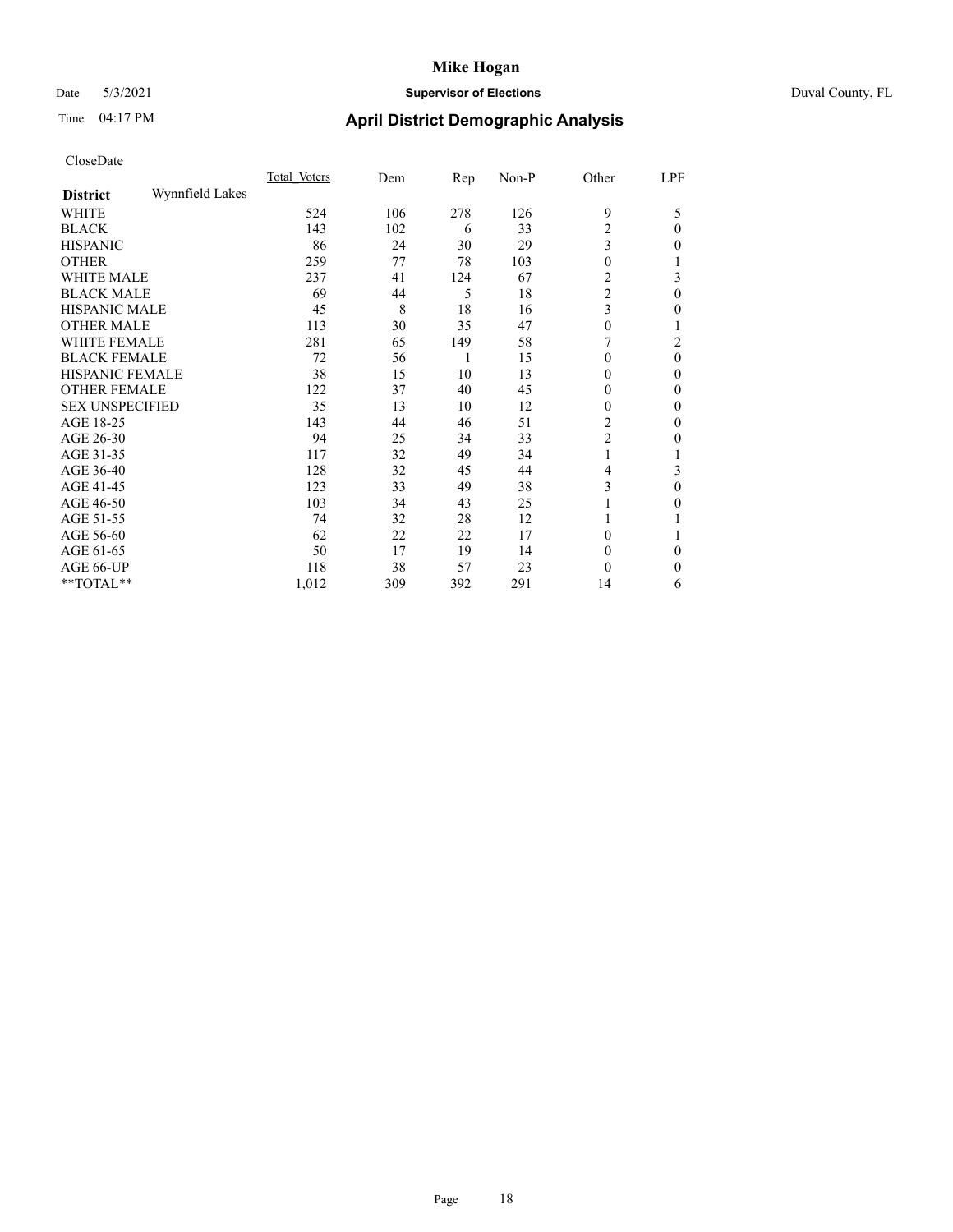## Date 5/3/2021 **Supervisor of Elections** Duval County, FL

## Time 04:17 PM **April District Demographic Analysis**

|                        |                  | Total Voters | Dem            | Rep            | Non-P    | Other | LPF |
|------------------------|------------------|--------------|----------------|----------------|----------|-------|-----|
| <b>District</b>        | Harbour Waterway |              |                |                |          |       |     |
| WHITE                  |                  | 254          | 39             | 178            | 35       | 2     | 0   |
| <b>BLACK</b>           |                  | 4            | $\overline{4}$ | $\theta$       | $\Omega$ | 0     | 0   |
| <b>HISPANIC</b>        |                  | 12           | 2              | 8              | 2        | 0     | 0   |
| <b>OTHER</b>           |                  | 16           | 6              | 5              | 5        |       | 0   |
| <b>WHITE MALE</b>      |                  | 122          | 12             | 90             | 19       |       |     |
| <b>BLACK MALE</b>      |                  | 2            | 2              | $\theta$       | 0        | 0     | 0   |
| <b>HISPANIC MALE</b>   |                  | 2            | 0              | 2              |          |       |     |
| <b>OTHER MALE</b>      |                  |              | 4              | $\overline{2}$ |          |       | 0   |
| WHITE FEMALE           |                  | 131          | 26             | 88             | 16       |       |     |
| <b>BLACK FEMALE</b>    |                  | 2            | 2              | $\theta$       | $\Omega$ | 0     | 0   |
| <b>HISPANIC FEMALE</b> |                  | 10           | $\overline{2}$ | 6              | 2        |       |     |
| <b>OTHER FEMALE</b>    |                  | 8            |                | 3              | 4        |       | 0   |
| <b>SEX UNSPECIFIED</b> |                  | 2            | 2              | $\theta$       | 0        |       |     |
| AGE 18-25              |                  | 24           | $\overline{c}$ | 14             |          |       | 0   |
| AGE 26-30              |                  | 16           | 6              | 7              | 3        | 0     | 0   |
| AGE 31-35              |                  | 15           | 2              | 8              |          |       | 0   |
| AGE 36-40              |                  | 16           | 4              | 10             | 2        |       | 0   |
| AGE 41-45              |                  | 16           | 6              | 6              | 4        |       | 0   |
| AGE 46-50              |                  | 28           |                | 15             | 6        | 0     | 0   |
| AGE 51-55              |                  | 27           | 6              | 18             | 3        |       |     |
| AGE 56-60              |                  | 36           | 4              | 28             | 4        |       |     |
| AGE 61-65              |                  | 31           | 4              | 25             | 2        |       | 0   |
| AGE 66-UP              |                  | 77           | 10             | 60             | 6        |       |     |
| **TOTAL**              |                  | 286          | 51             | 191            | 42       | 2     | 0   |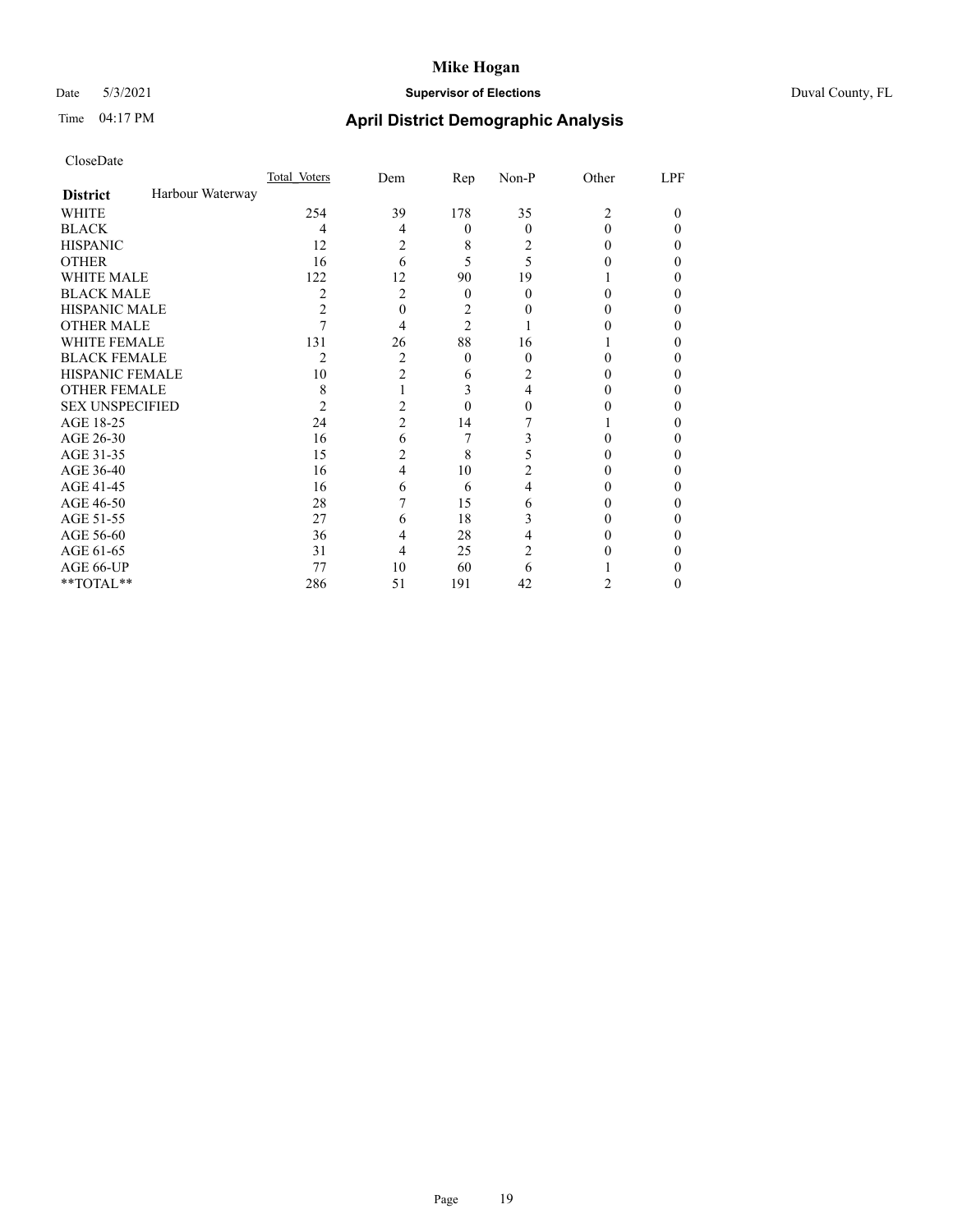## Date 5/3/2021 **Supervisor of Elections** Duval County, FL

## Time 04:17 PM **April District Demographic Analysis**

|                        |               | Total Voters | Dem            | Rep            | Non-P | Other          | LPF |
|------------------------|---------------|--------------|----------------|----------------|-------|----------------|-----|
| <b>District</b>        | Principle One |              |                |                |       |                |     |
| WHITE                  |               | 274          | 50             | 132            | 84    | 7              |     |
| <b>BLACK</b>           |               | 87           | 57             | 4              | 26    | 0              | 0   |
| <b>HISPANIC</b>        |               | 43           | 19             | 11             | 12    |                | 0   |
| <b>OTHER</b>           |               | 68           | 20             | 13             | 34    |                | 0   |
| WHITE MALE             |               | 136          | 18             | 62             | 50    | 5              |     |
| <b>BLACK MALE</b>      |               | 38           | 19             | 3              | 16    | 0              | 0   |
| <b>HISPANIC MALE</b>   |               | 15           | 7              | 4              | 3     |                | 0   |
| <b>OTHER MALE</b>      |               | 33           | 9              | 7              | 16    |                | 0   |
| <b>WHITE FEMALE</b>    |               | 137          | 32             | 70             | 33    | $\overline{c}$ | 0   |
| <b>BLACK FEMALE</b>    |               | 48           | 37             | 1              | 10    | 0              | 0   |
| HISPANIC FEMALE        |               | 27           | 12             | 6              | 9     | 0              | 0   |
| <b>OTHER FEMALE</b>    |               | 30           | 10             | 5              | 15    | $_{0}$         | 0   |
| <b>SEX UNSPECIFIED</b> |               | 8            | $\overline{2}$ | $\overline{2}$ | 4     | $_{0}$         | 0   |
| AGE 18-25              |               | 58           | 19             | 12             | 25    | $\overline{c}$ | 0   |
| AGE 26-30              |               | 64           | 19             | 21             | 22    |                |     |
| AGE 31-35              |               | 80           | 26             | 25             | 26    | 3              | 0   |
| AGE 36-40              |               | 38           | 14             | 7              | 16    |                | 0   |
| AGE 41-45              |               | 28           | 6              | 15             | 7     | 0              | 0   |
| AGE 46-50              |               | 37           | 13             | 12             | 11    |                | 0   |
| AGE 51-55              |               | 27           | 12             | 4              | 11    | 0              | 0   |
| AGE 56-60              |               | 38           | 13             | 14             | 10    |                | 0   |
| AGE 61-65              |               | 28           | 7              | 14             | 7     | 0              | 0   |
| AGE 66-UP              |               | 74           | 17             | 36             | 21    | 0              | 0   |
| **TOTAL**              |               | 472          | 146            | 160            | 156   | 9              |     |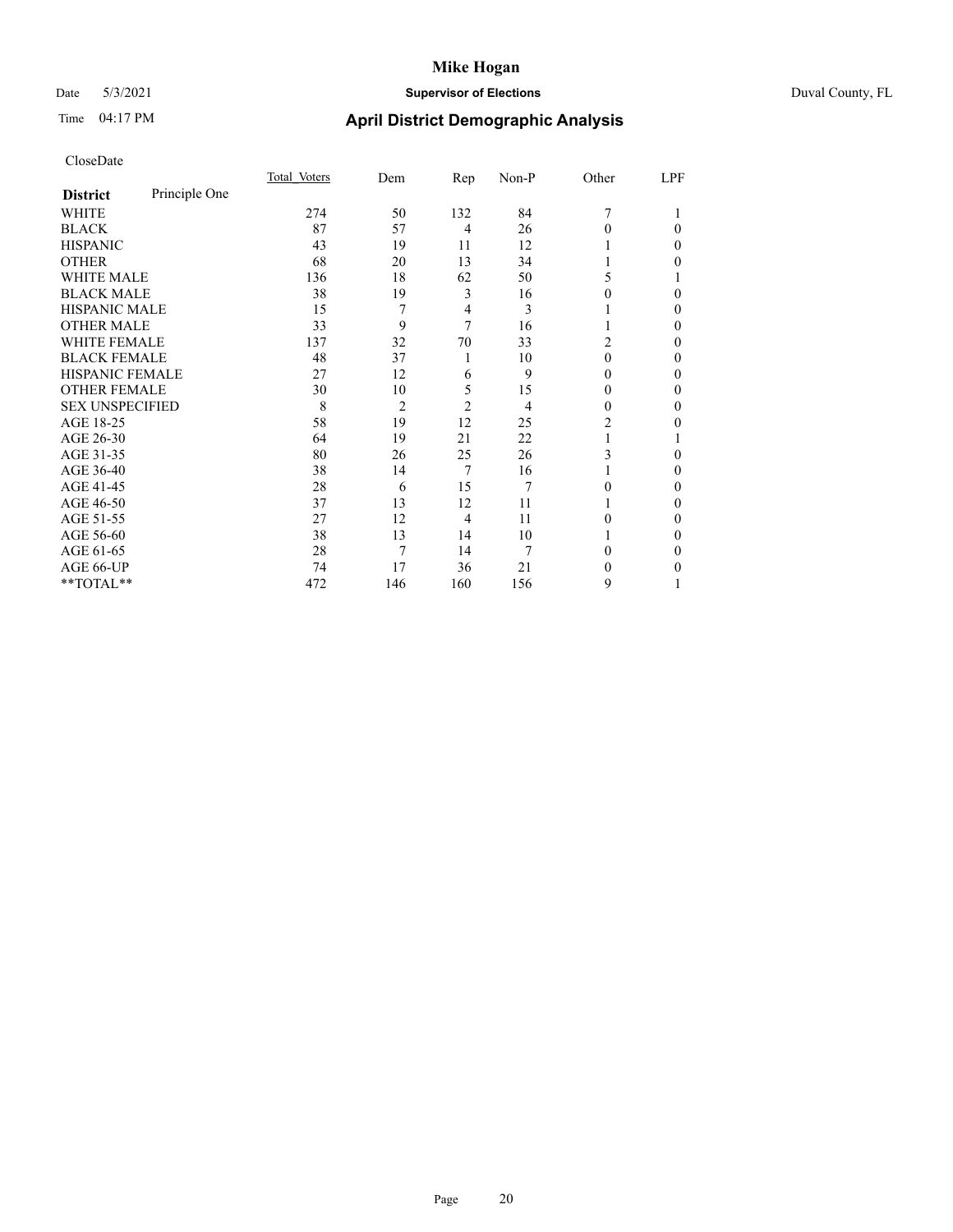### Date 5/3/2021 **Supervisor of Elections** Duval County, FL

## Time 04:17 PM **April District Demographic Analysis**

|                        |          | Total Voters | Dem | Rep   | Non-P | Other          | LPF            |
|------------------------|----------|--------------|-----|-------|-------|----------------|----------------|
| <b>District</b>        | Tolomato |              |     |       |       |                |                |
| WHITE                  |          | 1,726        | 385 | 948   | 346   | 42             | 5              |
| <b>BLACK</b>           |          | 79           | 54  | 6     | 16    | 3              | $\mathbf{0}$   |
| <b>HISPANIC</b>        |          | 87           | 31  | 34    | 22    | $\Omega$       | $\theta$       |
| <b>OTHER</b>           |          | 106          | 28  | 36    | 41    | $\theta$       | 1              |
| WHITE MALE             |          | 826          | 144 | 473   | 182   | 24             | 3              |
| <b>BLACK MALE</b>      |          | 42           | 26  | 3     | 11    | 2              | $\mathbf{0}$   |
| <b>HISPANIC MALE</b>   |          | 41           | 14  | 16    | 11    | 0              | $\mathbf{0}$   |
| <b>OTHER MALE</b>      |          | 41           | 13  | 12    | 15    | $\theta$       | 1              |
| WHITE FEMALE           |          | 891          | 240 | 469   | 162   | 18             | $\overline{c}$ |
| <b>BLACK FEMALE</b>    |          | 37           | 28  | 3     | 5     |                | $\theta$       |
| <b>HISPANIC FEMALE</b> |          | 45           | 17  | 18    | 10    | 0              | $\theta$       |
| <b>OTHER FEMALE</b>    |          | 50           | 13  | 20    | 17    | 0              | $\mathbf{0}$   |
| <b>SEX UNSPECIFIED</b> |          | 25           | 3   | 10    | 12    | 0              | $\mathbf{0}$   |
| AGE 18-25              |          | 131          | 45  | 46    | 33    | 5              | $\overline{c}$ |
| AGE 26-30              |          | 81           | 16  | 34    | 29    |                | 1              |
| AGE 31-35              |          | 123          | 31  | 52    | 39    |                | $\theta$       |
| AGE 36-40              |          | 131          | 33  | 57    | 38    |                | $\overline{2}$ |
| AGE 41-45              |          | 122          | 31  | 49    | 41    |                | $\theta$       |
| AGE 46-50              |          | 110          | 30  | 47    | 28    | 5              | $\mathbf{0}$   |
| AGE 51-55              |          | 179          | 39  | 88    | 47    | 5              | $\mathbf{0}$   |
| AGE 56-60              |          | 211          | 45  | 122   | 37    | 6              | 1              |
| AGE 61-65              |          | 233          | 62  | 131   | 38    | $\overline{2}$ | $\theta$       |
| AGE 66-UP              |          | 677          | 166 | 398   | 95    | 18             | $\mathbf{0}$   |
| **TOTAL**              |          | 1,998        | 498 | 1,024 | 425   | 45             | 6              |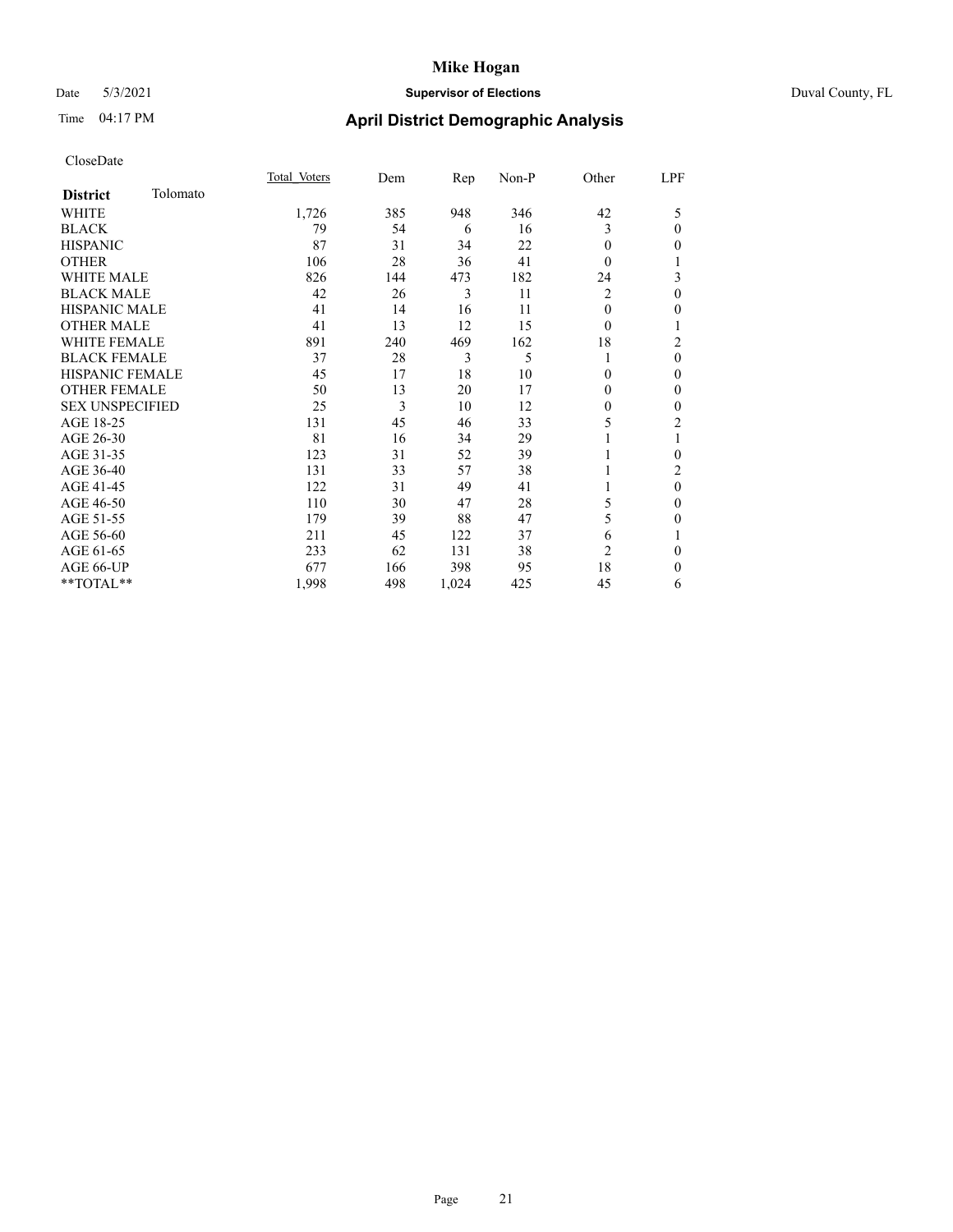## Date 5/3/2021 **Supervisor of Elections** Duval County, FL

## Time 04:17 PM **April District Demographic Analysis**

|                        |             | Total Voters | Dem | Rep | Non-P | Other          | LPF |
|------------------------|-------------|--------------|-----|-----|-------|----------------|-----|
| <b>District</b>        | Bainebridge |              |     |     |       |                |     |
| WHITE                  |             | 311          | 58  | 153 | 90    | 5              | 5   |
| <b>BLACK</b>           |             | 461          | 362 | 11  | 81    | 7              | 0   |
| <b>HISPANIC</b>        |             | 51           | 20  | 11  | 20    | 0              | 0   |
| <b>OTHER</b>           |             | 76           | 38  | 11  | 23    | 2              | 2   |
| WHITE MALE             |             | 155          | 22  | 85  | 39    | 4              | 5   |
| <b>BLACK MALE</b>      |             | 198          | 152 | 5   | 36    | 5              | 0   |
| <b>HISPANIC MALE</b>   |             | 17           | 8   | 5   | 4     | 0              | 0   |
| <b>OTHER MALE</b>      |             | 24           | 14  | 1   | 7     | 1              |     |
| <b>WHITE FEMALE</b>    |             | 153          | 36  | 66  | 50    |                | 0   |
| <b>BLACK FEMALE</b>    |             | 258          | 207 | 6   | 43    | 2              | 0   |
| <b>HISPANIC FEMALE</b> |             | 33           | 12  | 6   | 15    | $\theta$       | 0   |
| <b>OTHER FEMALE</b>    |             | 32           | 15  | 8   | 7     | 1              |     |
| <b>SEX UNSPECIFIED</b> |             | 29           | 12  | 4   | 13    | 0              | 0   |
| AGE 18-25              |             | 99           | 54  | 14  | 31    | 0              | 0   |
| AGE 26-30              |             | 95           | 38  | 19  | 33    | 4              |     |
| AGE 31-35              |             | 128          | 54  | 31  | 40    | 0              | 3   |
| AGE 36-40              |             | 117          | 59  | 21  | 34    | 2              |     |
| AGE 41-45              |             | 113          | 63  | 21  | 25    | $\overline{c}$ | 2   |
| AGE 46-50              |             | 91           | 59  | 17  | 13    | $\overline{2}$ | 0   |
| AGE 51-55              |             | 88           | 51  | 18  | 17    | 2              | 0   |
| AGE 56-60              |             | 54           | 30  | 12  | 12    | $\theta$       | 0   |
| AGE 61-65              |             | 48           | 30  | 13  | 5     | $\Omega$       | 0   |
| AGE 66-UP              |             | 66           | 40  | 20  | 4     | 2              | 0   |
| **TOTAL**              |             | 899          | 478 | 186 | 214   | 14             | 7   |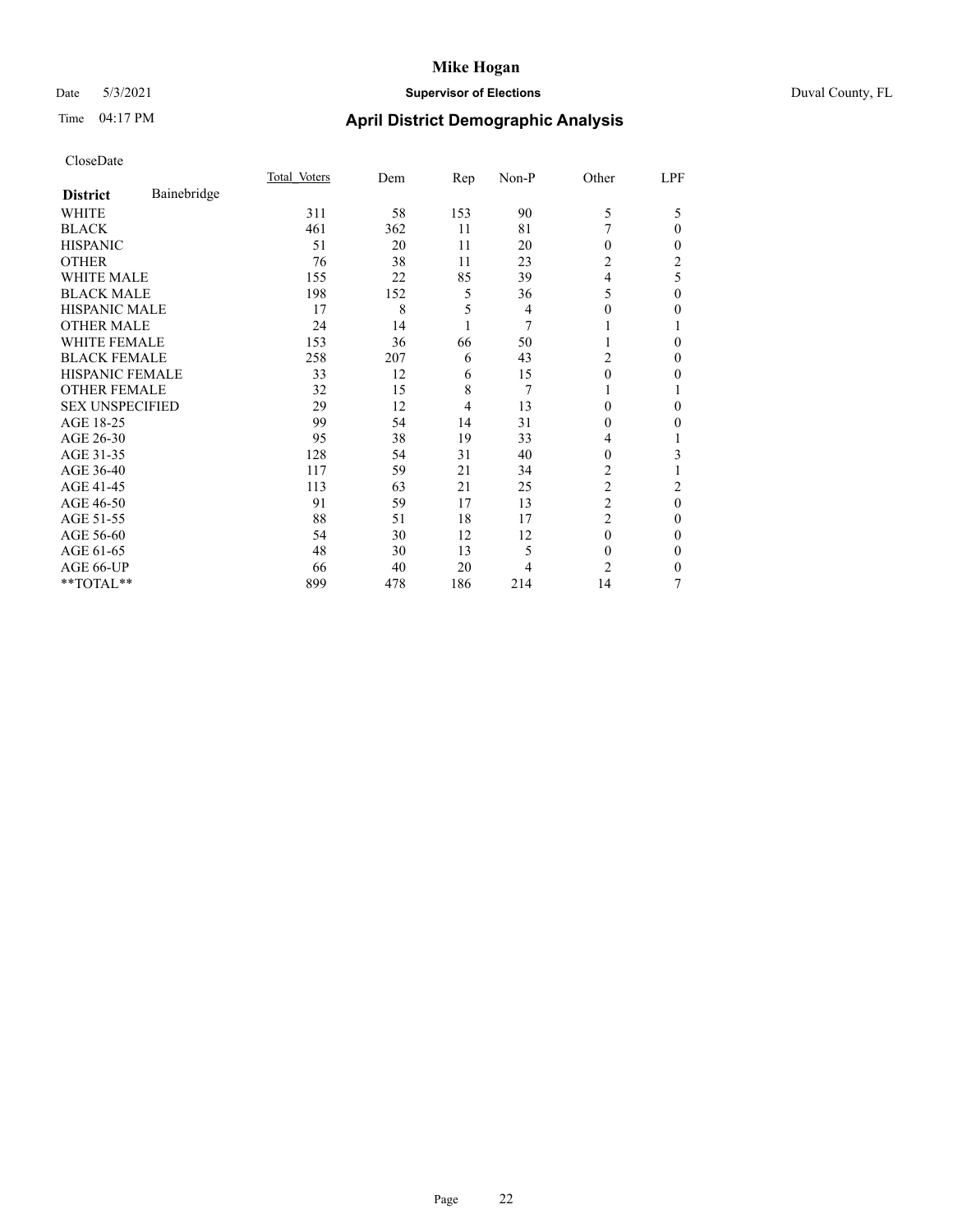## Date 5/3/2021 **Supervisor of Elections** Duval County, FL

## Time 04:17 PM **April District Demographic Analysis**

|                        |                          | Total Voters | Dem     | Rep     | Non-P  | Other | LPF   |
|------------------------|--------------------------|--------------|---------|---------|--------|-------|-------|
| <b>District</b>        | Congressional District 4 |              |         |         |        |       |       |
| WHITE                  |                          | 275,244      | 64,089  | 149,478 | 55,915 | 4,145 | 1,617 |
| <b>BLACK</b>           |                          | 44,250       | 33,091  | 2,113   | 8,389  | 594   | 63    |
| <b>HISPANIC</b>        |                          | 21,895       | 7,918   | 6,168   | 7,409  | 315   | 85    |
| <b>OTHER</b>           |                          | 36,471       | 10,762  | 11,043  | 13,950 | 562   | 154   |
| WHITE MALE             |                          | 129,815      | 25,014  | 73,345  | 28,496 | 1,886 | 1,074 |
| <b>BLACK MALE</b>      |                          | 19,216       | 13,161  | 1,214   | 4,495  | 311   | 35    |
| <b>HISPANIC MALE</b>   |                          | 9,926        | 3,174   | 3,053   | 3,515  | 134   | 50    |
| <b>OTHER MALE</b>      |                          | 14,462       | 3,873   | 4,614   | 5,678  | 216   | 81    |
| <b>WHITE FEMALE</b>    |                          | 142,507      | 38,428  | 74,695  | 26,631 | 2,225 | 528   |
| <b>BLACK FEMALE</b>    |                          | 24,367       | 19,460  | 871     | 3,731  | 278   | 27    |
| <b>HISPANIC FEMALE</b> |                          | 11,514       | 4,574   | 3,007   | 3,726  | 176   | 31    |
| <b>OTHER FEMALE</b>    |                          | 16,474       | 5,566   | 5,081   | 5,512  | 265   | 50    |
| <b>SEX UNSPECIFIED</b> |                          | 9,575        | 2,610   | 2,922   | 3,875  | 125   | 43    |
| AGE 18-25              |                          | 40,439       | 13,130  | 13,942  | 11,967 | 1,118 | 282   |
| AGE 26-30              |                          | 36,654       | 11,596  | 12,910  | 11,026 | 804   | 318   |
| AGE 31-35              |                          | 36,408       | 11,557  | 13,163  | 10,701 | 638   | 349   |
| AGE 36-40              |                          | 33,278       | 10,230  | 12,501  | 9,725  | 520   | 302   |
| AGE 41-45              |                          | 29,041       | 8,993   | 11,296  | 8,143  | 411   | 198   |
| AGE 46-50              |                          | 29,882       | 8,869   | 13,342  | 7,090  | 416   | 165   |
| AGE 51-55              |                          | 30,653       | 8,655   | 15,237  | 6,285  | 380   | 96    |
| AGE 56-60              |                          | 33,336       | 9,292   | 17,581  | 6,001  | 396   | 66    |
| AGE 61-65              |                          | 31,135       | 9,334   | 16,545  | 4,853  | 338   | 65    |
| AGE 66-UP              |                          | 77,033       | 24,204  | 42,285  | 9,871  | 595   | 78    |
| $*$ $TOTAL**$          |                          | 377,860      | 115,860 | 168,802 | 85,663 | 5,616 | 1,919 |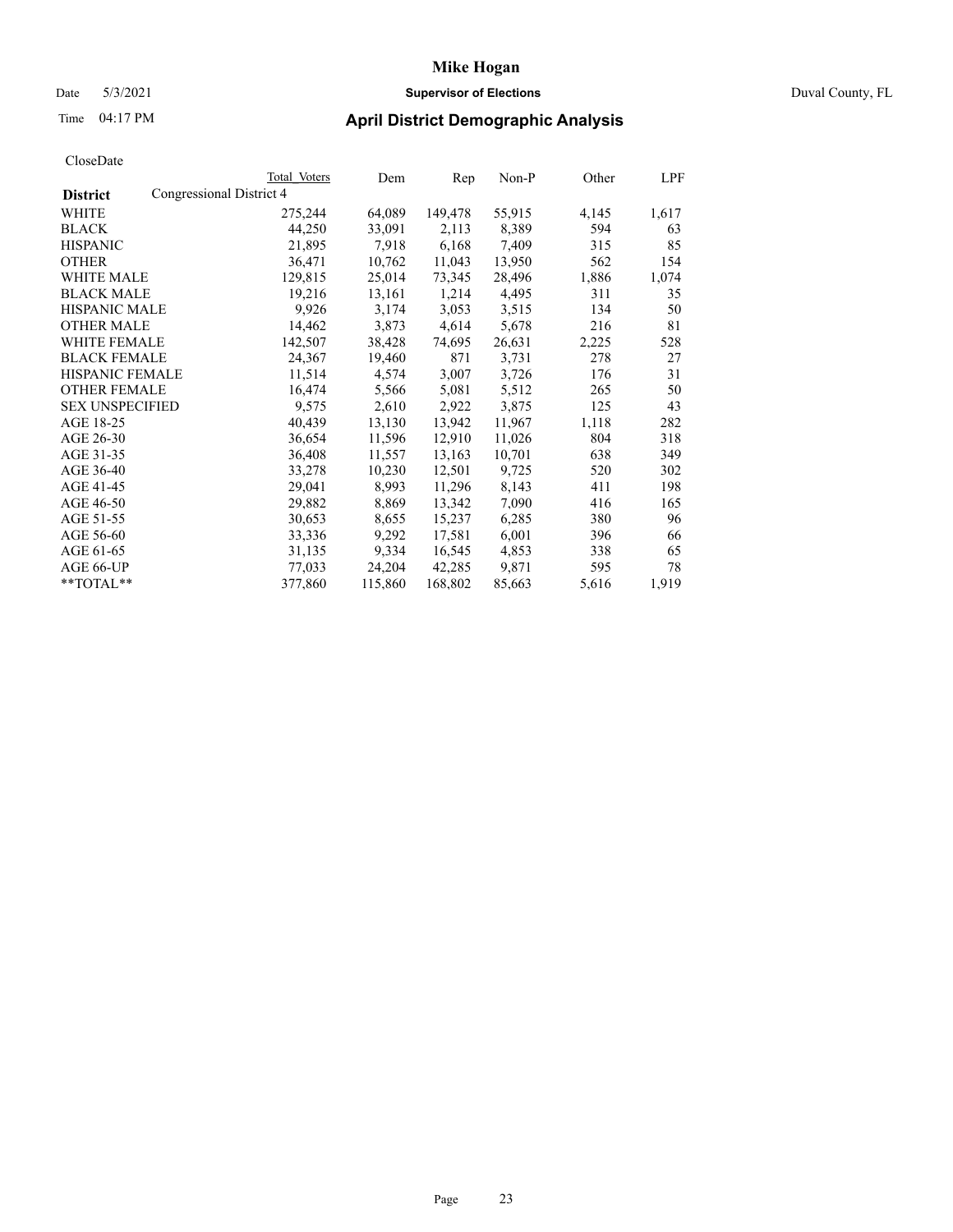### Date 5/3/2021 **Supervisor of Elections** Duval County, FL

| CloseDate |
|-----------|
|-----------|

|                        | Total Voters             | Dem     | Rep    | Non-P  | Other | LPF |
|------------------------|--------------------------|---------|--------|--------|-------|-----|
| <b>District</b>        | Congressional District 5 |         |        |        |       |     |
| WHITE                  | 99,287                   | 24,335  | 50,962 | 21,725 | 1,658 | 607 |
| <b>BLACK</b>           | 142,102                  | 117,114 | 4,515  | 19,222 | 1,132 | 119 |
| <b>HISPANIC</b>        | 16,194                   | 6,704   | 3,312  | 5,905  | 221   | 52  |
| <b>OTHER</b>           | 24,230                   | 9,090   | 5,304  | 9,406  | 342   | 88  |
| <b>WHITE MALE</b>      | 46,481                   | 9,517   | 25,189 | 10,594 | 757   | 424 |
| <b>BLACK MALE</b>      | 56,810                   | 44,296  | 2,349  | 9,482  | 612   | 71  |
| <b>HISPANIC MALE</b>   | 7,203                    | 2,703   | 1,727  | 2,643  | 102   | 28  |
| <b>OTHER MALE</b>      | 8,756                    | 3,015   | 2,250  | 3,325  | 119   | 47  |
| WHITE FEMALE           | 51,460                   | 14,478  | 25,152 | 10,765 | 886   | 179 |
| <b>BLACK FEMALE</b>    | 82,635                   | 70,795  | 2,080  | 9,206  | 507   | 47  |
| HISPANIC FEMALE        | 8,590                    | 3,824   | 1,516  | 3,112  | 115   | 23  |
| <b>OTHER FEMALE</b>    | 10,796                   | 4,549   | 2,451  | 3,604  | 163   | 29  |
| <b>SEX UNSPECIFIED</b> | 9,077                    | 4,065   | 1,379  | 3,523  | 92    | 18  |
| AGE 18-25              | 33,748                   | 17,440  | 4,964  | 10,507 | 706   | 131 |
| AGE 26-30              | 28,215                   | 14,667  | 4,714  | 8,215  | 442   | 177 |
| AGE 31-35              | 28,033                   | 15,208  | 4,805  | 7,449  | 419   | 152 |
| AGE 36-40              | 24,981                   | 13,907  | 4,592  | 6,035  | 332   | 115 |
| AGE 41-45              | 22,240                   | 12,528  | 4,412  | 4,927  | 298   | 75  |
| AGE 46-50              | 22,607                   | 12,709  | 5,227  | 4,308  | 292   | 71  |
| AGE 51-55              | 23,011                   | 13,085  | 5,905  | 3,743  | 231   | 47  |
| AGE 56-60              | 25,325                   | 14,214  | 7,295  | 3,578  | 206   | 32  |
| AGE 61-65              | 23,517                   | 13,751  | 6,695  | 2,875  | 168   | 28  |
| AGE 66-UP              | 50,136                   | 29,734  | 15,484 | 4,621  | 259   | 38  |
| **TOTAL**              | 281,813                  | 157,243 | 64,093 | 56,258 | 3,353 | 866 |
|                        |                          |         |        |        |       |     |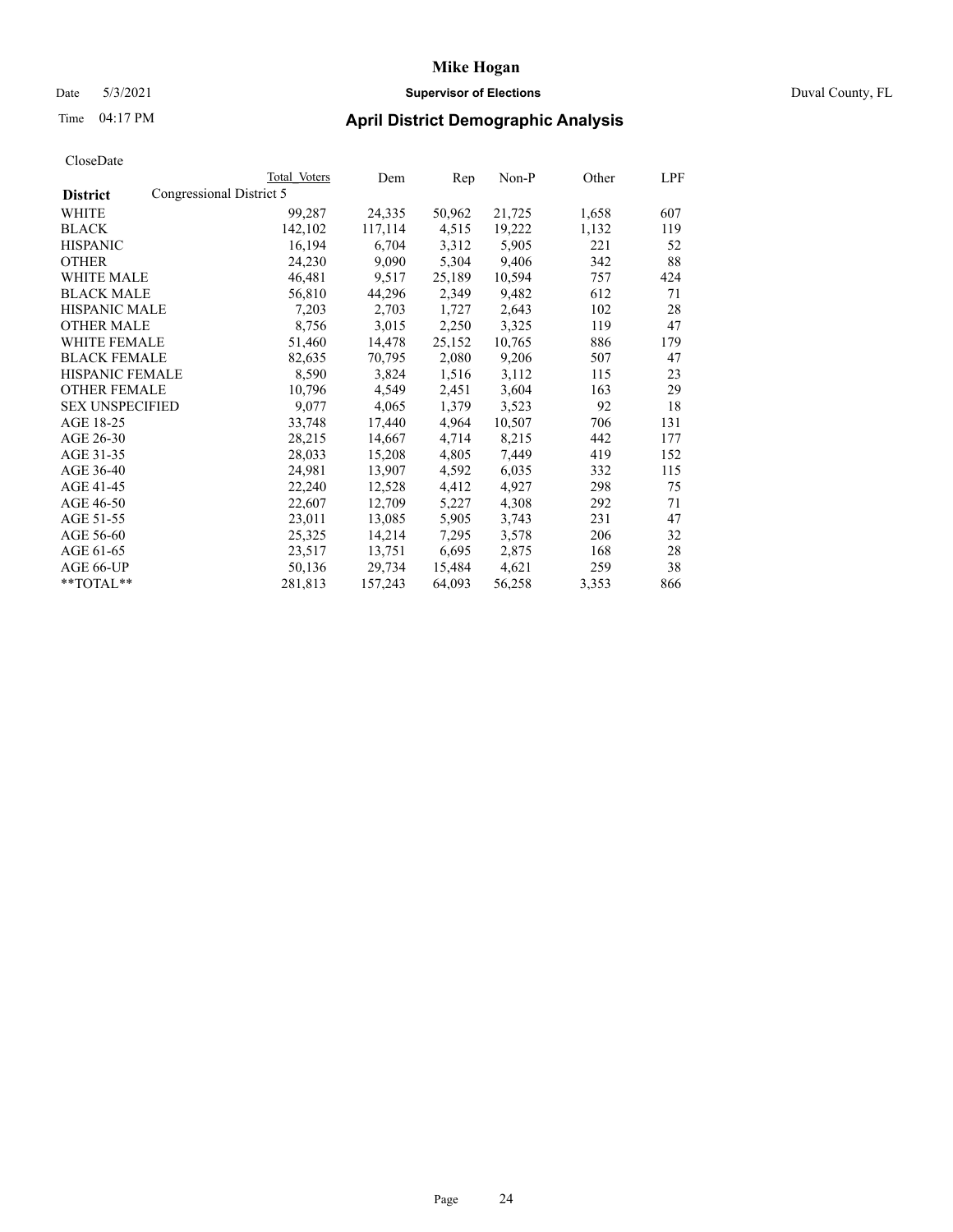## Date 5/3/2021 **Supervisor of Elections** Duval County, FL

## Time 04:17 PM **April District Demographic Analysis**

|                        |              | Total Voters | Dem     | Rep     | Non-P   | Other | LPF   |
|------------------------|--------------|--------------|---------|---------|---------|-------|-------|
| <b>District</b>        | Duval County |              |         |         |         |       |       |
| WHITE                  |              | 341,072      | 79,842  | 183,403 | 70,486  | 5,302 | 2,039 |
| <b>BLACK</b>           |              | 184,679      | 148,925 | 6,535   | 27,328  | 1,713 | 178   |
| <b>HISPANIC</b>        |              | 37,152       | 14,282  | 9,148   | 13,073  | 516   | 133   |
| <b>OTHER</b>           |              | 58,569       | 19,283  | 15,618  | 22,590  | 856   | 222   |
| WHITE MALE             |              | 160,246      | 31,230  | 89,947  | 35,293  | 2,409 | 1,367 |
| <b>BLACK MALE</b>      |              | 75,295       | 56,956  | 3,510   | 13,812  | 913   | 104   |
| <b>HISPANIC MALE</b>   |              | 16,723       | 5,759   | 4,620   | 6,035   | 232   | 77    |
| <b>OTHER MALE</b>      |              | 22,420       | 6,700   | 6,570   | 8,714   | 315   | 121   |
| <b>WHITE FEMALE</b>    |              | 176,878      | 47,702  | 91,550  | 34,126  | 2,846 | 654   |
| <b>BLACK FEMALE</b>    |              | 106,092      | 89,498  | 2,913   | 12,827  | 782   | 72    |
| <b>HISPANIC FEMALE</b> |              | 19,589       | 8,180   | 4,358   | 6,725   | 275   | 51    |
| <b>OTHER FEMALE</b>    |              | 26,388       | 9,834   | 7,211   | 8,863   | 410   | 70    |
| <b>SEX UNSPECIFIED</b> |              | 17,835       | 6,472   | 4,025   | 7,077   | 205   | 56    |
| AGE 18-25              |              | 70,715       | 29,588  | 17,521  | 21,510  | 1,716 | 380   |
| AGE 26-30              |              | 61,339       | 25,322  | 16,165  | 18,210  | 1,172 | 470   |
| AGE 31-35              |              | 60,925       | 25,852  | 16,556  | 17,062  | 987   | 468   |
| AGE 36-40              |              | 55,010       | 23,268  | 15,750  | 14,807  | 798   | 387   |
| AGE 41-45              |              | 48,513       | 20,762  | 14,537  | 12,299  | 666   | 249   |
| AGE 46-50              |              | 49,664       | 20,873  | 17,213  | 10,694  | 670   | 214   |
| AGE 51-55              |              | 50,664       | 21,021  | 19,495  | 9,451   | 572   | 125   |
| AGE 56-60              |              | 55,105       | 22,623  | 22,910  | 8,939   | 547   | 86    |
| AGE 61-65              |              | 51,174       | 22,022  | 21,386  | 7,205   | 473   | 88    |
| AGE 66-UP              |              | 118,362      | 51,001  | 53,171  | 13,299  | 786   | 105   |
| $*$ $TOTAL**$          |              | 621,472      | 262,332 | 214,704 | 133,477 | 8,387 | 2,572 |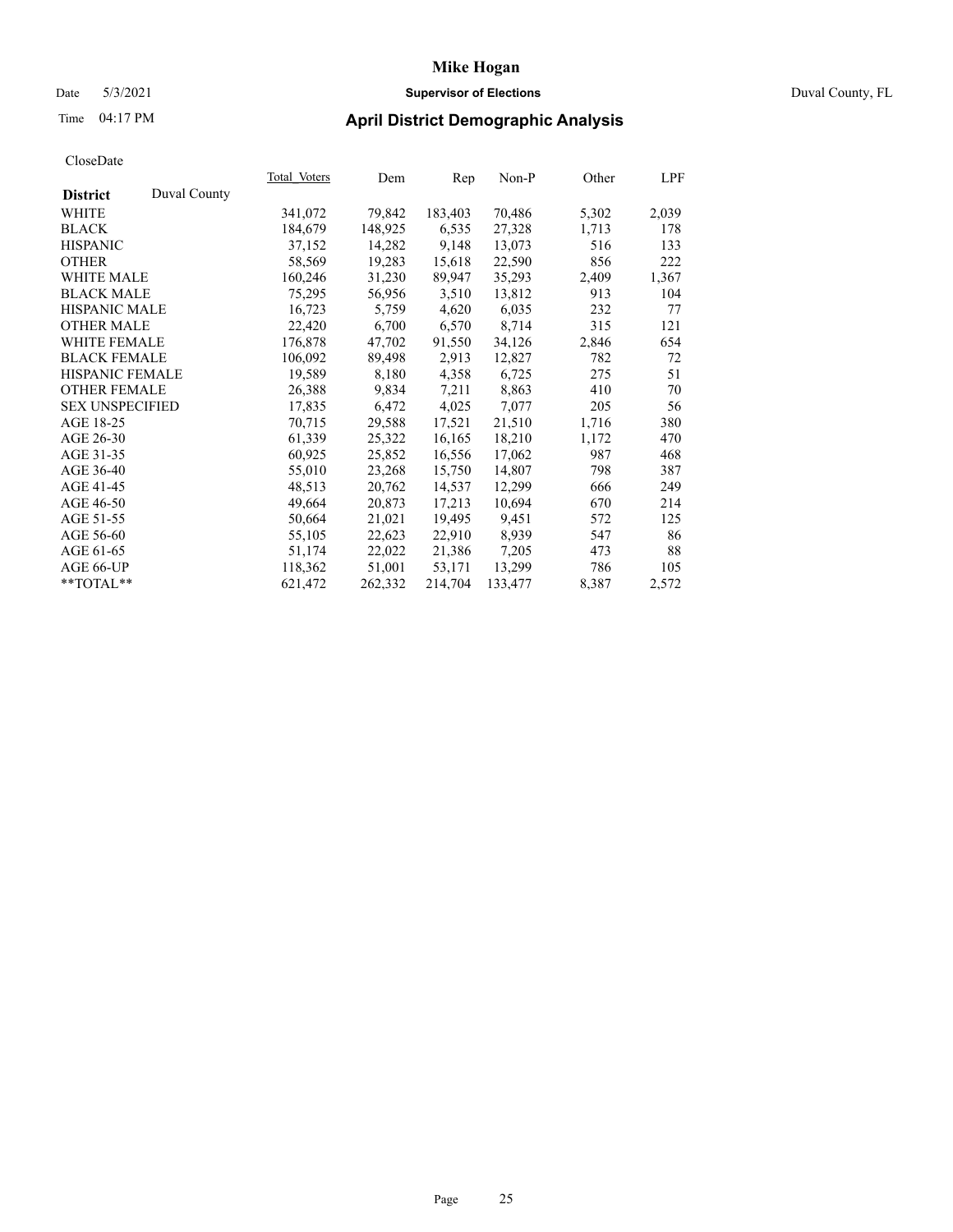### Date 5/3/2021 **Supervisor of Elections** Duval County, FL

## Time 04:17 PM **April District Demographic Analysis**

|                                   | <b>Total Voters</b> | Dem   | Rep   | $Non-P$ | Other    | LPF                     |
|-----------------------------------|---------------------|-------|-------|---------|----------|-------------------------|
| Atlantic Beach<br><b>District</b> |                     |       |       |         |          |                         |
| WHITE                             | 9,597               | 2,752 | 4,585 | 2,082   | 129      | 49                      |
| <b>BLACK</b>                      | 815                 | 624   | 40    | 145     | 4        | 2                       |
| <b>HISPANIC</b>                   | 308                 | 133   | 89    | 83      | 3        | $\theta$                |
| <b>OTHER</b>                      | 664                 | 195   | 216   | 235     | 13       | 5                       |
| WHITE MALE                        | 4,522               | 1,034 | 2,301 | 1,098   | 54       | 35                      |
| <b>BLACK MALE</b>                 | 359                 | 245   | 26    | 85      | 2        | 1                       |
| HISPANIC MALE                     | 139                 | 48    | 44    | 47      | $\theta$ | $\theta$                |
| <b>OTHER MALE</b>                 | 227                 | 55    | 80    | 89      | 3        | $\theta$                |
| <b>WHITE FEMALE</b>               | 4,998               | 1,689 | 2,255 | 966     | 74       | 14                      |
| <b>BLACK FEMALE</b>               | 442                 | 370   | 13    | 56      | 2        | 1                       |
| <b>HISPANIC FEMALE</b>            | 164                 | 84    | 42    | 35      | 3        | $\mathbf{0}$            |
| <b>OTHER FEMALE</b>               | 285                 | 98    | 96    | 82      | 6        | 3                       |
| <b>SEX UNSPECIFIED</b>            | 247                 | 81    | 73    | 86      | 5        | $\overline{\mathbf{c}}$ |
| AGE 18-25                         | 1,043               | 347   | 373   | 286     | 29       | 8                       |
| AGE 26-30                         | 860                 | 280   | 297   | 258     | 19       | 6                       |
| AGE 31-35                         | 899                 | 295   | 290   | 284     | 23       | 7                       |
| AGE 36-40                         | 895                 | 277   | 306   | 290     | 13       | 9                       |
| AGE 41-45                         | 780                 | 245   | 298   | 224     | 7        | 6                       |
| AGE 46-50                         | 824                 | 249   | 335   | 226     | 8        | 6                       |
| AGE 51-55                         | 894                 | 250   | 446   | 180     | 11       | 7                       |
| AGE 56-60                         | 1,102               | 299   | 583   | 208     | 10       | 2                       |
| AGE 61-65                         | 1,060               | 393   | 507   | 147     | 11       | $\overline{c}$          |
| AGE 66-UP                         | 3,027               | 1,069 | 1,495 | 442     | 18       | 3                       |
| **TOTAL**                         | 11,384              | 3,704 | 4,930 | 2,545   | 149      | 56                      |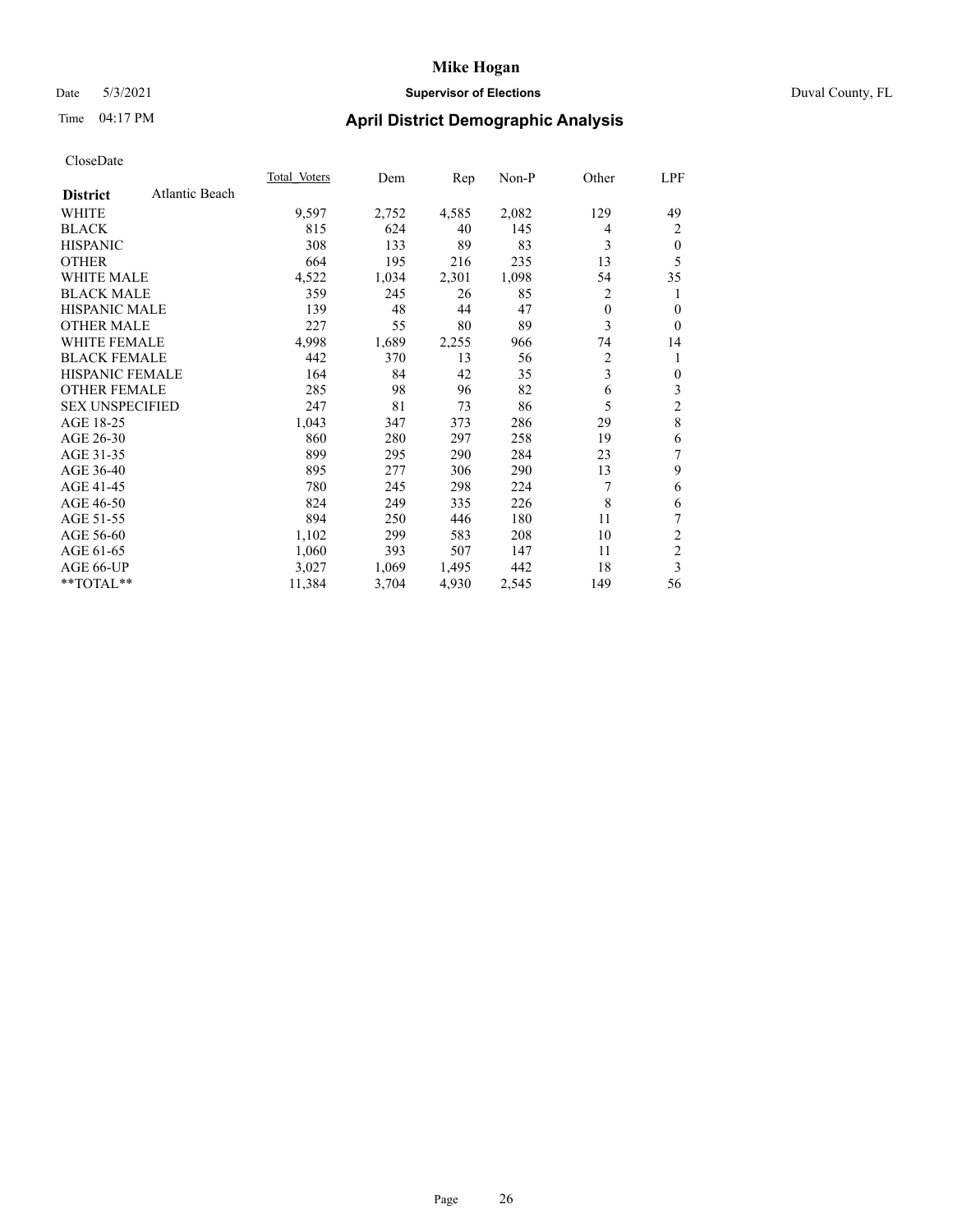## Date 5/3/2021 **Supervisor of Elections** Duval County, FL

## Time 04:17 PM **April District Demographic Analysis**

|                        |         | Total Voters | Dem | Rep | Non-P          | Other    | LPF      |
|------------------------|---------|--------------|-----|-----|----------------|----------|----------|
| <b>District</b>        | Baldwin |              |     |     |                |          |          |
| WHITE                  |         | 669          | 130 | 407 | 120            | 9        | 3        |
| <b>BLACK</b>           |         | 245          | 219 | 9   | 17             | $\Omega$ | 0        |
| <b>HISPANIC</b>        |         | 12           | 3   | 7   | $\overline{c}$ | 0        | 0        |
| <b>OTHER</b>           |         | 37           | 8   | 14  | 14             |          | 0        |
| WHITE MALE             |         | 300          | 58  | 182 | 52             |          |          |
| <b>BLACK MALE</b>      |         | 88           | 75  | 6   |                | 0        | 0        |
| <b>HISPANIC MALE</b>   |         | 6            | 2   | 3   |                | $\theta$ | 0        |
| <b>OTHER MALE</b>      |         | 16           | 6   | 4   | 6              | $\theta$ | 0        |
| WHITE FEMALE           |         | 360          | 71  | 221 | 64             | 2        | 2        |
| <b>BLACK FEMALE</b>    |         | 148          | 138 | 3   |                | $\Omega$ | $\theta$ |
| <b>HISPANIC FEMALE</b> |         | 6            |     | 4   |                | $_{0}$   | 0        |
| <b>OTHER FEMALE</b>    |         | 10           |     | 7   |                |          | 0        |
| <b>SEX UNSPECIFIED</b> |         | 29           | 8   | 7   | 14             | 0        | 0        |
| AGE 18-25              |         | 88           | 32  | 33  | 22             | 0        |          |
| AGE 26-30              |         | 87           | 24  | 40  | 21             | 2        | 0        |
| AGE 31-35              |         | 76           | 21  | 36  | 18             | 0        |          |
| AGE 36-40              |         | 86           | 24  | 47  | 14             |          | 0        |
| AGE 41-45              |         | 59           | 19  | 26  | 12             | 2        | 0        |
| AGE 46-50              |         | 66           | 25  | 30  | 9              |          |          |
| AGE 51-55              |         | 73           | 24  | 38  | 9              | 2        | 0        |
| AGE 56-60              |         | 92           | 34  | 39  | 18             |          | 0        |
| AGE 61-65              |         | 89           | 35  | 46  | 8              | 0        | 0        |
| AGE 66-UP              |         | 247          | 122 | 102 | 22             |          | 0        |
| **TOTAL**              |         | 963          | 360 | 437 | 153            | 10       | 3        |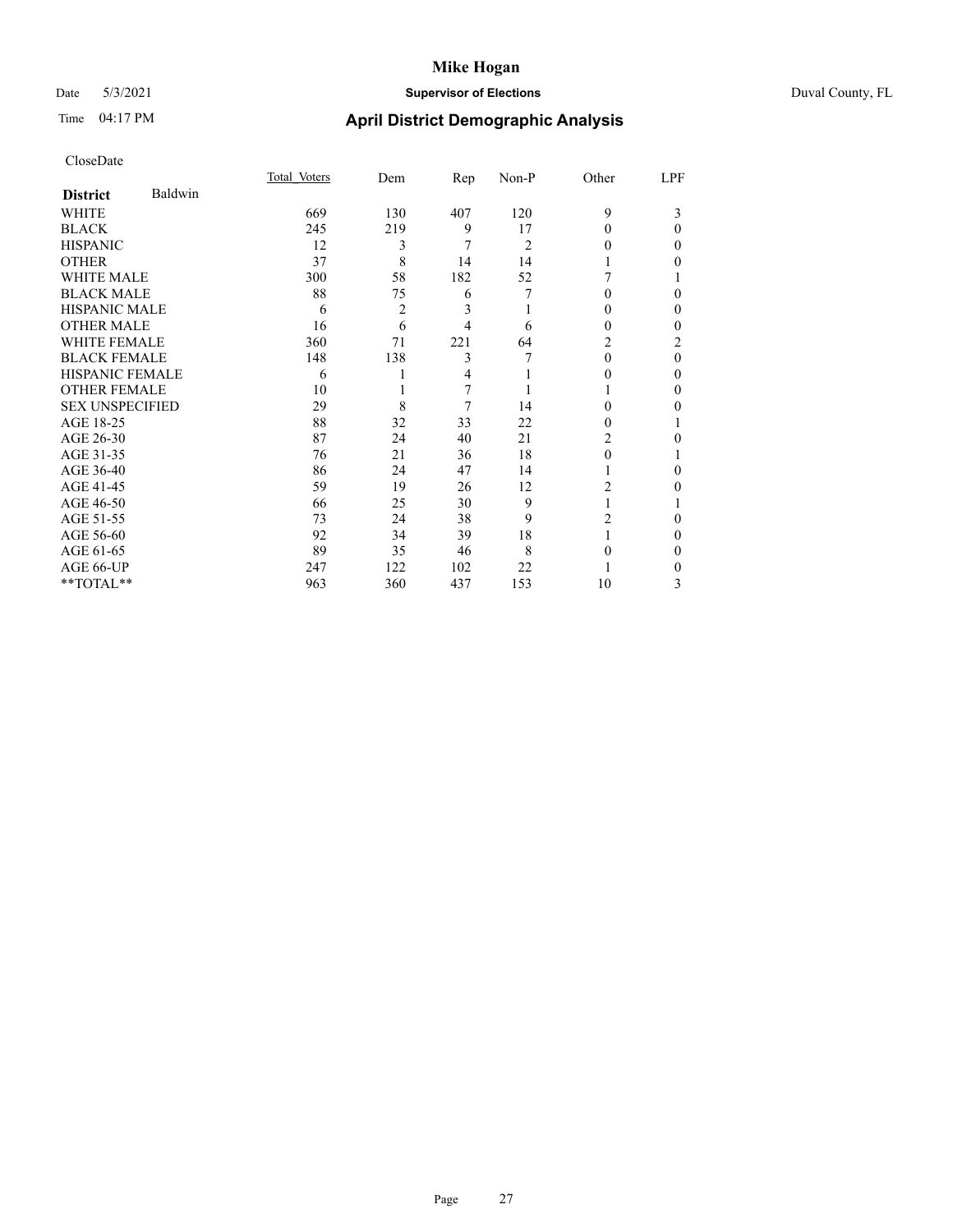### Date 5/3/2021 **Supervisor of Elections** Duval County, FL

| CloseDate |
|-----------|
|-----------|

| Total Voters | Dem   |       | Non-P | Other          | LPF            |
|--------------|-------|-------|-------|----------------|----------------|
|              |       |       |       |                |                |
| 17,677       | 4,239 | 9,252 | 3,800 | 283            | 103            |
| 550          | 404   | 36    | 104   | 4              | 2              |
| 495          | 162   | 188   | 128   | 15             | 2              |
| 1,138        | 292   | 401   | 408   | 28             | 9              |
| 8,611        | 1,695 | 4,673 | 2,037 | 132            | 74             |
| 250          | 164   | 17    | 64    | 4              | 1              |
| 206          | 53    | 89    | 61    | $\overline{2}$ |                |
| 446          | 103   | 173   | 153   | 13             | 4              |
| 8,895        | 2,510 | 4,489 | 1,717 | 151            | 28             |
| 291          | 233   | 18    | 39    | $\theta$       | 1              |
| 281          | 107   | 97    | 63    | 13             | 1              |
| 465          | 143   | 176   | 133   | 10             | 3              |
| 414          | 89    | 145   | 172   | 5              | 3              |
| 1,788        | 466   | 756   | 489   | 60             | 17             |
| 2,058        | 479   | 915   | 606   | 42             | 16             |
| 1,986        | 456   | 857   | 620   | 33             | 20             |
| 1,692        | 431   | 725   | 489   | 31             | 16             |
| 1,477        | 376   | 654   | 408   | 27             | 12             |
| 1,434        | 323   | 736   | 340   | 25             | 10             |
| 1,561        | 334   | 909   | 292   | 18             | 8              |
| 1,856        | 433   | 1,052 | 329   | 34             | 8              |
| 1,753        | 492   | 972   | 269   | 18             | $\overline{2}$ |
| 4,255        | 1,307 | 2,301 | 598   | 42             | 7              |
| 19,860       | 5,097 | 9,877 | 4,440 | 330            | 116            |
|              |       |       | Rep   |                |                |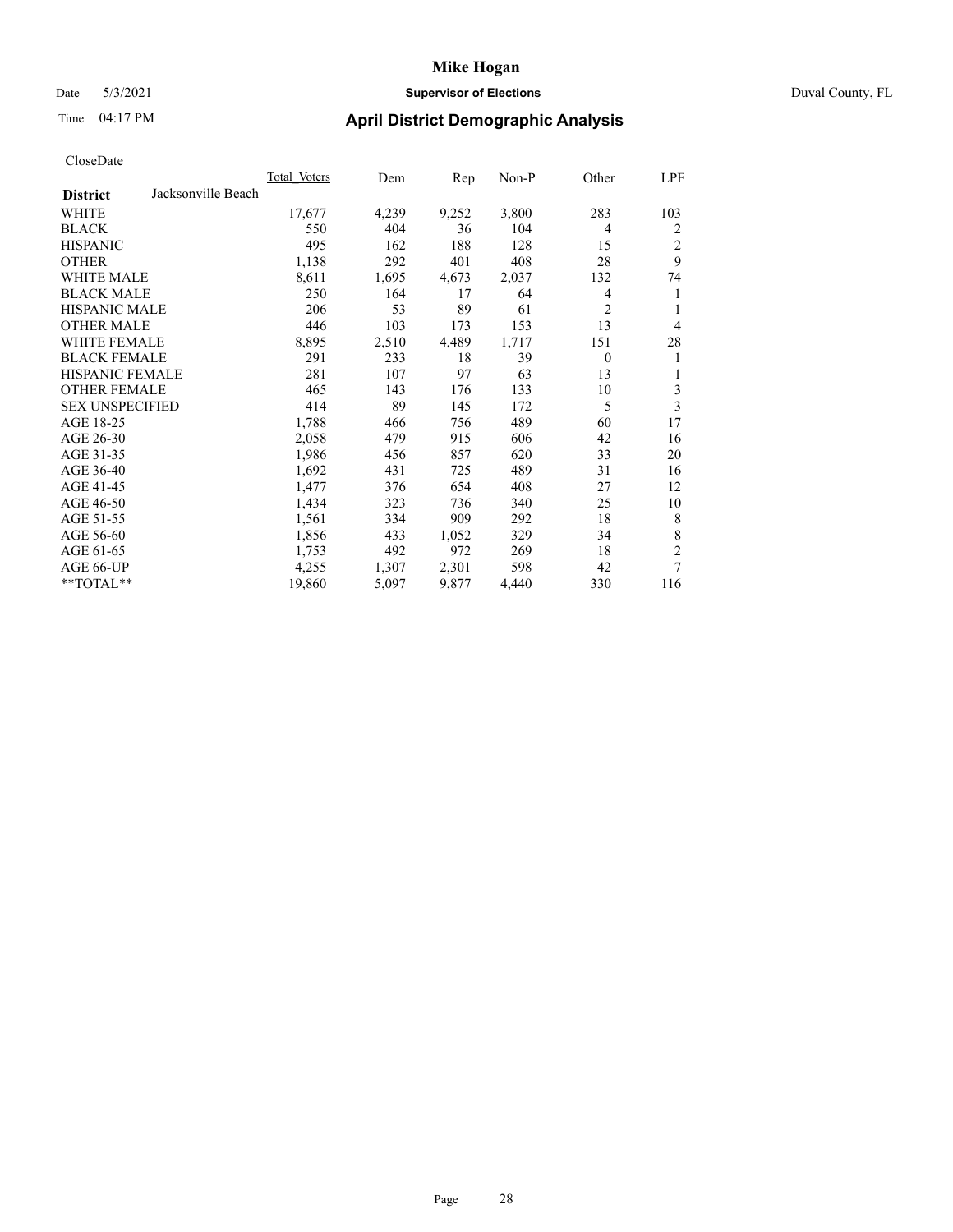## Date 5/3/2021 **Supervisor of Elections** Duval County, FL

## Time 04:17 PM **April District Demographic Analysis**

|                        |               | Total Voters | Dem   | Rep   | Non-P | Other          | LPF            |
|------------------------|---------------|--------------|-------|-------|-------|----------------|----------------|
| <b>District</b>        | Neptune Beach |              |       |       |       |                |                |
| WHITE                  |               | 5,516        | 1,461 | 2,793 | 1,152 | 80             | 30             |
| <b>BLACK</b>           |               | 63           | 33    | 8     | 17    | 5              | $\mathbf{0}$   |
| <b>HISPANIC</b>        |               | 122          | 42    | 48    | 28    | 2              | 2              |
| <b>OTHER</b>           |               | 293          | 74    | 98    | 109   | 6              | 6              |
| WHITE MALE             |               | 2,617        | 514   | 1,431 | 610   | 41             | 21             |
| <b>BLACK MALE</b>      |               | 34           | 17    | 4     | 9     | 4              | $\mathbf{0}$   |
| <b>HISPANIC MALE</b>   |               | 55           | 15    | 24    | 14    | 2              | $\mathbf{0}$   |
| <b>OTHER MALE</b>      |               | 109          | 24    | 37    | 41    | 4              | 3              |
| WHITE FEMALE           |               | 2,836        | 934   | 1,332 | 523   | 38             | 9              |
| <b>BLACK FEMALE</b>    |               | 29           | 16    | 4     | 8     |                | 0              |
| <b>HISPANIC FEMALE</b> |               | 64           | 26    | 22    | 14    | 0              | $\overline{2}$ |
| <b>OTHER FEMALE</b>    |               | 122          | 39    | 42    | 37    |                | 3              |
| <b>SEX UNSPECIFIED</b> |               | 127          | 25    | 51    | 49    | $\overline{2}$ | $\theta$       |
| AGE 18-25              |               | 553          | 137   | 223   | 167   | 19             | 7              |
| AGE 26-30              |               | 525          | 158   | 207   | 146   | 11             | 3              |
| AGE 31-35              |               | 555          | 141   | 229   | 166   | 14             | 5              |
| AGE 36-40              |               | 576          | 137   | 265   | 160   | 9              | 5              |
| AGE 41-45              |               | 452          | 119   | 193   | 127   |                | 6              |
| AGE 46-50              |               | 501          | 108   | 255   | 129   | 4              | 5              |
| AGE 51-55              |               | 472          | 111   | 254   | 96    | 8              | 3              |
| AGE 56-60              |               | 506          | 117   | 292   | 85    | 10             | $\overline{2}$ |
| AGE 61-65              |               | 576          | 143   | 329   | 99    | 4              | 1              |
| AGE 66-UP              |               | 1,278        | 439   | 700   | 131   | 7              |                |
| $*$ TOTAL $**$         |               | 5,994        | 1,610 | 2,947 | 1,306 | 93             | 38             |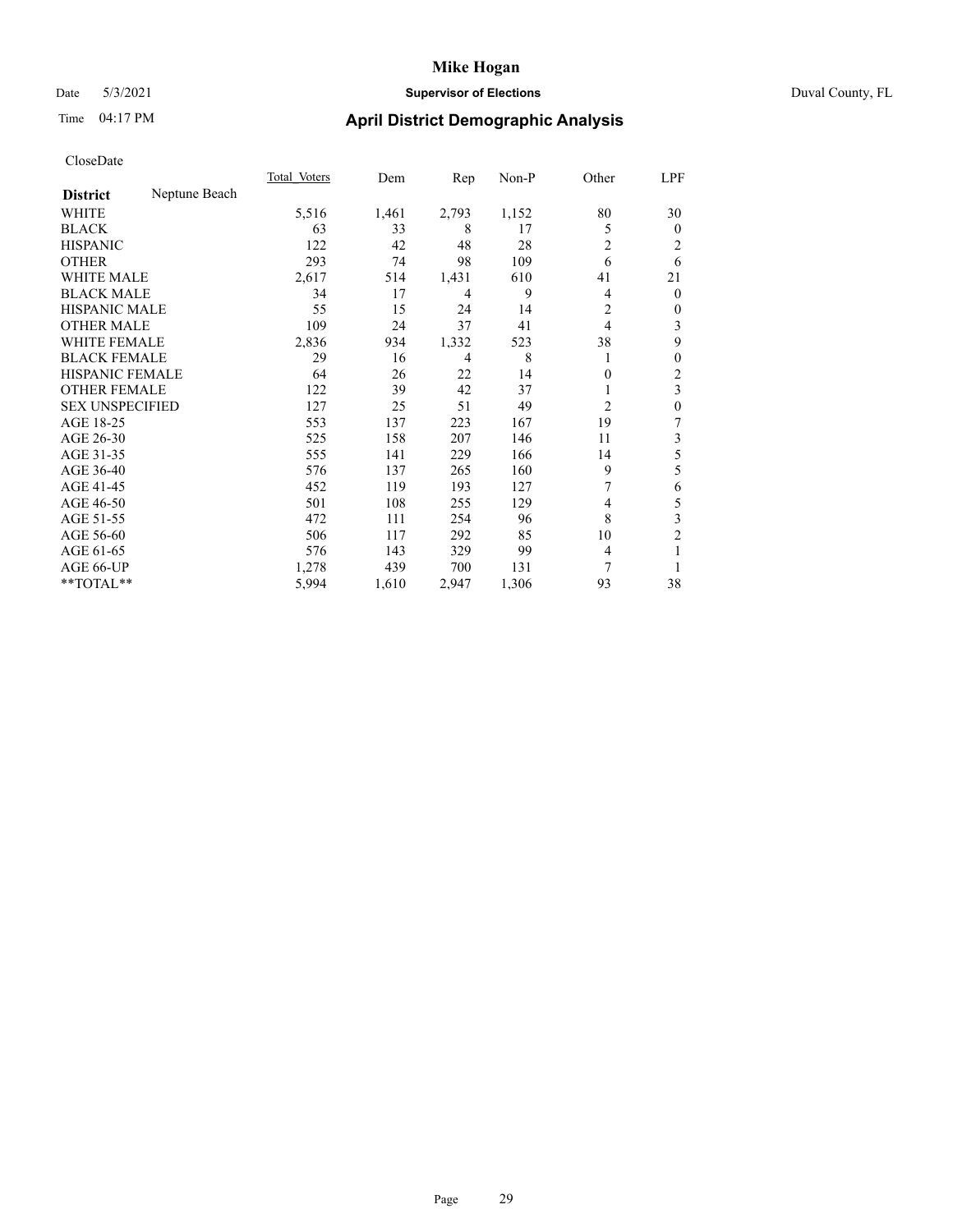## Date 5/3/2021 **Supervisor of Elections** Duval County, FL

## Time 04:17 PM **April District Demographic Analysis**

|                        |                   | Total Voters | Dem    | Rep    | Non-P  | Other | LPF |
|------------------------|-------------------|--------------|--------|--------|--------|-------|-----|
| <b>District</b>        | House District 11 |              |        |        |        |       |     |
| WHITE                  |                   | 56,992       | 12,971 | 30,795 | 12,090 | 830   | 306 |
| <b>BLACK</b>           |                   | 5,925        | 4,351  | 335    | 1,140  | 86    | 13  |
| <b>HISPANIC</b>        |                   | 2,728        | 940    | 877    | 852    | 44    | 15  |
| <b>OTHER</b>           |                   | 4,926        | 1,305  | 1,717  | 1,787  | 84    | 33  |
| WHITE MALE             |                   | 27,542       | 5,002  | 15,585 | 6,348  | 395   | 212 |
| <b>BLACK MALE</b>      |                   | 2,689        | 1,790  | 190    | 650    | 50    | 9   |
| <b>HISPANIC MALE</b>   |                   | 1,259        | 368    | 441    | 425    | 17    | 8   |
| <b>OTHER MALE</b>      |                   | 1,870        | 449    | 698    | 677    | 30    | 16  |
| WHITE FEMALE           |                   | 28,867       | 7,843  | 14,915 | 5,588  | 428   | 93  |
| <b>BLACK FEMALE</b>    |                   | 3,144        | 2,493  | 143    | 469    | 36    | 3   |
| <b>HISPANIC FEMALE</b> |                   | 1,409        | 547    | 419    | 411    | 26    | 6   |
| <b>OTHER FEMALE</b>    |                   | 2,143        | 650    | 779    | 668    | 35    | 11  |
| <b>SEX UNSPECIFIED</b> |                   | 1,645        | 425    | 554    | 630    | 27    | 9   |
| AGE 18-25              |                   | 6,866        | 1,960  | 2,637  | 2,030  | 185   | 54  |
| AGE 26-30              |                   | 6,443        | 1,774  | 2,504  | 1,977  | 129   | 59  |
| AGE 31-35              |                   | 6,546        | 1,755  | 2,631  | 1,985  | 117   | 58  |
| AGE 36-40              |                   | 6,271        | 1,719  | 2,530  | 1,851  | 107   | 64  |
| AGE 41-45              |                   | 5,480        | 1,500  | 2,330  | 1,542  | 73    | 35  |
| AGE 46-50              |                   | 5,616        | 1,493  | 2,707  | 1,308  | 78    | 30  |
| AGE 51-55              |                   | 5,724        | 1,453  | 3,077  | 1,094  | 79    | 21  |
| AGE 56-60              |                   | 6,518        | 1,601  | 3,693  | 1,121  | 86    | 17  |
| AGE 61-65              |                   | 6,220        | 1,777  | 3,382  | 971    | 80    | 10  |
| AGE 66-UP              |                   | 14,887       | 4,535  | 8,233  | 1,990  | 110   | 19  |
| $*$ TOTAL $*$          |                   | 70,571       | 19,567 | 33,724 | 15,869 | 1,044 | 367 |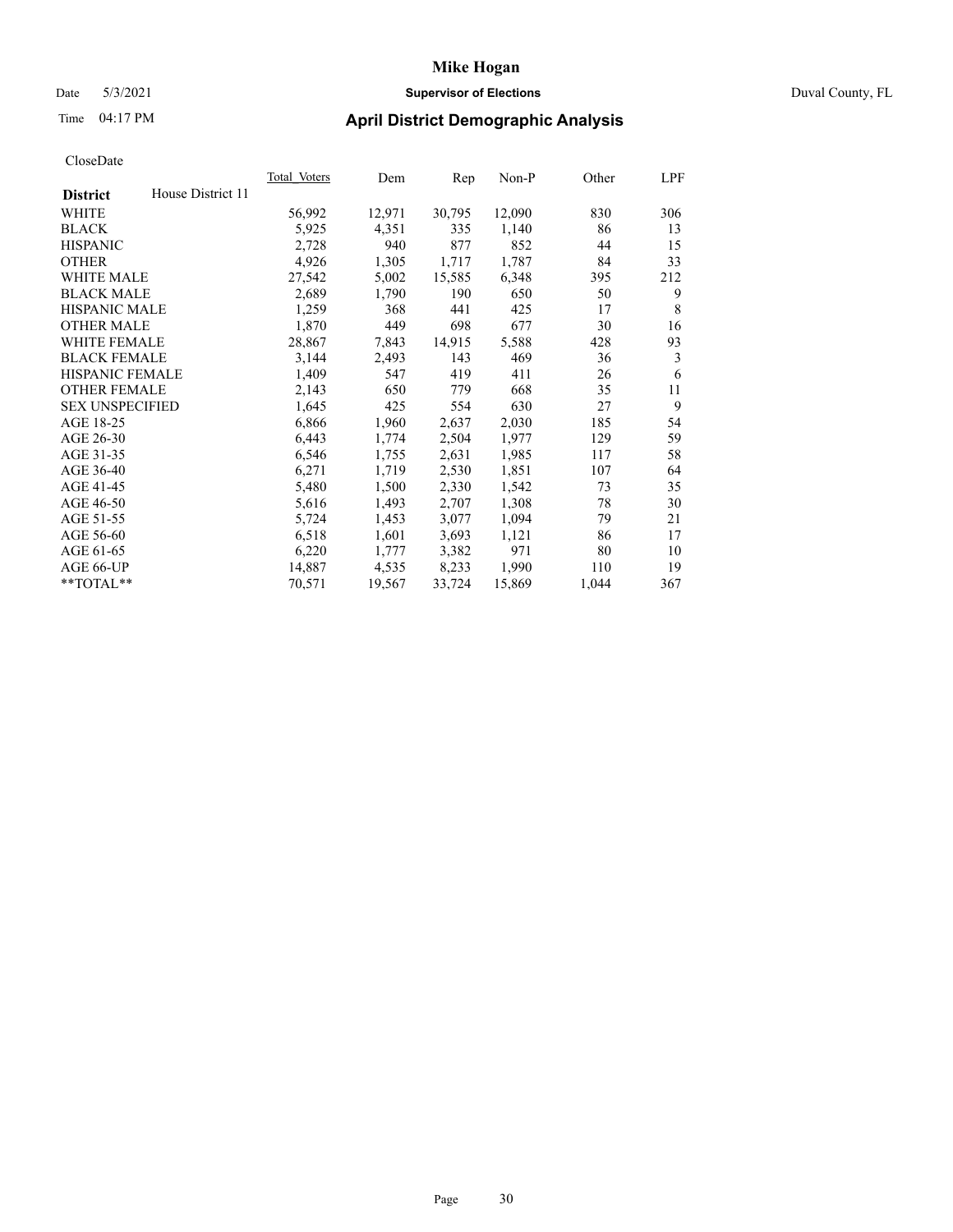### Date 5/3/2021 **Supervisor of Elections** Duval County, FL

## Time 04:17 PM **April District Demographic Analysis**

|                                      | Total Voters | Dem    | Rep    | $Non-P$ | Other | LPF |
|--------------------------------------|--------------|--------|--------|---------|-------|-----|
| House District 12<br><b>District</b> |              |        |        |         |       |     |
| WHITE                                | 75,242       | 16,683 | 40,157 | 16,721  | 1,221 | 460 |
| <b>BLACK</b>                         | 16,805       | 12,636 | 797    | 3,146   | 206   | 20  |
| <b>HISPANIC</b>                      | 8,837        | 3,313  | 2,262  | 3,110   | 126   | 26  |
| <b>OTHER</b>                         | 14,937       | 4,357  | 4,424  | 5,909   | 197   | 50  |
| WHITE MALE                           | 35,558       | 6,390  | 19,901 | 8,384   | 569   | 314 |
| <b>BLACK MALE</b>                    | 7,225        | 5,005  | 460    | 1,641   | 105   | 14  |
| <b>HISPANIC MALE</b>                 | 3,914        | 1,272  | 1,113  | 1,449   | 65    | 15  |
| <b>OTHER MALE</b>                    | 5,994        | 1,625  | 1,863  | 2,399   | 80    | 27  |
| <b>WHITE FEMALE</b>                  | 38,761       | 10,081 | 19,835 | 8,066   | 639   | 140 |
| <b>BLACK FEMALE</b>                  | 9,277        | 7,419  | 322    | 1,431   | 99    | 6   |
| HISPANIC FEMALE                      | 4,708        | 1,965  | 1,104  | 1,571   | 59    | 9   |
| <b>OTHER FEMALE</b>                  | 6,856        | 2,219  | 2,101  | 2,425   | 94    | 17  |
| <b>SEX UNSPECIFIED</b>               | 3,526        | 1,013  | 941    | 1,518   | 40    | 14  |
| AGE 18-25                            | 13,861       | 4,927  | 4,127  | 4,349   | 374   | 84  |
| AGE 26-30                            | 12,049       | 3,943  | 3,886  | 3,856   | 260   | 104 |
| AGE 31-35                            | 11,402       | 3,720  | 3,802  | 3,596   | 197   | 87  |
| AGE 36-40                            | 10,485       | 3,244  | 3,688  | 3,291   | 176   | 86  |
| AGE 41-45                            | 9,018        | 2,900  | 3,253  | 2,681   | 126   | 58  |
| AGE 46-50                            | 9,196        | 2,846  | 3,868  | 2,291   | 141   | 50  |
| AGE 51-55                            | 9,418        | 2,847  | 4,389  | 2,049   | 98    | 35  |
| AGE 56-60                            | 10,265       | 2,958  | 5,108  | 2,072   | 114   | 13  |
| AGE 61-65                            | 9,178        | 2,917  | 4,503  | 1,637   | 99    | 22  |
| AGE 66-UP                            | 20,949       | 6,687  | 11,016 | 3,064   | 165   | 17  |
| **TOTAL**                            | 115,821      | 36,989 | 47,640 | 28,886  | 1,750 | 556 |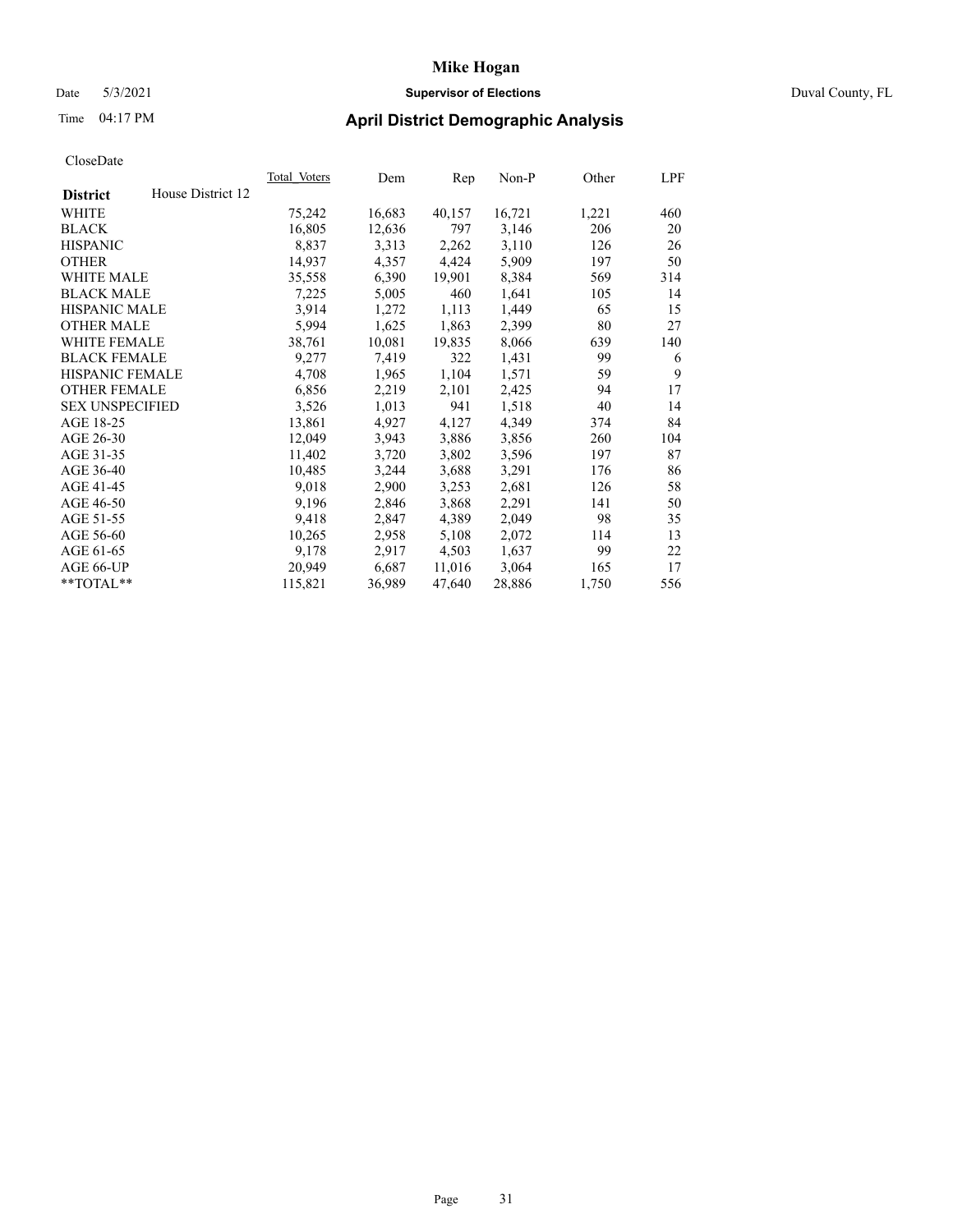### Date 5/3/2021 **Supervisor of Elections** Duval County, FL

## Time 04:17 PM **April District Demographic Analysis**

|                        |                   | Total Voters | Dem    | Rep    | Non-P  | Other | LPF            |
|------------------------|-------------------|--------------|--------|--------|--------|-------|----------------|
| <b>District</b>        | House District 13 |              |        |        |        |       |                |
| WHITE                  |                   | 39,225       | 11,023 | 18,798 | 8,519  | 652   | 233            |
| <b>BLACK</b>           |                   | 51,949       | 42,893 | 1,670  | 6,959  | 374   | 53             |
| <b>HISPANIC</b>        |                   | 5,680        | 2,351  | 1,243  | 1,984  | 81    | 21             |
| <b>OTHER</b>           |                   | 8,906        | 3,536  | 1,687  | 3,538  | 111   | 34             |
| <b>WHITE MALE</b>      |                   | 18,442       | 4,435  | 9,312  | 4,253  | 285   | 157            |
| <b>BLACK MALE</b>      |                   | 20,882       | 16,377 | 845    | 3,431  | 197   | 32             |
| <b>HISPANIC MALE</b>   |                   | 2,478        | 949    | 609    | 874    | 34    | 12             |
| <b>OTHER MALE</b>      |                   | 3,166        | 1,152  | 701    | 1,252  | 44    | 17             |
| <b>WHITE FEMALE</b>    |                   | 20,212       | 6,435  | 9,236  | 4,106  | 361   | 74             |
| <b>BLACK FEMALE</b>    |                   | 29,996       | 25,719 | 788    | 3,298  | 171   | 20             |
| <b>HISPANIC FEMALE</b> |                   | 3,053        | 1,339  | 604    | 1,054  | 47    | 9              |
| <b>OTHER FEMALE</b>    |                   | 3,785        | 1,754  | 751    | 1,220  | 47    | 13             |
| <b>SEX UNSPECIFIED</b> |                   | 3,744        | 1,642  | 552    | 1,511  | 32    | $\overline{7}$ |
| AGE 18-25              |                   | 12,254       | 6,390  | 1,767  | 3,806  | 240   | 51             |
| AGE 26-30              |                   | 10,547       | 5,614  | 1,706  | 3,025  | 149   | 53             |
| AGE 31-35              |                   | 10,867       | 5,972  | 1,843  | 2,813  | 170   | 69             |
| AGE 36-40              |                   | 9,368        | 5,137  | 1,738  | 2,332  | 114   | 47             |
| AGE 41-45              |                   | 7,976        | 4,423  | 1,609  | 1,813  | 103   | 28             |
| AGE 46-50              |                   | 8,040        | 4,425  | 1,867  | 1,612  | 103   | 33             |
| AGE 51-55              |                   | 8,213        | 4,671  | 2,105  | 1,340  | 81    | 16             |
| AGE 56-60              |                   | 9,403        | 5,436  | 2,520  | 1,335  | 96    | 16             |
| AGE 61-65              |                   | 9,109        | 5,495  | 2,427  | 1,099  | 74    | 14             |
| AGE 66-UP              |                   | 19,983       | 12,240 | 5,816  | 1,825  | 88    | 14             |
| $*$ $TOTAL**$          |                   | 105,760      | 59,803 | 23,398 | 21,000 | 1,218 | 341            |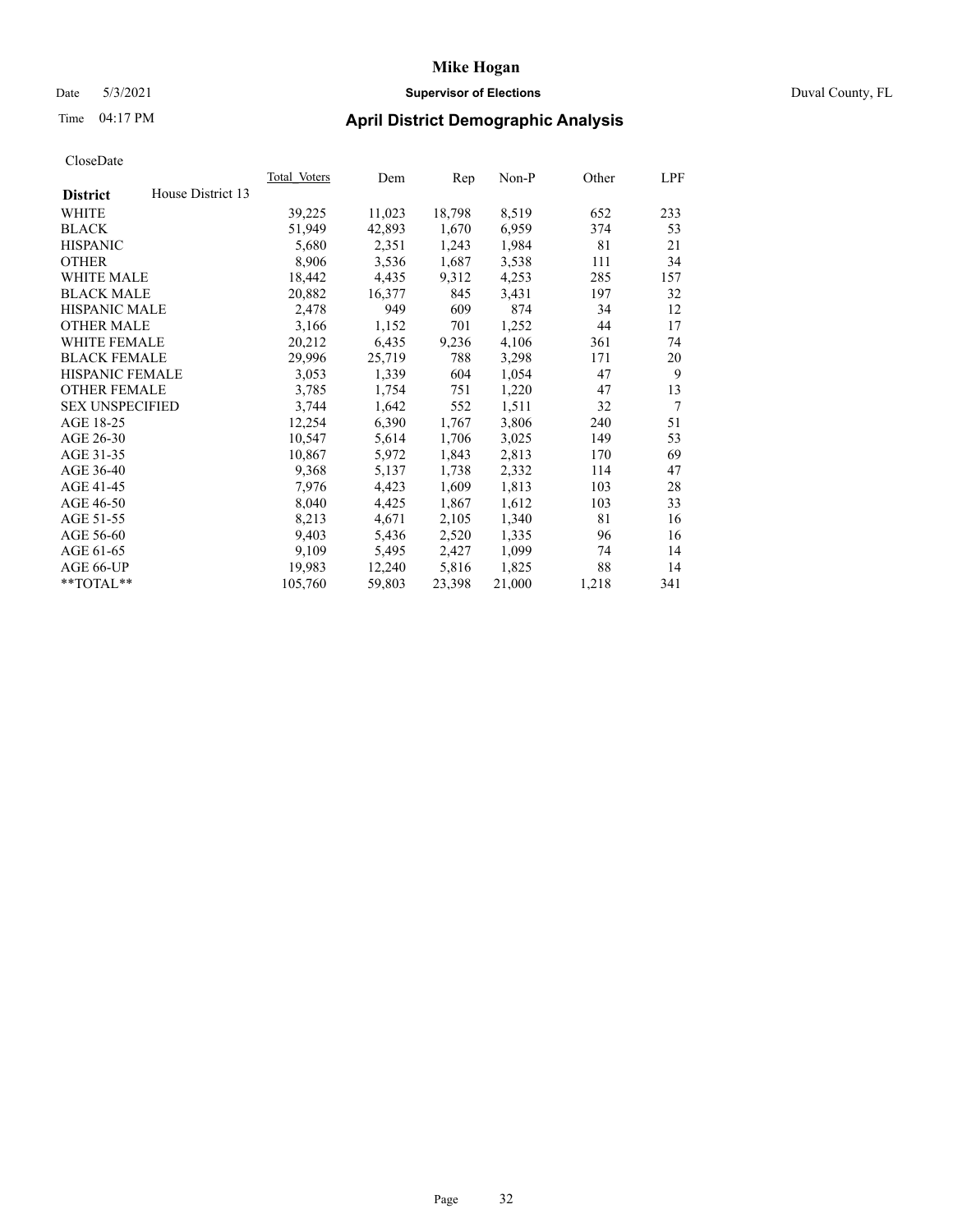### Date 5/3/2021 **Supervisor of Elections** Duval County, FL

## Time 04:17 PM **April District Demographic Analysis**

| <b>Total Voters</b> | Dem    | Rep    | $Non-P$ | Other | LPF |
|---------------------|--------|--------|---------|-------|-----|
|                     |        |        |         |       |     |
| 42,562              | 10,208 | 22,519 | 8,865   | 688   | 282 |
| 63,191              | 53,061 | 1,829  | 7,824   | 439   | 38  |
| 4,531               | 1,913  | 928    | 1,611   | 65    | 14  |
| 8,129               | 3,195  | 1,656  | 3,133   | 108   | 37  |
| 19,877              | 4,090  | 10,927 | 4,358   | 316   | 186 |
| 25,222              | 20,077 | 966    | 3,911   | 243   | 25  |
| 2,062               | 761    | 510    | 756     | 27    | 8   |
| 2,899               | 1,051  | 669    | 1,116   | 41    | 22  |
| 22,154              | 5,988  | 11,336 | 4,368   | 368   | 94  |
| 36,898              | 32,152 | 837    | 3,704   | 192   | 13  |
| 2,364               | 1,104  | 400    | 817     | 37    | 6   |
| 3,453               | 1,542  | 741    | 1,115   | 46    | 9   |
| 3,484               | 1,612  | 546    | 1,288   | 30    | 8   |
| 14,046              | 7,457  | 2,129  | 4,132   | 279   | 49  |
| 11,519              | 6,103  | 2,045  | 3,127   | 165   | 79  |
| 11,583              | 6,330  | 2,119  | 2,890   | 167   | 77  |
| 10,629              | 6,075  | 2,065  | 2,319   | 121   | 49  |
| 9,471               | 5,551  | 1,859  | 1,908   | 115   | 38  |
| 9,931               | 5,852  | 2,228  | 1,713   | 109   | 29  |
| 9,823               | 5,720  | 2,553  | 1,435   | 101   | 14  |
| 10,379              | 6,067  | 2,893  | 1,320   | 88    | 11  |
| 9,587               | 5,742  | 2,741  | 1,028   | 67    | 9   |
| 21,445              | 13,480 | 6,300  | 1,561   | 88    | 16  |
| 118,413             | 68,377 | 26,932 | 21,433  | 1,300 | 371 |
|                     |        |        |         |       |     |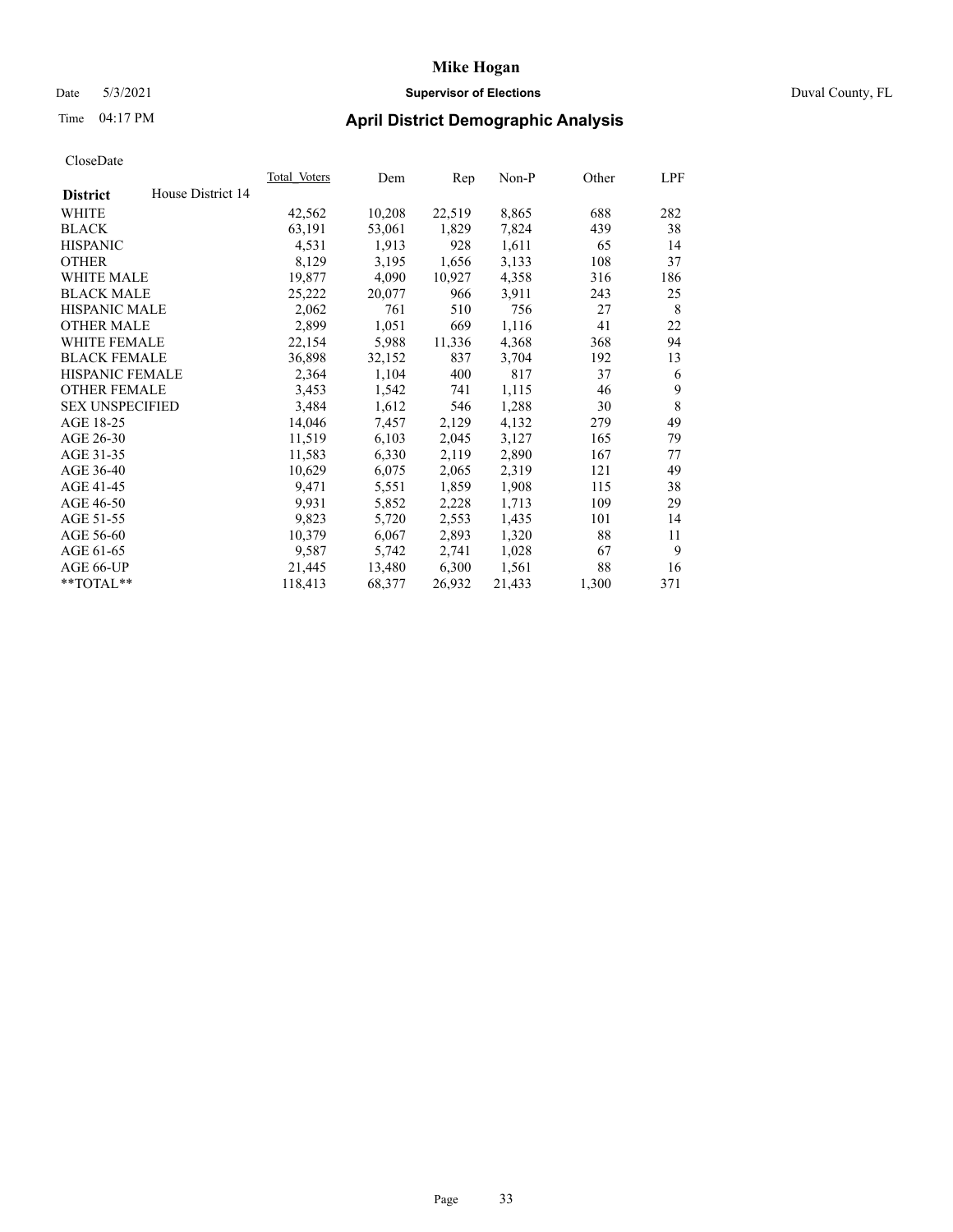### Date 5/3/2021 **Supervisor of Elections** Duval County, FL

# Time 04:17 PM **April District Demographic Analysis**

| Total Voters | Dem    | Rep    | $Non-P$ | Other | LPF |
|--------------|--------|--------|---------|-------|-----|
|              |        |        |         |       |     |
| 65,913       | 15,203 | 36,851 | 12,513  | 958   | 388 |
| 32,195       | 25,230 | 1,264  | 5,293   | 375   | 33  |
| 7,386        | 2,904  | 1,667  | 2,686   | 101   | 28  |
| 9,993        | 3,137  | 2,939  | 3,700   | 184   | 33  |
| 30,919       | 5,981  | 18,063 | 6,165   | 446   | 264 |
| 13,150       | 9,581  | 698    | 2,650   | 203   | 18  |
| 3,388        | 1,222  | 876    | 1,229   | 48    | 13  |
| 3,727        | 1,065  | 1,226  | 1,361   | 59    | 16  |
| 34,229       | 9,073  | 18,381 | 6,149   | 504   | 122 |
| 18,481       | 15,224 | 541    | 2,533   | 168   | 15  |
| 3,842        | 1,611  | 762    | 1,406   | 50    | 13  |
| 4,651        | 1,632  | 1,385  | 1,531   | 93    | 10  |
| 3,098        |        | 789    | 1,166   | 47    | 11  |
| 12,664       | 5,089  | 3,251  | 3,935   | 320   | 69  |
| 11,346       | 4,493  | 3,127  | 3,389   | 252   | 85  |
| 11,481       | 4,742  | 3,264  | 3,210   | 185   | 80  |
| 10,315       | 4,354  | 3,036  | 2,677   | 172   | 76  |
| 9,272        | 3,979  | 2,867  | 2,229   | 145   | 52  |
| 9,364        | 3,904  | 3,436  | 1,862   | 129   | 33  |
| 9,767        | 4,041  | 3,837  | 1,756   | 102   | 31  |
| 10,474       | 4,118  | 4,677  | 1,578   | 80    | 21  |
| 9,683        | 3,849  | 4,472  | 1,267   | 78    | 17  |
| 21,121       | 7,905  | 10,754 | 2,289   | 155   | 18  |
| 115,487      | 46,474 | 42,721 | 24,192  | 1,618 | 482 |
|              |        | 1,085  |         |       |     |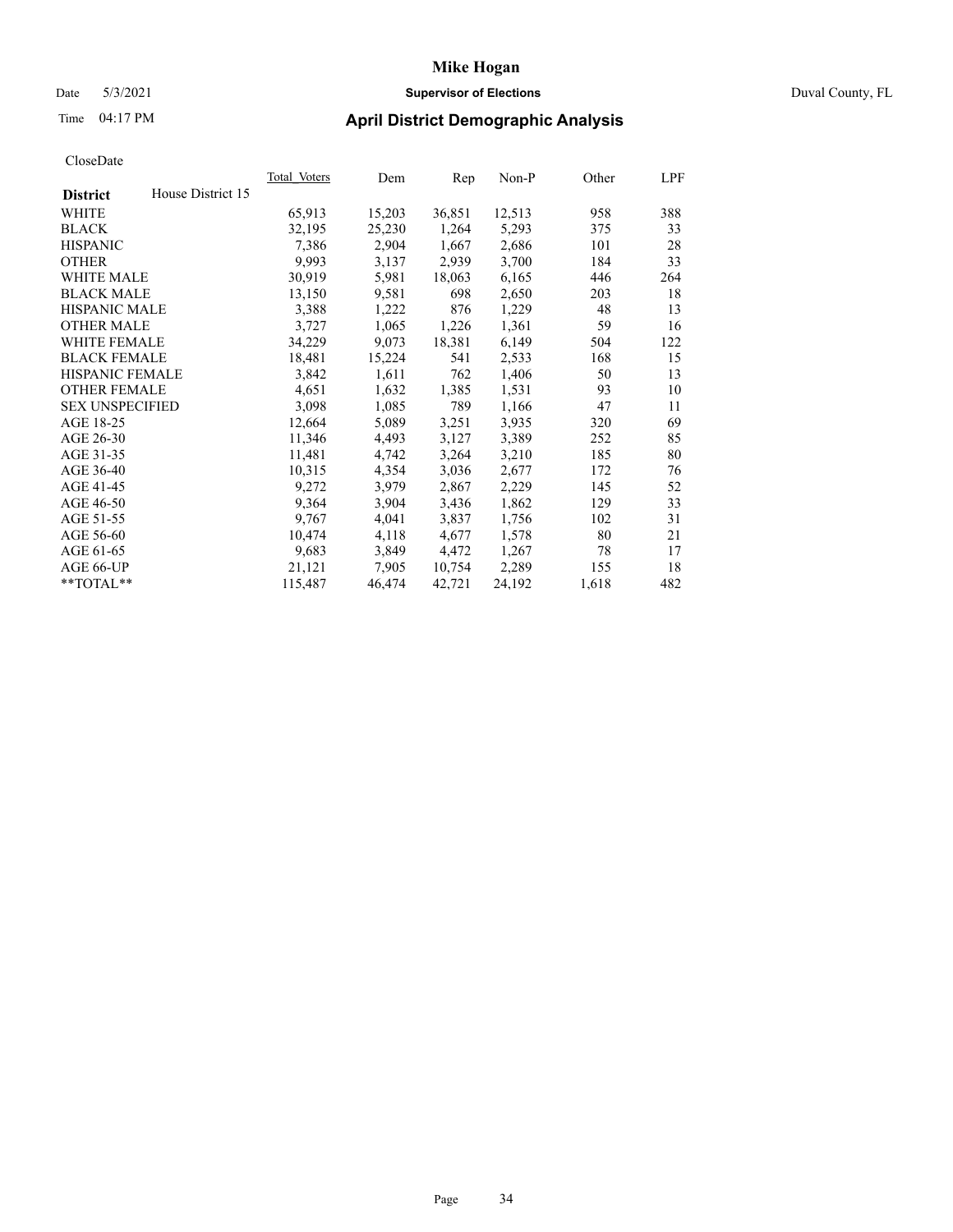### Date 5/3/2021 **Supervisor of Elections** Duval County, FL

## Time 04:17 PM **April District Demographic Analysis**

|                                      | Total Voters | Dem    | Rep    | $Non-P$ | Other | LPF |
|--------------------------------------|--------------|--------|--------|---------|-------|-----|
| House District 16<br><b>District</b> |              |        |        |         |       |     |
| WHITE                                | 94,597       | 22,336 | 51,320 | 18,932  | 1,454 | 555 |
| <b>BLACK</b>                         | 16,287       | 12,034 | 733    | 3,249   | 246   | 25  |
| <b>HISPANIC</b>                      | 8,927        | 3,201  | 2,503  | 3,071   | 119   | 33  |
| <b>OTHER</b>                         | 13,810       | 4,322  | 3,924  | 5,289   | 220   | 55  |
| WHITE MALE                           | 43,958       | 8,633  | 24,746 | 9,582   | 632   | 365 |
| <b>BLACK MALE</b>                    | 6,858        | 4,627  | 404    | 1,694   | 125   | 8   |
| <b>HISPANIC MALE</b>                 | 4,028        | 1,305  | 1,231  | 1,425   | 45    | 22  |
| <b>OTHER MALE</b>                    | 5,562        | 1,546  | 1,707  | 2,198   | 81    | 30  |
| <b>WHITE FEMALE</b>                  | 49,744       | 13,486 | 26,144 | 9,119   | 811   | 184 |
| <b>BLACK FEMALE</b>                  | 9,206        | 7,248  | 320    | 1,502   | 119   | 17  |
| HISPANIC FEMALE                      | 4,728        | 1,832  | 1,234  | 1,579   | 72    | 11  |
| <b>OTHER FEMALE</b>                  | 6,382        | 2,318  | 1,775  | 2,157   | 113   | 19  |
| <b>SEX UNSPECIFIED</b>               | 3,155        | 898    | 919    | 1,285   | 41    | 12  |
| AGE 18-25                            | 14,496       | 4,747  | 4,995  | 4,222   | 426   | 106 |
| AGE 26-30                            | 12,965       | 4,336  | 4,356  | 3,867   | 291   | 115 |
| AGE 31-35                            | 12,562       | 4,246  | 4,309  | 3,656   | 221   | 130 |
| AGE 36-40                            | 11,191       | 3,608  | 4,036  | 3,290   | 162   | 95  |
| AGE 41-45                            | 10,064       | 3,168  | 3,790  | 2,897   | 147   | 62  |
| AGE 46-50                            | 10,342       | 3,058  | 4,463  | 2,612   | 148   | 61  |
| AGE 51-55                            | 10,719       | 3,008  | 5,181  | 2,354   | 150   | 26  |
| AGE 56-60                            | 11,622       | 3,326  | 5,985  | 2,153   | 138   | 20  |
| AGE 61-65                            | 10,875       | 3,305  | 5,715  | 1,726   | 108   | 21  |
| AGE 66-UP                            | 28,784       | 9,091  | 15,650 | 3,763   | 248   | 32  |
| **TOTAL**                            | 133,621      | 41,893 | 58,480 | 30,541  | 2,039 | 668 |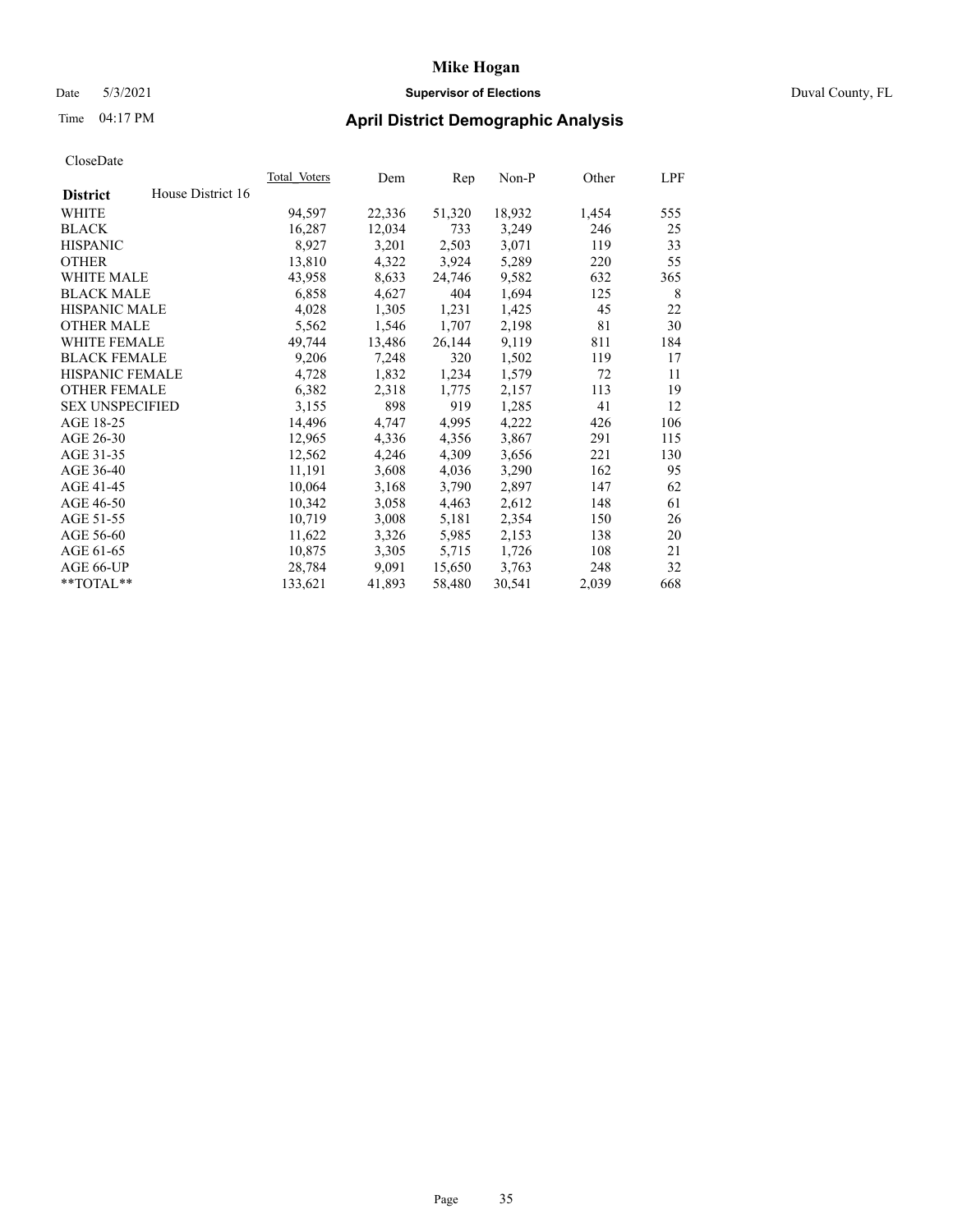### Date 5/3/2021 **Supervisor of Elections** Duval County, FL

# Time 04:17 PM **April District Demographic Analysis**

|                                        | <b>Total Voters</b> | Dem    | Rep    | $Non-P$ | Other | LPF |
|----------------------------------------|---------------------|--------|--------|---------|-------|-----|
| School Board Dist 1<br><b>District</b> |                     |        |        |         |       |     |
| WHITE                                  | 55,180              | 11,468 | 31,510 | 11,088  | 811   | 303 |
| <b>BLACK</b>                           | 24,571              | 18,973 | 1,059  | 4,219   | 286   | 34  |
| <b>HISPANIC</b>                        | 6,671               | 2,558  | 1,690  | 2,329   | 80    | 14  |
| <b>OTHER</b>                           | 8,942               | 2,756  | 2,623  | 3,409   | 114   | 40  |
| WHITE MALE                             | 26,234              | 4,526  | 15,486 | 5,654   | 371   | 197 |
| <b>BLACK MALE</b>                      | 10,271              | 7,380  | 565    | 2,156   | 147   | 23  |
| <b>HISPANIC MALE</b>                   | 2,975               | 1,038  | 840    | 1,050   | 39    | 8   |
| <b>OTHER MALE</b>                      | 3,371               | 932    | 1,116  | 1,262   | 37    | 24  |
| <b>WHITE FEMALE</b>                    | 28,281              | 6,800  | 15,674 | 5,272   | 433   | 102 |
| <b>BLACK FEMALE</b>                    | 13,811              | 11,250 | 475    | 1,939   | 136   | 11  |
| HISPANIC FEMALE                        | 3,537               | 1,455  | 817    | 1,219   | 40    | 6   |
| <b>OTHER FEMALE</b>                    | 4,028               | 1,426  | 1,177  | 1,349   | 63    | 13  |
| <b>SEX UNSPECIFIED</b>                 | 2,854               | 947    | 732    | 1,143   | 25    | 7   |
| AGE 18-25                              | 10,926              | 4,233  | 3,019  | 3,365   | 259   | 50  |
| AGE 26-30                              | 9,017               | 3,497  | 2,494  | 2,781   | 181   | 64  |
| AGE 31-35                              | 9,612               | 3,638  | 2,952  | 2,805   | 146   | 71  |
| AGE 36-40                              | 8,679               | 3,236  | 2,767  | 2,482   | 125   | 69  |
| AGE 41-45                              | 7,625               | 2,962  | 2,551  | 1,964   | 103   | 45  |
| AGE 46-50                              | 7,793               | 3,020  | 2,988  | 1,642   | 108   | 35  |
| AGE 51-55                              | 8,060               | 3,014  | 3,438  | 1,497   | 93    | 18  |
| AGE 56-60                              | 8,735               | 3,093  | 4,126  | 1,407   | 99    | 10  |
| AGE 61-65                              | 7,721               | 2,849  | 3,685  | 1,102   | 75    | 10  |
| AGE 66-UP                              | 17,196              | 6,213  | 8,862  | 2,000   | 102   | 19  |
| $*$ $TOTAL**$                          | 95,364              | 35,755 | 36,882 | 21,045  | 1,291 | 391 |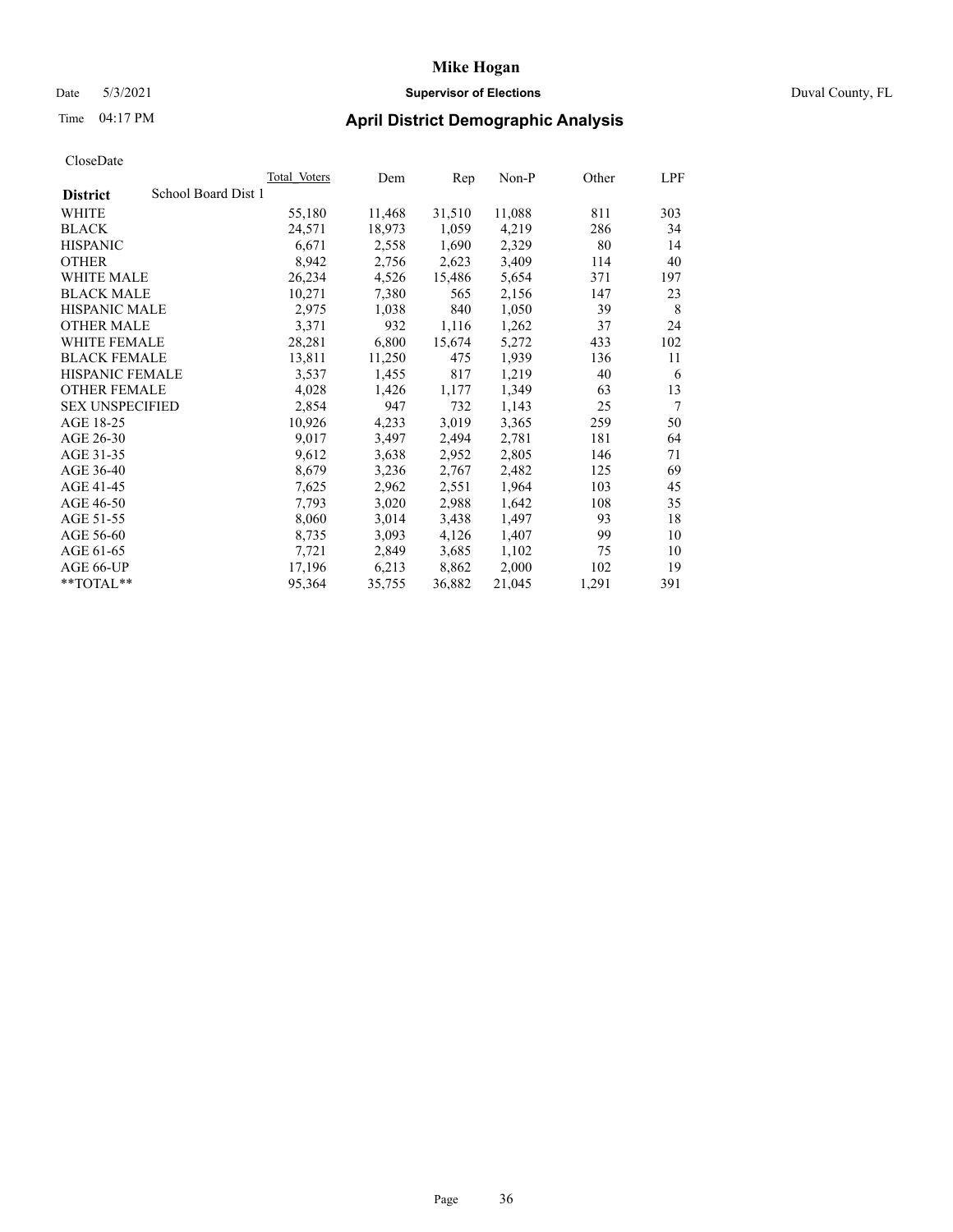### Date 5/3/2021 **Supervisor of Elections** Duval County, FL

# Time 04:17 PM **April District Demographic Analysis**

|                                        | <b>Total Voters</b> | Dem    | Rep    | $Non-P$ | Other | LPF |
|----------------------------------------|---------------------|--------|--------|---------|-------|-----|
| School Board Dist 2<br><b>District</b> |                     |        |        |         |       |     |
| WHITE                                  | 77,757              | 17,918 | 41,016 | 17,202  | 1,181 | 440 |
| <b>BLACK</b>                           | 7,405               | 5,415  | 427    | 1,467   | 85    | 11  |
| <b>HISPANIC</b>                        | 4,889               | 1,723  | 1,481  | 1,580   | 86    | 19  |
| <b>OTHER</b>                           | 9,808               | 2,667  | 3,239  | 3,713   | 144   | 45  |
| WHITE MALE                             | 37,094              | 6,757  | 20,645 | 8,832   | 549   | 311 |
| <b>BLACK MALE</b>                      | 3,424               | 2,273  | 260    | 833     | 51    | 7   |
| <b>HISPANIC MALE</b>                   | 2,165               | 639    | 708    | 768     | 39    | 11  |
| <b>OTHER MALE</b>                      | 3,860               | 969    | 1,313  | 1,497   | 58    | 23  |
| <b>WHITE FEMALE</b>                    | 39,845              | 10,977 | 19,988 | 8,135   | 620   | 125 |
| <b>BLACK FEMALE</b>                    | 3,873               | 3,068  | 160    | 608     | 34    | 3   |
| HISPANIC FEMALE                        | 2,615               | 1,049  | 745    | 769     | 46    | 6   |
| <b>OTHER FEMALE</b>                    | 4,494               | 1,353  | 1,560  | 1,503   | 63    | 15  |
| <b>SEX UNSPECIFIED</b>                 | 2,485               | 638    | 784    | 1,013   | 36    | 14  |
| AGE 18-25                              | 10,160              | 3,035  | 3,679  | 3,080   | 291   | 75  |
| AGE 26-30                              | 9,365               | 2,607  | 3,589  | 2,908   | 175   | 86  |
| AGE 31-35                              | 9,265               | 2,561  | 3,543  | 2,925   | 157   | 79  |
| AGE 36-40                              | 9,037               | 2,431  | 3,594  | 2,773   | 154   | 85  |
| AGE 41-45                              | 7,868               | 2,150  | 3,228  | 2,341   | 103   | 46  |
| AGE 46-50                              | 7,957               | 2,059  | 3,729  | 2,008   | 117   | 44  |
| AGE 51-55                              | 8,023               | 1,992  | 4,242  | 1,653   | 97    | 39  |
| AGE 56-60                              | 9,024               | 2,243  | 4,896  | 1,742   | 120   | 23  |
| AGE 61-65                              | 8,501               | 2,438  | 4,460  | 1,473   | 110   | 20  |
| AGE 66-UP                              | 20,659              | 6,207  | 11,203 | 3,059   | 172   | 18  |
| **TOTAL**                              | 99,859              | 27,723 | 46,163 | 23,962  | 1,496 | 515 |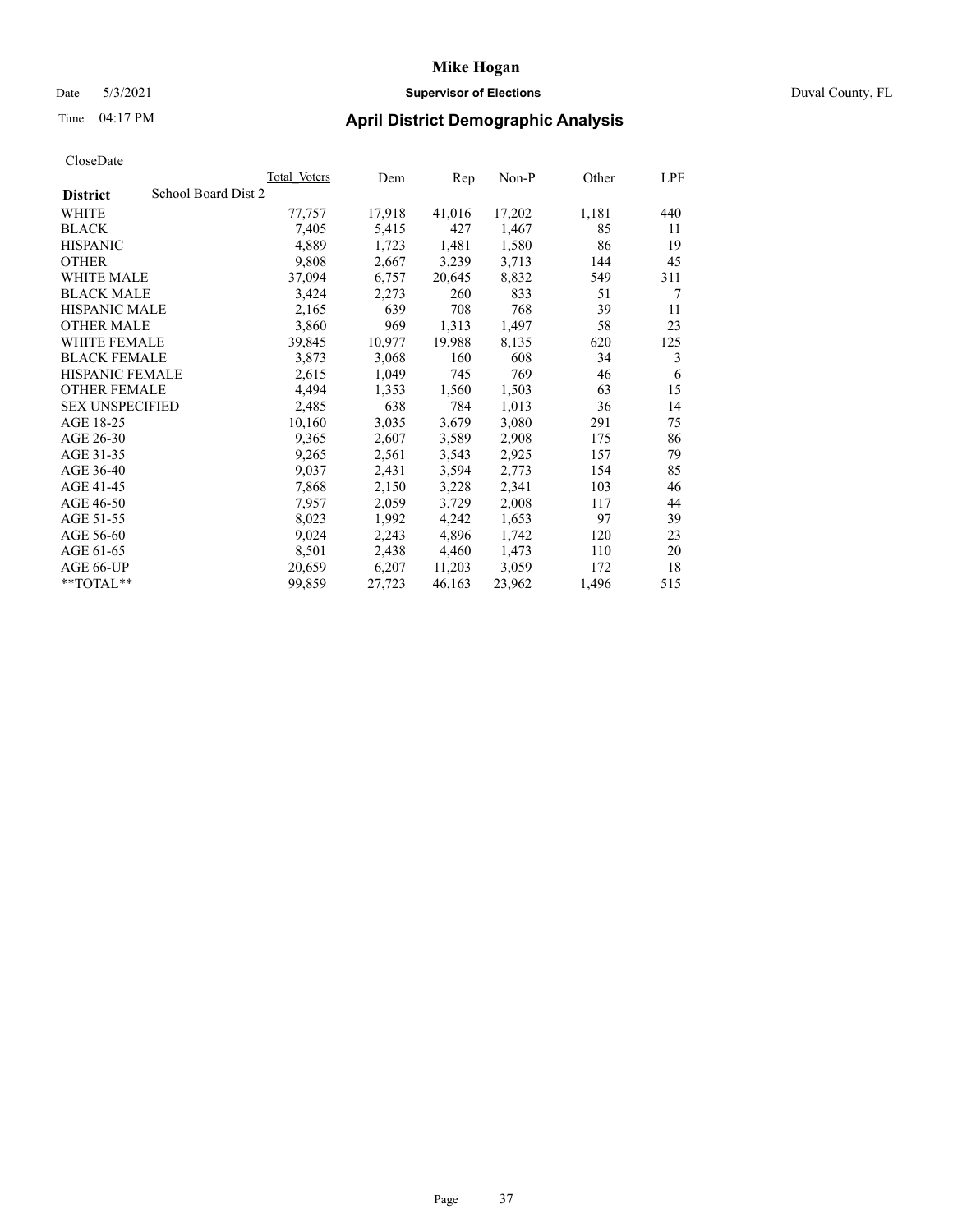### Date 5/3/2021 **Supervisor of Elections** Duval County, FL

## Time 04:17 PM **April District Demographic Analysis**

| <b>Total Voters</b> | Dem    | Rep    | $Non-P$ | Other | LPF |
|---------------------|--------|--------|---------|-------|-----|
| School Board Dist 3 |        |        |         |       |     |
| 55,224              | 14,825 | 27,742 | 11,486  | 825   | 346 |
| 15,035              | 11,460 | 635    | 2,758   | 165   | 17  |
| 6,886               | 2,701  | 1,602  | 2,464   | 97    | 22  |
| 9,344               | 2,926  | 2,532  | 3,731   | 122   | 33  |
| 25,674              | 5,839  | 13,451 | 5,779   | 378   | 227 |
| 6,148               | 4,329  | 333    | 1,390   | 85    | 11  |
| 3,080               | 1,096  | 815    | 1,115   | 43    | 11  |
| 3,686               | 1,054  | 1,094  | 1,472   | 51    | 15  |
| 28,854              | 8,801  | 13,990 | 5,506   | 443   | 114 |
| 8,620               | 6,934  | 293    | 1,310   | 77    | 6   |
| 3,628               | 1,537  | 748    | 1,280   | 52    | 11  |
| 4,091               | 1,459  | 1,126  | 1,436   | 58    | 12  |
| 2,707               | 863    | 661    | 1,150   | 22    | 11  |
| 9,397               | 3,628  | 2,484  | 2,962   | 261   | 62  |
| 9,198               | 3,368  | 2,624  | 2,937   | 192   | 77  |
| 8,708               | 3,316  | 2,553  | 2,613   | 153   | 73  |
| 7,450               | 2,740  | 2,305  | 2,231   | 111   | 63  |
| 6,299               | 2,318  | 2,049  | 1,793   | 96    | 43  |
| 6,434               | 2,287  | 2,403  | 1,626   | 83    | 35  |
| 6,683               | 2,324  | 2,813  | 1,469   | 56    | 21  |
| 7,579               | 2,654  | 3,391  | 1,433   | 87    | 14  |
| 7,265               | 2,636  | 3,372  | 1,175   | 68    | 14  |
| 17,476              | 6,641  | 8,517  | 2,200   | 102   | 16  |
| 86,489              | 31,912 | 32,511 | 20,439  | 1,209 | 418 |
|                     |        |        |         |       |     |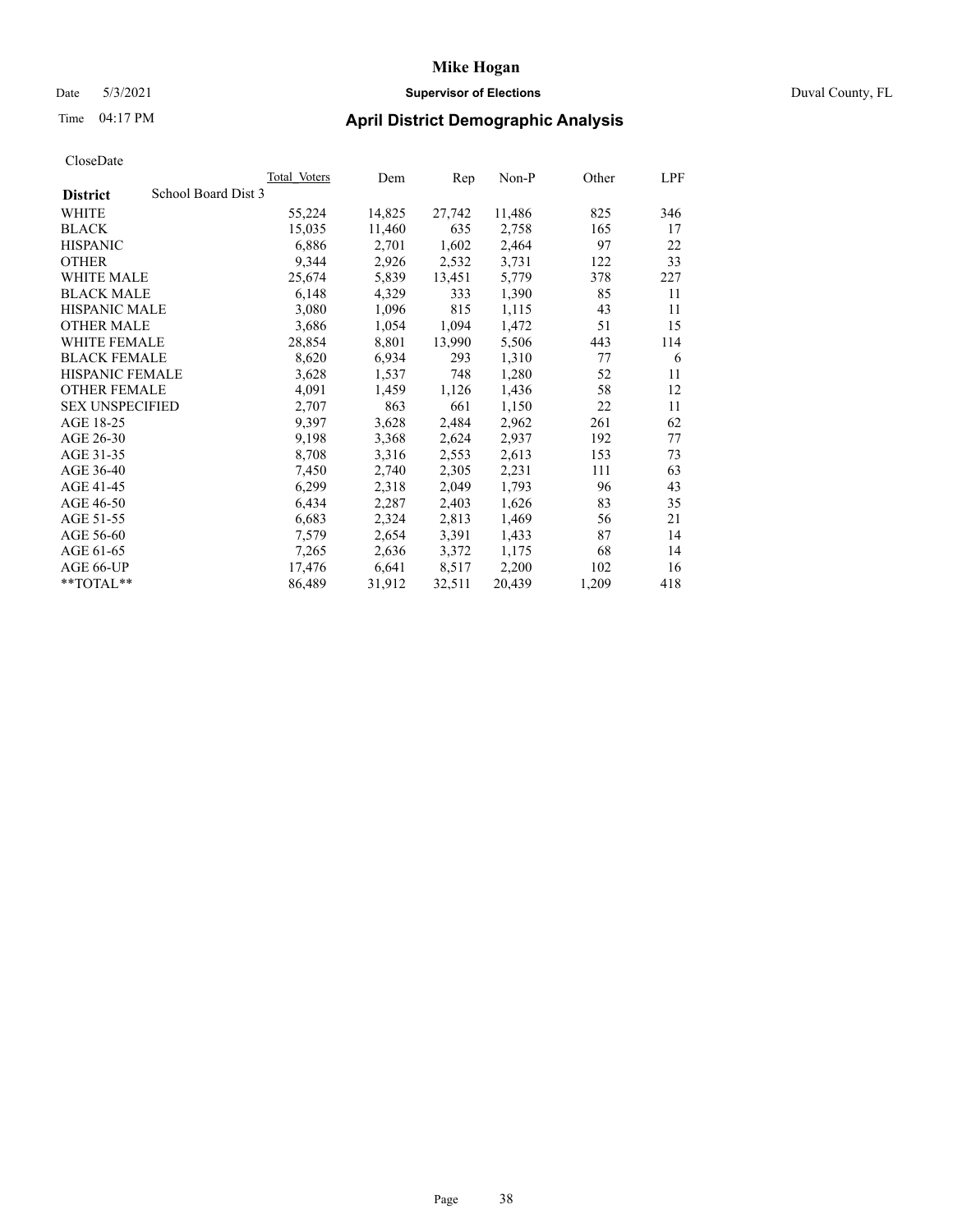## Date 5/3/2021 **Supervisor of Elections** Duval County, FL

|                                        | Total Voters | Dem    | Rep    | Non-P  | Other | LPF            |
|----------------------------------------|--------------|--------|--------|--------|-------|----------------|
| School Board Dist 4<br><b>District</b> |              |        |        |        |       |                |
| WHITE                                  | 24,213       | 5,713  | 12,859 | 5,081  | 415   | 145            |
| <b>BLACK</b>                           | 55,268       | 46,887 | 1,515  | 6,472  | 355   | 39             |
| <b>HISPANIC</b>                        | 2,466        | 1,059  | 496    | 867    | 32    | 12             |
| <b>OTHER</b>                           | 5,753        | 2,562  | 831    | 2,250  | 83    | 27             |
| <b>WHITE MALE</b>                      | 11,642       | 2,347  | 6,435  | 2,564  | 197   | 99             |
| <b>BLACK MALE</b>                      | 22,219       | 17,936 | 813    | 3,243  | 204   | 23             |
| <b>HISPANIC MALE</b>                   | 1,130        | 430    | 273    | 407    | 13    | 7              |
| <b>OTHER MALE</b>                      | 1,980        | 841    | 324    | 769    | 34    | 12             |
| <b>WHITE FEMALE</b>                    | 12,242       | 3,292  | 6,261  | 2,426  | 217   | 46             |
| <b>BLACK FEMALE</b>                    | 32,090       | 28,212 | 683    | 3,034  | 146   | 15             |
| HISPANIC FEMALE                        | 1,281        | 605    | 213    | 439    | 19    | 5              |
| <b>OTHER FEMALE</b>                    | 2,387        | 1,238  | 373    | 732    | 32    | 12             |
| <b>SEX UNSPECIFIED</b>                 | 2,729        | 1,320  | 326    | 1,056  | 23    | $\overline{4}$ |
| AGE 18-25                              | 10,526       | 6,037  | 1,295  | 2,985  | 166   | 43             |
| AGE 26-30                              | 8,107        | 4,684  | 1,179  | 2,117  | 83    | 44             |
| AGE 31-35                              | 8,258        | 5,020  | 1,177  | 1,902  | 111   | 48             |
| AGE 36-40                              | 7,866        | 4,911  | 1,259  | 1,590  | 84    | 22             |
| AGE 41-45                              | 7,017        | 4,496  | 1,117  | 1,300  | 87    | 17             |
| AGE 46-50                              | 7,338        | 4,639  | 1,419  | 1,186  | 80    | 14             |
| AGE 51-55                              | 7,412        | 4,793  | 1,572  | 952    | 84    | 11             |
| AGE 56-60                              | 7,796        | 5,127  | 1,690  | 904    | 70    | 5              |
| AGE 61-65                              | 7,658        | 5,334  | 1,549  | 712    | 52    | 11             |
| <b>AGE 66-UP</b>                       | 15,722       | 11,180 | 3,444  | 1,022  | 68    | 8              |
| $*$ TOTAL $*$                          | 87,700       | 56,221 | 15,701 | 14,670 | 885   | 223            |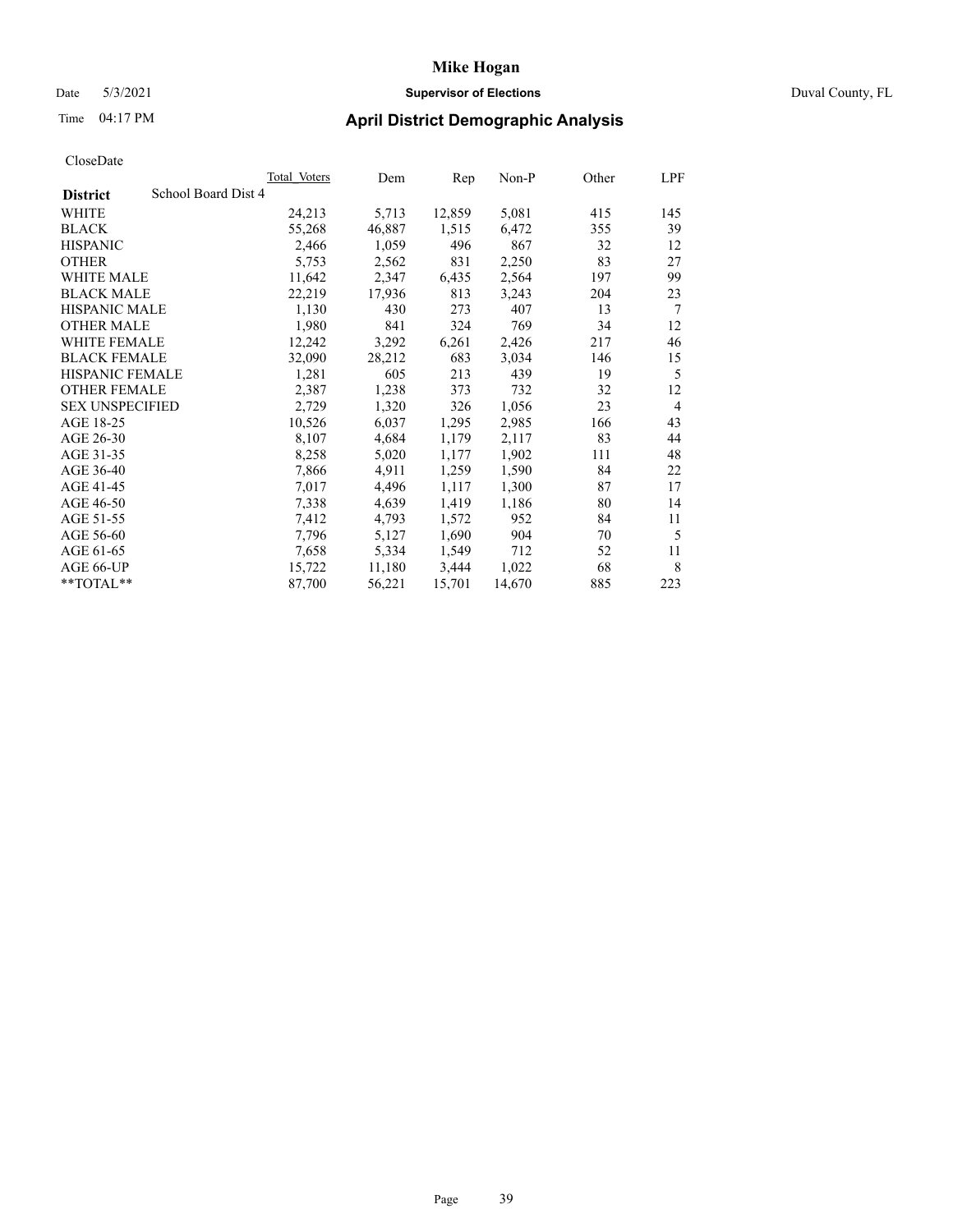### Date 5/3/2021 **Supervisor of Elections** Duval County, FL

| CloseDate |
|-----------|
|-----------|

|                                        | Total Voters | Dem    | Rep    | Non-P  | Other | LPF            |
|----------------------------------------|--------------|--------|--------|--------|-------|----------------|
| School Board Dist 5<br><b>District</b> |              |        |        |        |       |                |
| WHITE                                  | 24,015       | 6,321  | 11,698 | 5,405  | 419   | 172            |
| <b>BLACK</b>                           | 49,124       | 40,867 | 1,466  | 6,394  | 361   | 36             |
| <b>HISPANIC</b>                        | 3,990        | 1,684  | 706    | 1,528  | 59    | 13             |
| <b>OTHER</b>                           | 6,750        | 2,623  | 1,405  | 2,617  | 84    | 21             |
| <b>WHITE MALE</b>                      | 11,111       | 2,482  | 5,757  | 2,550  | 202   | 120            |
| <b>BLACK MALE</b>                      | 19,322       | 15,248 | 728    | 3,137  | 188   | 21             |
| <b>HISPANIC MALE</b>                   | 1,765        | 655    | 380    | 693    | 29    | 8              |
| <b>OTHER MALE</b>                      | 2,434        | 864    | 588    | 943    | 28    | 11             |
| WHITE FEMALE                           | 12,587       | 3,750  | 5,818  | 2,756  | 212   | 51             |
| <b>BLACK FEMALE</b>                    | 28,873       | 24,885 | 710    | 3,096  | 167   | 15             |
| <b>HISPANIC FEMALE</b>                 | 2,117        | 976    | 314    | 795    | 27    | 5              |
| <b>OTHER FEMALE</b>                    | 2,994        | 1,309  | 665    | 976    | 38    | 6              |
| <b>SEX UNSPECIFIED</b>                 | 2,676        | 1,326  | 315    | 998    | 32    | 5              |
| AGE 18-25                              | 10,020       | 5,489  | 1,136  | 3,173  | 187   | 35             |
| AGE 26-30                              | 8,586        | 4,878  | 1,138  | 2,384  | 130   | 56             |
| AGE 31-35                              | 8,423        | 5,049  | 1,067  | 2,137  | 128   | 42             |
| AGE 36-40                              | 7,313        | 4,470  | 1,034  | 1,685  | 97    | 27             |
| AGE 41-45                              | 6,442        | 3,961  | 1,041  | 1,339  | 79    | 22             |
| AGE 46-50                              | 6,646        | 4,139  | 1,205  | 1,209  | 76    | 17             |
| AGE 51-55                              | 6,526        | 4,082  | 1,357  | 1,021  | 53    | 13             |
| AGE 56-60                              | 7,322        | 4,622  | 1,676  | 955    | 56    | 13             |
| AGE 61-65                              | 6,873        | 4,323  | 1,687  | 811    | 48    | $\overline{4}$ |
| AGE 66-UP                              | 15,728       | 10,482 | 3,934  | 1,230  | 69    | 13             |
| **TOTAL**                              | 83,879       | 51,495 | 15,275 | 15,944 | 923   | 242            |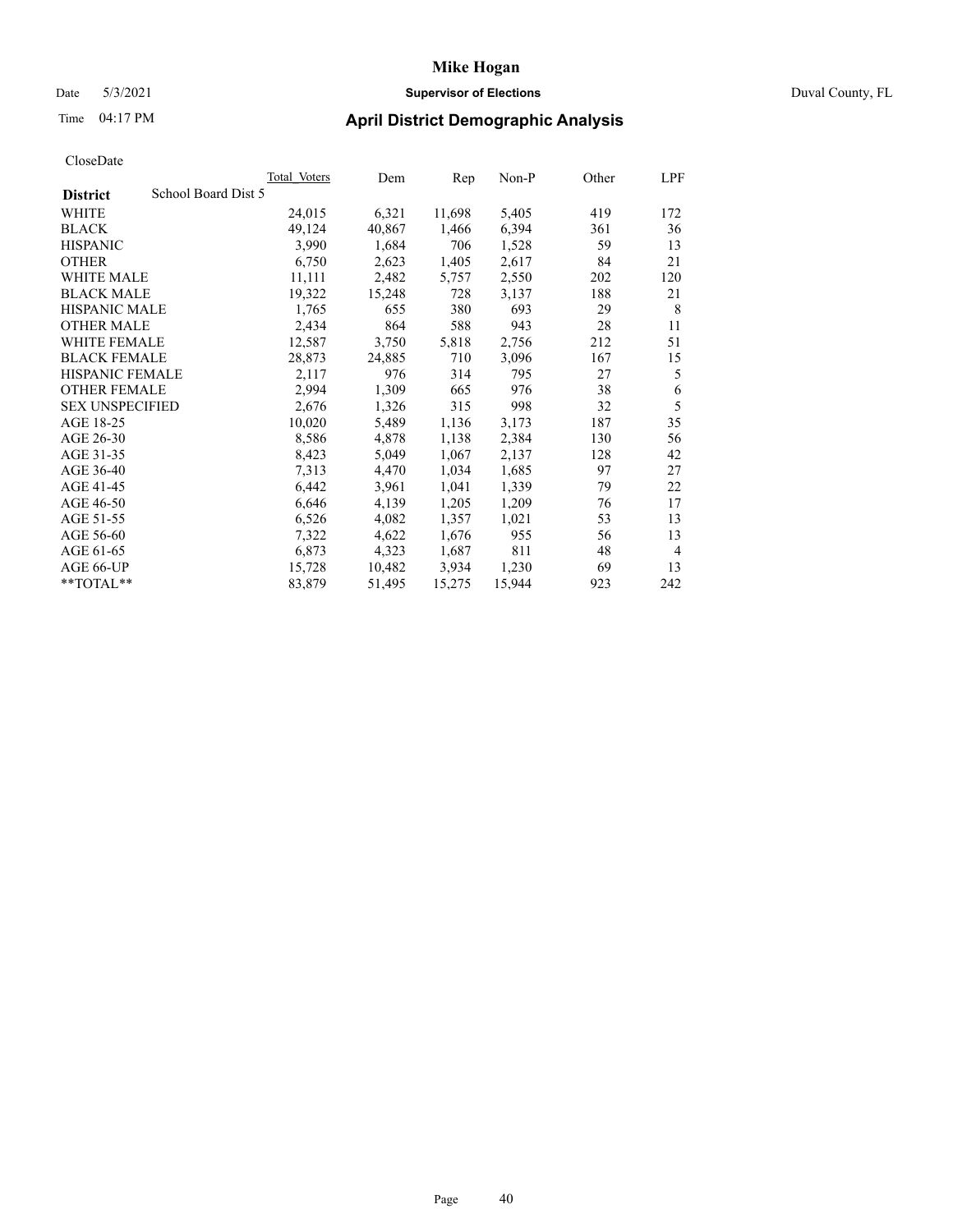### Date 5/3/2021 **Supervisor of Elections** Duval County, FL

## Time 04:17 PM **April District Demographic Analysis**

|                                        | <b>Total Voters</b> | Dem    | Rep    | $Non-P$ | Other | LPF |
|----------------------------------------|---------------------|--------|--------|---------|-------|-----|
| School Board Dist 6<br><b>District</b> |                     |        |        |         |       |     |
| WHITE                                  | 59,951              | 14,595 | 32,939 | 11,198  | 863   | 356 |
| <b>BLACK</b>                           | 22,218              | 17,330 | 920    | 3,692   | 254   | 22  |
| <b>HISPANIC</b>                        | 5,641               | 2,243  | 1,346  | 1,950   | 81    | 21  |
| <b>OTHER</b>                           | 7,836               | 2,450  | 2,309  | 2,892   | 157   | 28  |
| WHITE MALE                             | 28,081              | 5,817  | 16,092 | 5,541   | 394   | 237 |
| <b>BLACK MALE</b>                      | 9,241               | 6,716  | 526    | 1,847   | 138   | 14  |
| <b>HISPANIC MALE</b>                   | 2,617               | 959    | 710    | 906     | 33    | 9   |
| <b>OTHER MALE</b>                      | 2,932               | 844    | 965    | 1,057   | 51    | 15  |
| WHITE FEMALE                           | 31,182              | 8,637  | 16,476 | 5,489   | 463   | 117 |
| <b>BLACK FEMALE</b>                    | 12,587              | 10,332 | 373    | 1,758   | 116   | 8   |
| HISPANIC FEMALE                        | 2,908               | 1,233  | 611    | 1,007   | 47    | 10  |
| <b>OTHER FEMALE</b>                    | 3,573               | 1,248  | 1,063  | 1,177   | 79    | 6   |
| <b>SEX UNSPECIFIED</b>                 | 2,523               | 832    | 698    | 948     | 34    | 11  |
| AGE 18-25                              | 10,077              | 3,866  | 2,807  | 3,079   | 270   | 55  |
| AGE 26-30                              | 9,325               | 3,535  | 2,789  | 2,716   | 217   | 68  |
| AGE 31-35                              | 9,697               | 3,792  | 2,999  | 2,666   | 164   | 76  |
| AGE 36-40                              | 8,658               | 3,486  | 2,723  | 2,236   | 138   | 75  |
| AGE 41-45                              | 7,630               | 3,066  | 2,537  | 1,859   | 120   | 48  |
| AGE 46-50                              | 7,668               | 2,982  | 3,015  | 1,528   | 109   | 34  |
| AGE 51-55                              | 8,046               | 3,147  | 3,345  | 1,442   | 88    | 24  |
| AGE 56-60                              | 8,682               | 3,214  | 4,095  | 1,298   | 58    | 17  |
| AGE 61-65                              | 8,017               | 3,053  | 3,864  | 1,019   | 65    | 16  |
| AGE 66-UP                              | 17,846              | 6,477  | 9,340  | 1,889   | 126   | 14  |
| $*$ $TOTAL**$                          | 95,646              | 36,618 | 37,514 | 19,732  | 1,355 | 427 |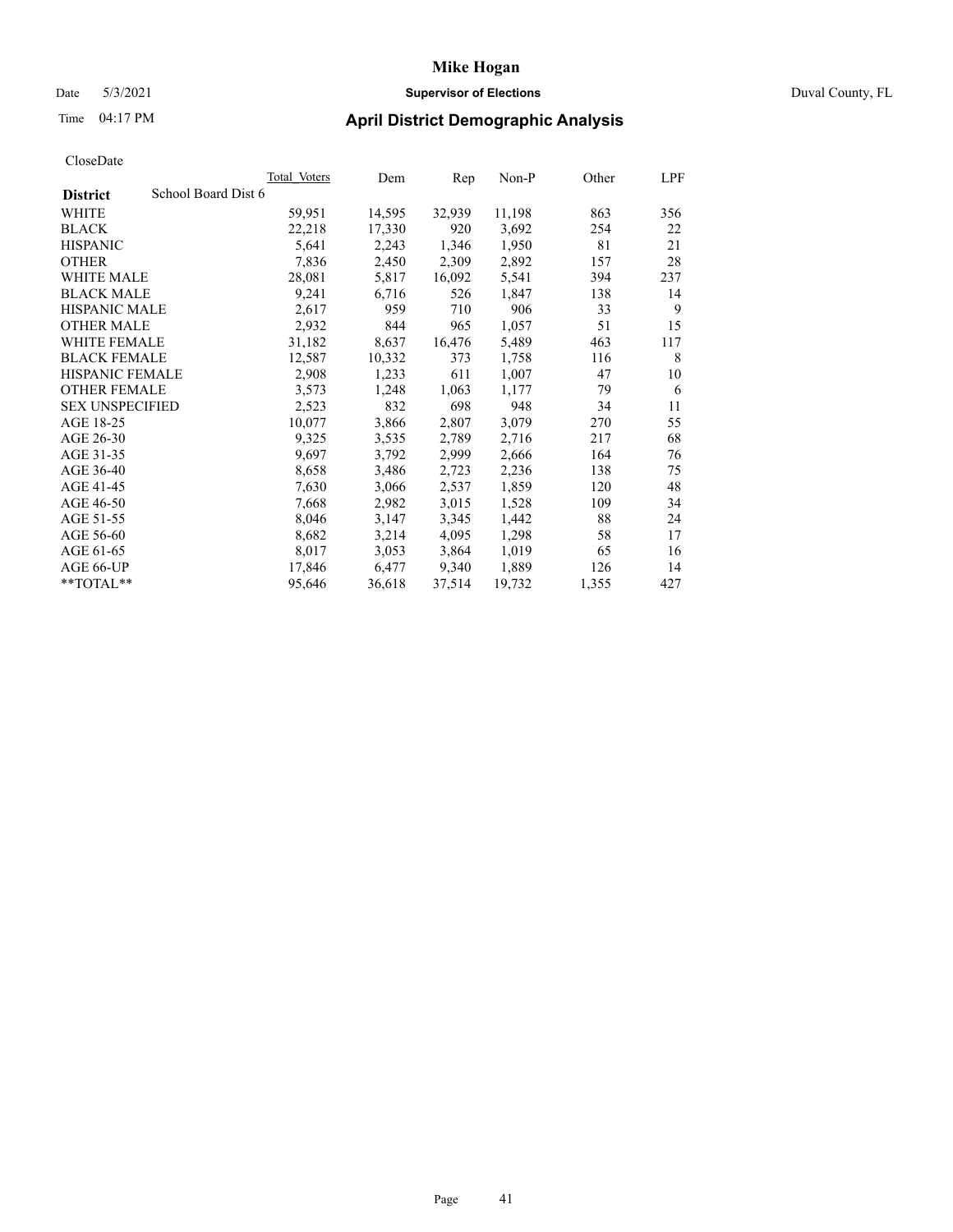### Date 5/3/2021 **Supervisor of Elections** Duval County, FL

## Time 04:17 PM **April District Demographic Analysis**

|                                        | <b>Total Voters</b> | Dem    | Rep    | $Non-P$ | Other | LPF |
|----------------------------------------|---------------------|--------|--------|---------|-------|-----|
| School Board Dist 7<br><b>District</b> |                     |        |        |         |       |     |
| WHITE                                  | 78,191              | 17,584 | 42,676 | 16,180  | 1,289 | 462 |
| <b>BLACK</b>                           | 12,731              | 9,273  | 606    | 2,609   | 220   | 23  |
| <b>HISPANIC</b>                        | 7,546               | 2,654  | 2,159  | 2,596   | 101   | 36  |
| <b>OTHER</b>                           | 12,268              | 3,868  | 3,408  | 4,744   | 200   | 48  |
| <b>WHITE MALE</b>                      | 36,460              | 6,763  | 20,668 | 8,170   | 552   | 307 |
| <b>BLACK MALE</b>                      | 5,401               | 3,575  | 338    | 1,371   | 110   | 7   |
| <b>HISPANIC MALE</b>                   | 3,397               | 1,060  | 1,054  | 1,219   | 40    | 24  |
| <b>OTHER MALE</b>                      | 4,955               | 1,384  | 1,464  | 2,003   | 76    | 28  |
| <b>WHITE FEMALE</b>                    | 40,976              | 10,649 | 21,640 | 7,812   | 723   | 152 |
| <b>BLACK FEMALE</b>                    | 7,148               | 5,574  | 257    | 1,192   | 109   | 16  |
| <b>HISPANIC FEMALE</b>                 | 4,018               | 1,543  | 1,075  | 1,329   | 60    | 11  |
| <b>OTHER FEMALE</b>                    | 5,703               | 2,082  | 1,568  | 1,943   | 95    | 15  |
| <b>SEX UNSPECIFIED</b>                 | 2,678               | 749    | 785    | 1,090   | 45    | 9   |
| AGE 18-25                              | 13,081              | 4,282  | 4,486  | 3,830   | 390   | 93  |
| AGE 26-30                              | 11,271              | 3,694  | 3,811  | 3,398   | 268   | 100 |
| AGE 31-35                              | 10,478              | 3,389  | 3,677  | 3,102   | 198   | 112 |
| AGE 36-40                              | 9,256               | 2,863  | 3,411  | 2,763   | 143   | 76  |
| AGE 41-45                              | 8,400               | 2,568  | 3,185  | 2,474   | 121   | 52  |
| AGE 46-50                              | 8,653               | 2,452  | 3,810  | 2,199   | 135   | 57  |
| AGE 51-55                              | 8,914               | 2,388  | 4,375  | 1,994   | 140   | 17  |
| AGE 56-60                              | 9,523               | 2,553  | 5,002  | 1,840   | 112   | 16  |
| AGE 61-65                              | 8,617               | 2,452  | 4,623  | 1,436   | 88    | 18  |
| AGE 66-UP                              | 22,542              | 6,738  | 12,469 | 3,092   | 215   | 28  |
| **TOTAL**                              | 110,736             | 33,379 | 48,849 | 26,129  | 1,810 | 569 |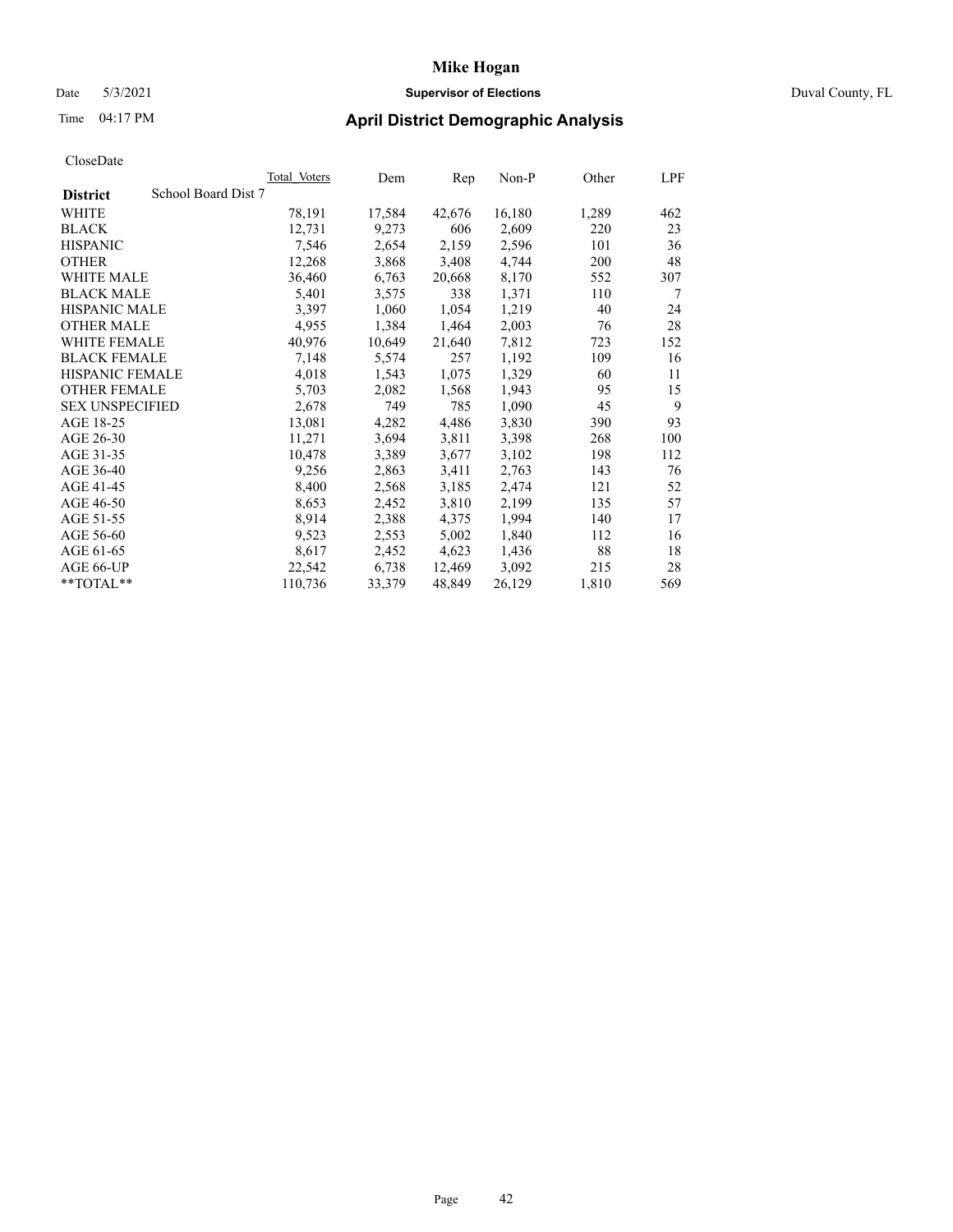### Date 5/3/2021 **Supervisor of Elections** Duval County, FL

## Time 04:17 PM **April District Demographic Analysis**

| Florida Senate Dist 4<br><b>District</b><br>128,471<br>WHITE<br>232,323<br>51,011<br>47,982<br>3,533<br>43,260<br>32,576<br>2,030<br>8,024<br>581<br><b>BLACK</b><br>49<br>284<br><b>HISPANIC</b><br>19,766<br>7,072<br>5,606<br>6,734<br>70<br><b>OTHER</b><br>9,546<br>10,022<br>12,493<br>491<br>32,691<br>WHITE MALE<br>110,099<br>19,676<br>63,431<br>24,481<br>1,624<br>887<br>18,772<br>12,996<br>4,268<br>309<br><b>BLACK MALE</b><br>1,170<br><b>HISPANIC MALE</b><br>8,959<br>3,198<br>2,805<br>2,787<br>127<br>42<br><b>OTHER MALE</b><br>12,954<br>3,473<br>4,176<br>5,046<br>185<br>74<br>22,855<br><b>WHITE FEMALE</b><br>119,786<br>30,830<br>63,792<br>1,881<br>428<br><b>BLACK FEMALE</b><br>3,599<br>23,854<br>19,134<br>835<br>267<br>HISPANIC FEMALE<br>10,401<br>4,120<br>2,725<br>3,379<br>153<br><b>OTHER FEMALE</b><br>14,944<br>4,932<br>5,058<br>229<br>48<br>4,677<br>8,267<br>2,239<br>3,345<br>33<br><b>SEX UNSPECIFIED</b><br>2,536<br>114<br>AGE 18-25<br>36,083<br>10,753<br>999<br>11,674<br>12,423<br>AGE 26-30<br>31,073<br>9,592<br>11,062<br>9,485<br>659<br>275<br>AGE 31-35<br>30,860<br>9,585<br>11,285<br>9,188<br>526<br>AGE 36-40<br>28,819<br>8,806<br>8,529<br>434<br>10,808<br>242<br>AGE 41-45<br>8,013<br>9,950<br>7,188<br>25,680<br>365<br>164<br>AGE 46-50<br>8,012<br>11,745<br>6,283<br>385<br>26,566<br>141<br>AGE 51-55<br>27,292<br>7,815<br>13,487<br>5,561<br>351<br>78<br>AGE 56-60<br>29,521<br>8,254<br>15,540<br>5,330<br>343<br>26,885<br>51<br>AGE 61-65<br>8,128<br>14,147<br>4,272<br>287<br>35,682<br>8,643<br>AGE 66-UP<br>65,260<br>20,326<br>540<br>328,040<br>100,205<br>146,129<br>75,233<br>1,584<br>$*$ $TOTAL**$<br>4,889 |  | <b>Total Voters</b> | Dem | Rep | $Non-P$ | Other | LPF   |
|------------------------------------------------------------------------------------------------------------------------------------------------------------------------------------------------------------------------------------------------------------------------------------------------------------------------------------------------------------------------------------------------------------------------------------------------------------------------------------------------------------------------------------------------------------------------------------------------------------------------------------------------------------------------------------------------------------------------------------------------------------------------------------------------------------------------------------------------------------------------------------------------------------------------------------------------------------------------------------------------------------------------------------------------------------------------------------------------------------------------------------------------------------------------------------------------------------------------------------------------------------------------------------------------------------------------------------------------------------------------------------------------------------------------------------------------------------------------------------------------------------------------------------------------------------------------------------------------------------------------------------------------------------------------------------------------------|--|---------------------|-----|-----|---------|-------|-------|
|                                                                                                                                                                                                                                                                                                                                                                                                                                                                                                                                                                                                                                                                                                                                                                                                                                                                                                                                                                                                                                                                                                                                                                                                                                                                                                                                                                                                                                                                                                                                                                                                                                                                                                      |  |                     |     |     |         |       |       |
|                                                                                                                                                                                                                                                                                                                                                                                                                                                                                                                                                                                                                                                                                                                                                                                                                                                                                                                                                                                                                                                                                                                                                                                                                                                                                                                                                                                                                                                                                                                                                                                                                                                                                                      |  |                     |     |     |         |       | 1,326 |
|                                                                                                                                                                                                                                                                                                                                                                                                                                                                                                                                                                                                                                                                                                                                                                                                                                                                                                                                                                                                                                                                                                                                                                                                                                                                                                                                                                                                                                                                                                                                                                                                                                                                                                      |  |                     |     |     |         |       |       |
|                                                                                                                                                                                                                                                                                                                                                                                                                                                                                                                                                                                                                                                                                                                                                                                                                                                                                                                                                                                                                                                                                                                                                                                                                                                                                                                                                                                                                                                                                                                                                                                                                                                                                                      |  |                     |     |     |         |       |       |
|                                                                                                                                                                                                                                                                                                                                                                                                                                                                                                                                                                                                                                                                                                                                                                                                                                                                                                                                                                                                                                                                                                                                                                                                                                                                                                                                                                                                                                                                                                                                                                                                                                                                                                      |  |                     |     |     |         |       | 139   |
|                                                                                                                                                                                                                                                                                                                                                                                                                                                                                                                                                                                                                                                                                                                                                                                                                                                                                                                                                                                                                                                                                                                                                                                                                                                                                                                                                                                                                                                                                                                                                                                                                                                                                                      |  |                     |     |     |         |       |       |
|                                                                                                                                                                                                                                                                                                                                                                                                                                                                                                                                                                                                                                                                                                                                                                                                                                                                                                                                                                                                                                                                                                                                                                                                                                                                                                                                                                                                                                                                                                                                                                                                                                                                                                      |  |                     |     |     |         |       | 29    |
|                                                                                                                                                                                                                                                                                                                                                                                                                                                                                                                                                                                                                                                                                                                                                                                                                                                                                                                                                                                                                                                                                                                                                                                                                                                                                                                                                                                                                                                                                                                                                                                                                                                                                                      |  |                     |     |     |         |       |       |
|                                                                                                                                                                                                                                                                                                                                                                                                                                                                                                                                                                                                                                                                                                                                                                                                                                                                                                                                                                                                                                                                                                                                                                                                                                                                                                                                                                                                                                                                                                                                                                                                                                                                                                      |  |                     |     |     |         |       |       |
|                                                                                                                                                                                                                                                                                                                                                                                                                                                                                                                                                                                                                                                                                                                                                                                                                                                                                                                                                                                                                                                                                                                                                                                                                                                                                                                                                                                                                                                                                                                                                                                                                                                                                                      |  |                     |     |     |         |       |       |
|                                                                                                                                                                                                                                                                                                                                                                                                                                                                                                                                                                                                                                                                                                                                                                                                                                                                                                                                                                                                                                                                                                                                                                                                                                                                                                                                                                                                                                                                                                                                                                                                                                                                                                      |  |                     |     |     |         |       | 19    |
|                                                                                                                                                                                                                                                                                                                                                                                                                                                                                                                                                                                                                                                                                                                                                                                                                                                                                                                                                                                                                                                                                                                                                                                                                                                                                                                                                                                                                                                                                                                                                                                                                                                                                                      |  |                     |     |     |         |       | 24    |
|                                                                                                                                                                                                                                                                                                                                                                                                                                                                                                                                                                                                                                                                                                                                                                                                                                                                                                                                                                                                                                                                                                                                                                                                                                                                                                                                                                                                                                                                                                                                                                                                                                                                                                      |  |                     |     |     |         |       |       |
|                                                                                                                                                                                                                                                                                                                                                                                                                                                                                                                                                                                                                                                                                                                                                                                                                                                                                                                                                                                                                                                                                                                                                                                                                                                                                                                                                                                                                                                                                                                                                                                                                                                                                                      |  |                     |     |     |         |       |       |
|                                                                                                                                                                                                                                                                                                                                                                                                                                                                                                                                                                                                                                                                                                                                                                                                                                                                                                                                                                                                                                                                                                                                                                                                                                                                                                                                                                                                                                                                                                                                                                                                                                                                                                      |  |                     |     |     |         |       | 234   |
|                                                                                                                                                                                                                                                                                                                                                                                                                                                                                                                                                                                                                                                                                                                                                                                                                                                                                                                                                                                                                                                                                                                                                                                                                                                                                                                                                                                                                                                                                                                                                                                                                                                                                                      |  |                     |     |     |         |       |       |
|                                                                                                                                                                                                                                                                                                                                                                                                                                                                                                                                                                                                                                                                                                                                                                                                                                                                                                                                                                                                                                                                                                                                                                                                                                                                                                                                                                                                                                                                                                                                                                                                                                                                                                      |  |                     |     |     |         |       | 276   |
|                                                                                                                                                                                                                                                                                                                                                                                                                                                                                                                                                                                                                                                                                                                                                                                                                                                                                                                                                                                                                                                                                                                                                                                                                                                                                                                                                                                                                                                                                                                                                                                                                                                                                                      |  |                     |     |     |         |       |       |
|                                                                                                                                                                                                                                                                                                                                                                                                                                                                                                                                                                                                                                                                                                                                                                                                                                                                                                                                                                                                                                                                                                                                                                                                                                                                                                                                                                                                                                                                                                                                                                                                                                                                                                      |  |                     |     |     |         |       |       |
|                                                                                                                                                                                                                                                                                                                                                                                                                                                                                                                                                                                                                                                                                                                                                                                                                                                                                                                                                                                                                                                                                                                                                                                                                                                                                                                                                                                                                                                                                                                                                                                                                                                                                                      |  |                     |     |     |         |       |       |
|                                                                                                                                                                                                                                                                                                                                                                                                                                                                                                                                                                                                                                                                                                                                                                                                                                                                                                                                                                                                                                                                                                                                                                                                                                                                                                                                                                                                                                                                                                                                                                                                                                                                                                      |  |                     |     |     |         |       |       |
|                                                                                                                                                                                                                                                                                                                                                                                                                                                                                                                                                                                                                                                                                                                                                                                                                                                                                                                                                                                                                                                                                                                                                                                                                                                                                                                                                                                                                                                                                                                                                                                                                                                                                                      |  |                     |     |     |         |       | 54    |
|                                                                                                                                                                                                                                                                                                                                                                                                                                                                                                                                                                                                                                                                                                                                                                                                                                                                                                                                                                                                                                                                                                                                                                                                                                                                                                                                                                                                                                                                                                                                                                                                                                                                                                      |  |                     |     |     |         |       |       |
|                                                                                                                                                                                                                                                                                                                                                                                                                                                                                                                                                                                                                                                                                                                                                                                                                                                                                                                                                                                                                                                                                                                                                                                                                                                                                                                                                                                                                                                                                                                                                                                                                                                                                                      |  |                     |     |     |         |       | 69    |
|                                                                                                                                                                                                                                                                                                                                                                                                                                                                                                                                                                                                                                                                                                                                                                                                                                                                                                                                                                                                                                                                                                                                                                                                                                                                                                                                                                                                                                                                                                                                                                                                                                                                                                      |  |                     |     |     |         |       |       |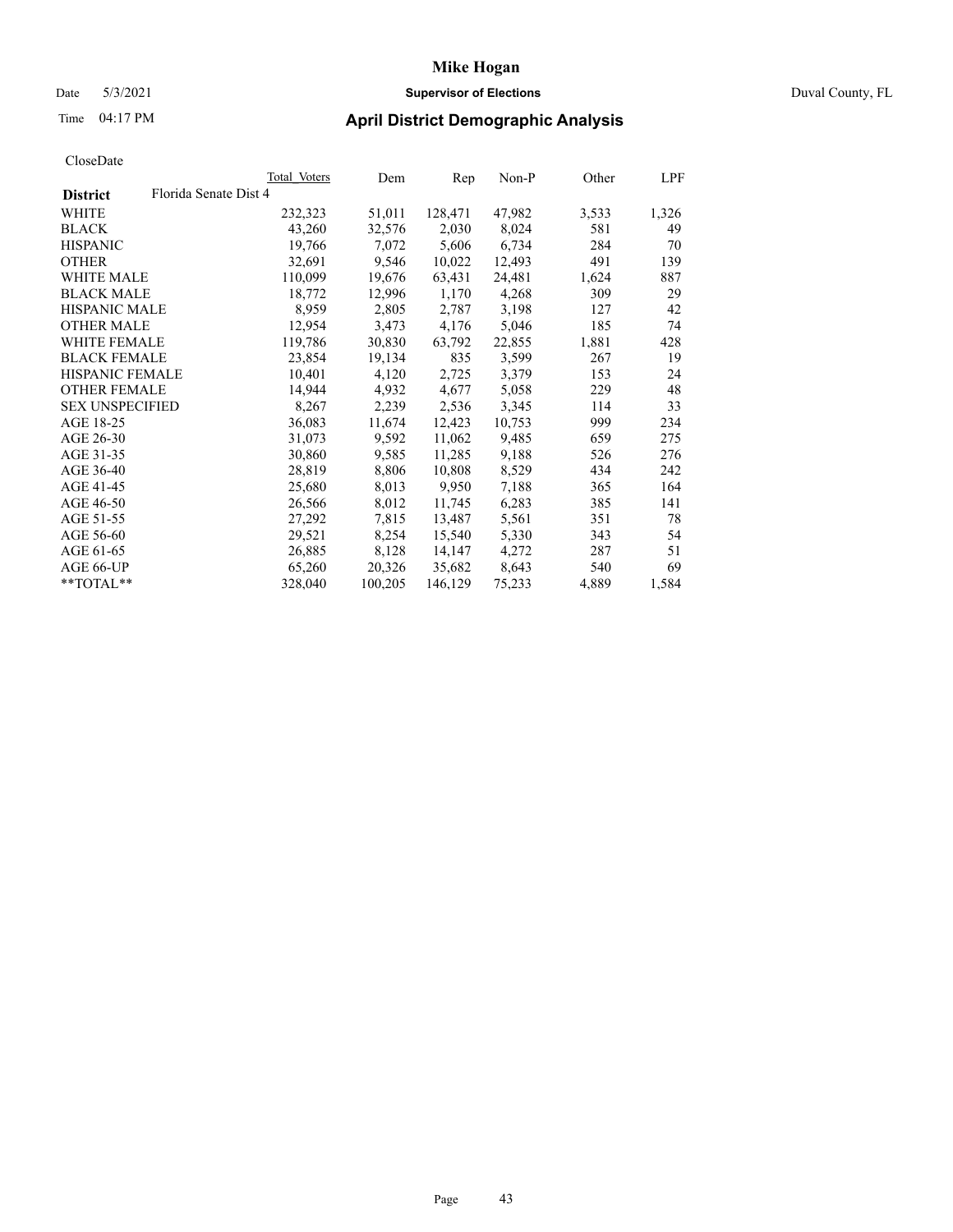## Date 5/3/2021 **Supervisor of Elections** Duval County, FL

# Time 04:17 PM **April District Demographic Analysis**

|                        |                       | Total Voters | Dem     | Rep    | Non-P  | Other | LPF   |
|------------------------|-----------------------|--------------|---------|--------|--------|-------|-------|
| <b>District</b>        | Florida Senate Dist 6 |              |         |        |        |       |       |
| WHITE                  |                       | 142,208      | 37,413  | 71,969 | 29,658 | 2,270 | 898   |
| <b>BLACK</b>           |                       | 143,092      | 117,629 | 4,598  | 19,587 | 1,145 | 133   |
| <b>HISPANIC</b>        |                       | 18,323       | 7,550   | 3,874  | 6,580  | 252   | 67    |
| <b>OTHER</b>           |                       | 28,010       | 10,306  | 6,325  | 10,863 | 413   | 103   |
| WHITE MALE             |                       | 66,197       | 14,855  | 35,103 | 14,609 | 1,019 | 611   |
| <b>BLACK MALE</b>      |                       | 57,254       | 44,461  | 2,393  | 9,709  | 614   | 77    |
| <b>HISPANIC MALE</b>   |                       | 8,170        | 3,072   | 1,993  | 2,960  | 109   | 36    |
| <b>OTHER MALE</b>      |                       | 10,264       | 3,415   | 2,688  | 3,957  | 150   | 54    |
| <b>WHITE FEMALE</b>    |                       | 74,181       | 22,076  | 36,055 | 14,541 | 1,230 | 279   |
| <b>BLACK FEMALE</b>    |                       | 83,148       | 71,121  | 2,116  | 9,338  | 518   | 55    |
| <b>HISPANIC FEMALE</b> |                       | 9,703        | 4,278   | 1,798  | 3,459  | 138   | 30    |
| <b>OTHER FEMALE</b>    |                       | 12,326       | 5,183   | 2,855  | 4,058  | 199   | 31    |
| <b>SEX UNSPECIFIED</b> |                       | 10,385       | 4,436   | 1,765  | 4,053  | 103   | 28    |
| AGE 18-25              |                       | 38,104       | 18,896  | 6,483  | 11,721 | 825   | 179   |
| AGE 26-30              |                       | 33,796       | 16,671  | 6,562  | 9,756  | 587   | 220   |
| AGE 31-35              |                       | 33,581       | 17,180  | 6,683  | 8,962  | 531   | 225   |
| AGE 36-40              |                       | 29,440       | 15,331  | 6,285  | 7,231  | 418   | 175   |
| AGE 41-45              |                       | 25,601       | 13,508  | 5,758  | 5,882  | 344   | 109   |
| AGE 46-50              |                       | 25,923       | 13,566  | 6,824  | 5,115  | 323   | 95    |
| AGE 51-55              |                       | 26,372       | 13,925  | 7,655  | 4,467  | 260   | 65    |
| AGE 56-60              |                       | 29,140       | 15,252  | 9,336  | 4,249  | 259   | 44    |
| AGE 61-65              |                       | 27,767       | 14,957  | 9,093  | 3,456  | 219   | 42    |
| AGE 66-UP              |                       | 61,909       | 33,612  | 22,087 | 5,849  | 314   | 47    |
| $*$ $TOTAL**$          |                       | 331,633      | 172,898 | 86,766 | 66,688 | 4,080 | 1,201 |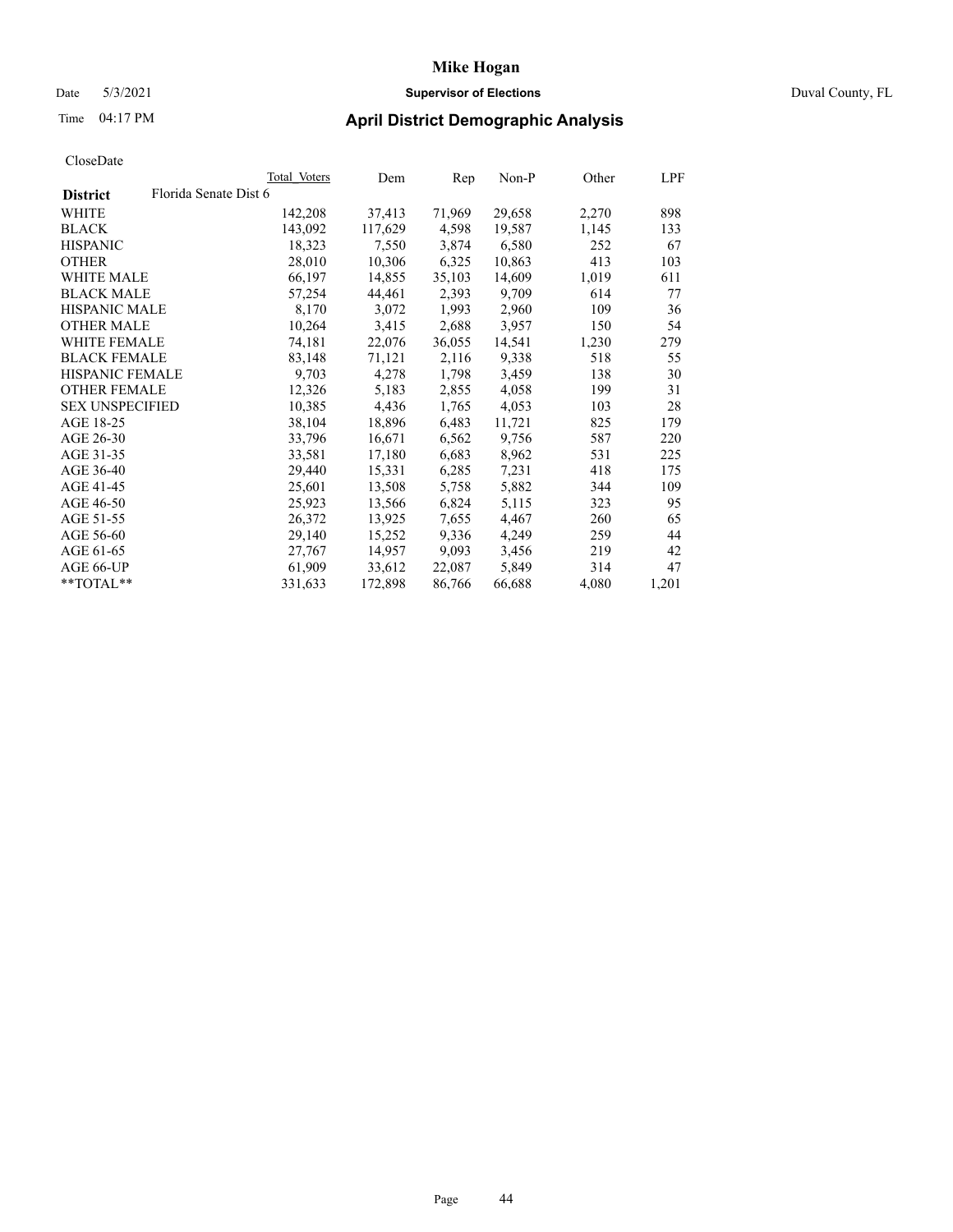## Date 5/3/2021 **Supervisor of Elections** Duval County, FL

| CloseDate |  |
|-----------|--|
|-----------|--|

|                        |                       | Total Voters | Dem | $\mathbf{Rep}$ | Non-P | Other | LPF |
|------------------------|-----------------------|--------------|-----|----------------|-------|-------|-----|
| <b>District</b>        | Florida Senate Dist 9 |              |     |                |       |       |     |
| WHITE                  |                       |              |     | 0              | 0     | 0     | 0   |
| <b>BLACK</b>           |                       |              |     |                |       |       |     |
| <b>HISPANIC</b>        |                       |              |     |                |       |       |     |
| <b>OTHER</b>           |                       |              |     |                |       |       |     |
| <b>WHITE MALE</b>      |                       |              |     |                |       |       |     |
| <b>BLACK MALE</b>      |                       |              |     |                |       |       |     |
| <b>HISPANIC MALE</b>   |                       |              |     |                |       |       |     |
| <b>OTHER MALE</b>      |                       |              |     |                |       |       |     |
| <b>WHITE FEMALE</b>    |                       |              |     |                |       |       |     |
| <b>BLACK FEMALE</b>    |                       |              |     |                |       |       |     |
| <b>HISPANIC FEMALE</b> |                       |              |     |                |       |       |     |
| <b>OTHER FEMALE</b>    |                       |              |     |                |       |       |     |
| <b>SEX UNSPECIFIED</b> |                       |              |     |                |       |       |     |
| AGE 18-25              |                       |              |     |                |       |       |     |
| AGE 26-30              |                       |              |     |                |       |       |     |
| AGE 31-35              |                       |              |     |                |       |       |     |
| AGE 36-40              |                       |              |     |                |       |       |     |
| AGE 41-45              |                       |              |     |                |       |       |     |
| AGE 46-50              |                       |              |     |                |       |       |     |
| AGE 51-55              |                       |              |     |                |       |       |     |
| AGE 56-60              |                       |              |     |                |       |       |     |
| AGE 61-65              |                       |              |     |                |       |       |     |
| AGE 66-UP              |                       |              |     |                |       |       |     |
| **TOTAL**              |                       |              |     |                |       |       |     |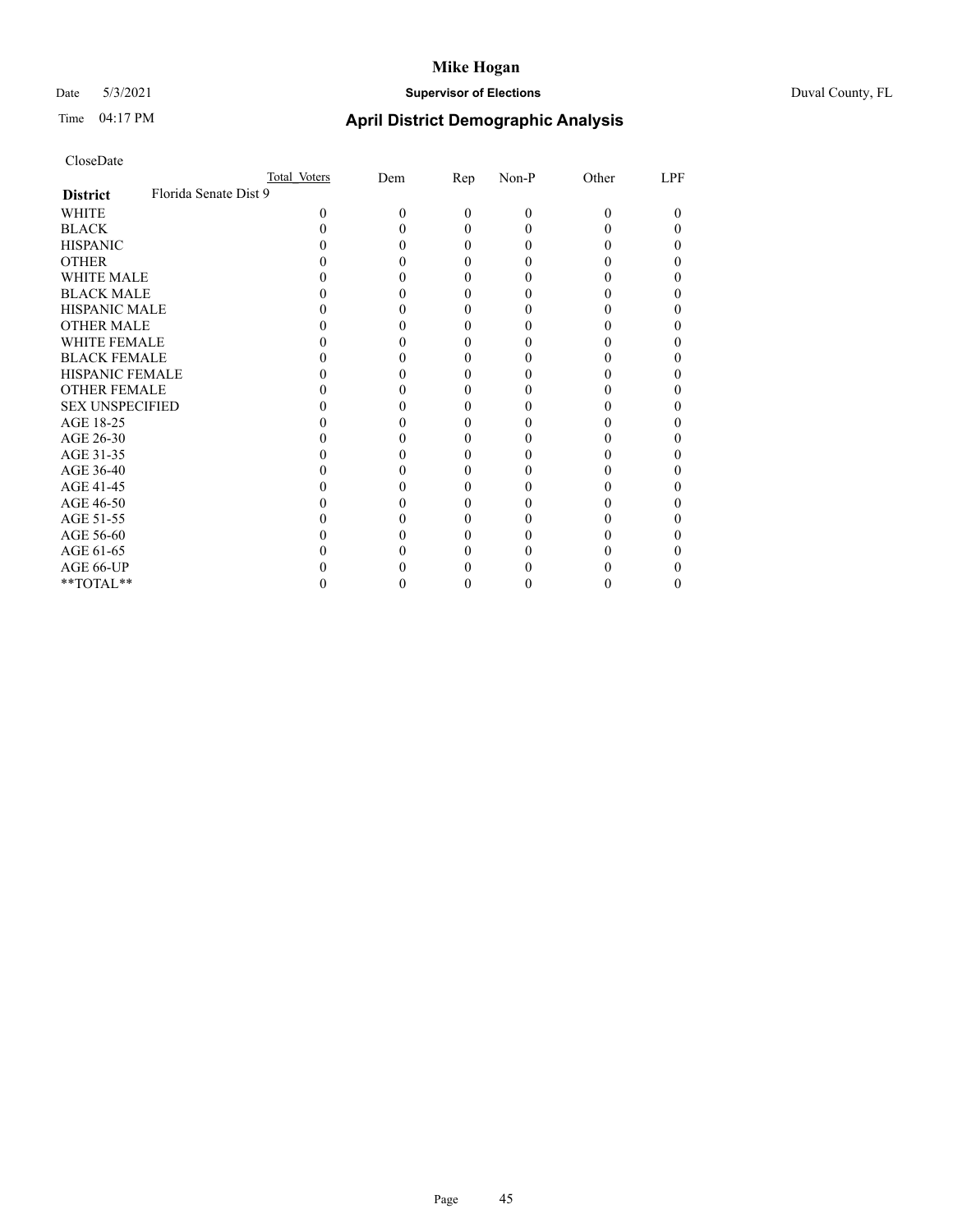### Date 5/3/2021 **Supervisor of Elections** Duval County, FL

| CloseDate |
|-----------|
|-----------|

|                                                  | Total Voters | Dem   | Rep   | $Non-P$ | Other          | LPF            |
|--------------------------------------------------|--------------|-------|-------|---------|----------------|----------------|
| Jacksonville Beach District 1<br><b>District</b> |              |       |       |         |                |                |
| WHITE                                            | 5,297        | 1,328 | 2,610 | 1,235   | 96             | 28             |
| <b>BLACK</b>                                     | 375          | 286   | 16    | 71      | 1              | 1              |
| <b>HISPANIC</b>                                  | 195          | 65    | 74    | 52      | 4              | $\theta$       |
| <b>OTHER</b>                                     | 379          | 93    | 125   | 146     | 13             | $\overline{c}$ |
| <b>WHITE MALE</b>                                | 2,597        | 538   | 1,325 | 671     | 45             | 18             |
| <b>BLACK MALE</b>                                | 149          | 100   | 6     | 41      | 1              | 1              |
| <b>HISPANIC MALE</b>                             | 92           | 21    | 42    | 29      | $\Omega$       | $\theta$       |
| <b>OTHER MALE</b>                                | 145          | 33    | 51    | 55      | 5              |                |
| <b>WHITE FEMALE</b>                              | 2,655        | 782   | 1,259 | 554     | 51             | 9              |
| <b>BLACK FEMALE</b>                              | 221          | 181   | 10    | 30      | $\theta$       | $\theta$       |
| HISPANIC FEMALE                                  | 99           | 42    | 31    | 22      | 4              | $\mathbf{0}$   |
| <b>OTHER FEMALE</b>                              | 156          | 47    | 52    | 51      | 6              | $\mathbf{0}$   |
| <b>SEX UNSPECIFIED</b>                           | 131          | 28    | 49    | 50      | $\overline{c}$ | 2              |
| AGE 18-25                                        | 573          | 177   | 208   | 168     | 15             | 5              |
| AGE 26-30                                        | 819          | 206   | 339   | 253     | 18             | 3              |
| AGE 31-35                                        | 640          | 172   | 240   | 209     | 13             | 6              |
| AGE 36-40                                        | 560          | 151   | 206   | 185     | 12             | 6              |
| AGE 41-45                                        | 437          | 113   | 187   | 123     | 12             | 2              |
| AGE 46-50                                        | 425          | 103   | 209   | 104     | 7              | $\overline{c}$ |
| AGE 51-55                                        | 447          | 113   | 229   | 96      | 7              | $\overline{c}$ |
| AGE 56-60                                        | 549          | 143   | 288   | 106     | 10             | $\overline{2}$ |
| AGE 61-65                                        | 479          | 161   | 235   | 78      | 5              | $\mathbf{0}$   |
| AGE 66-UP                                        | 1,317        | 433   | 684   | 182     | 15             | 3              |
| **TOTAL**                                        | 6,246        | 1,772 | 2,825 | 1,504   | 114            | 31             |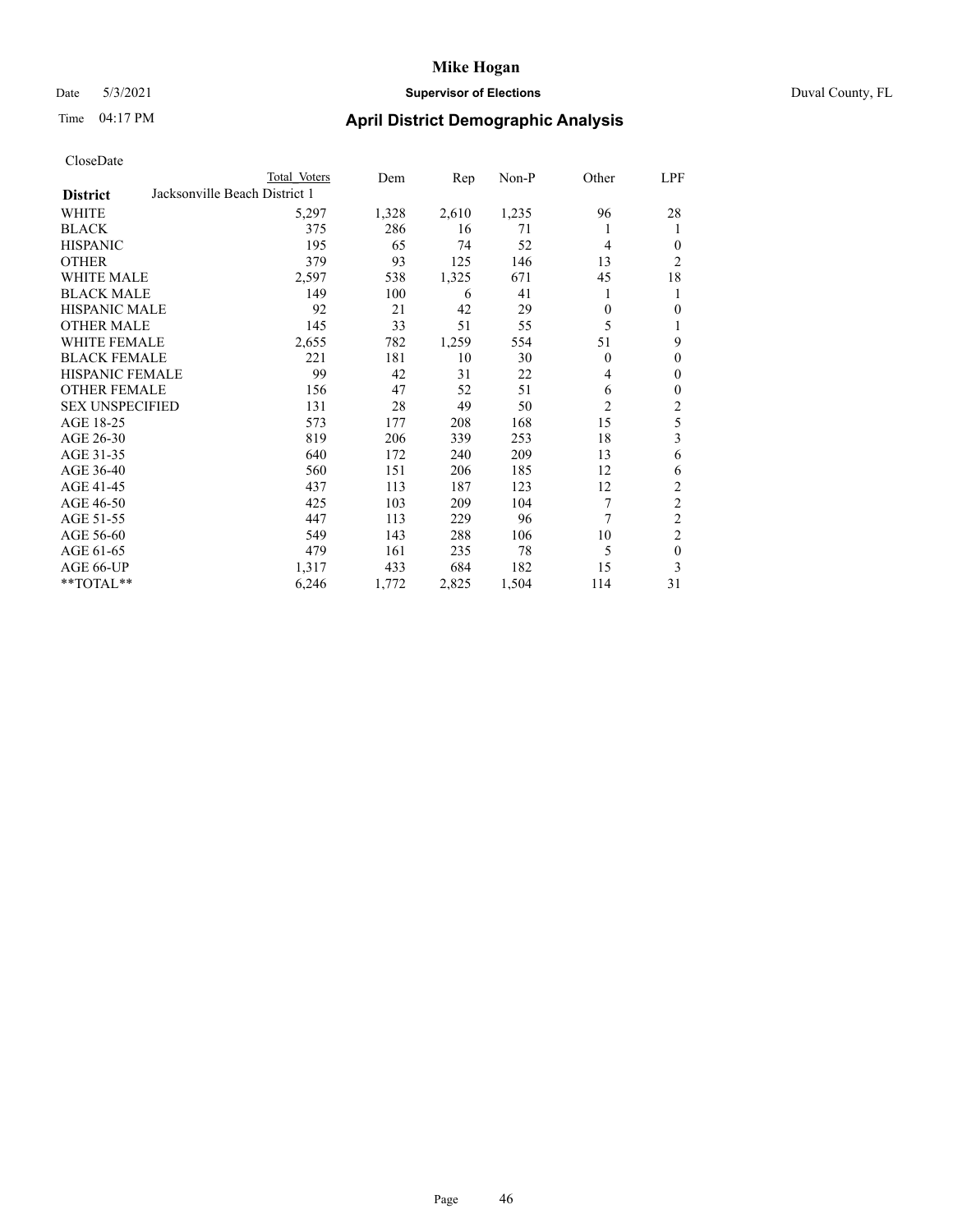### Date 5/3/2021 **Supervisor of Elections** Duval County, FL

| CloseDate |
|-----------|
|-----------|

| Total Voters | Dem                           | Rep   | $Non-P$ | Other          | LPF            |
|--------------|-------------------------------|-------|---------|----------------|----------------|
|              |                               |       |         |                |                |
| 6,502        | 1,542                         | 3,478 | 1,334   | 110            | 38             |
| 108          | 78                            | 9     | 19      |                | 1              |
| 146          | 54                            | 51    | 38      | 3              | $\theta$       |
| 412          | 116                           | 151   | 134     | 7              | 4              |
| 3,099        | 593                           | 1,751 | 686     | 46             | 23             |
| 62           | 44                            | 5     | 12      |                | $\mathbf{0}$   |
| 51           | 17                            | 17    | 17      | 0              | $\theta$       |
| 163          | 42                            | 70    | 47      | $\overline{c}$ | 2              |
| 3,336        | 931                           | 1,699 | 627     | 64             | 15             |
| 44           | 33                            | 4     | 6       | 0              | 1              |
| 91           | 37                            | 33    | 18      | 3              | $\mathbf{0}$   |
| 178          | 58                            | 67    | 48      | 3              | $\overline{c}$ |
| 144          | 35                            | 43    | 64      | $\overline{c}$ | $\mathbf{0}$   |
| 625          | 145                           | 277   | 174     | 23             | 6              |
| 587          | 133                           | 276   | 159     | 10             | 9              |
| 665          | 130                           | 310   | 205     | 13             | 7              |
| 543          | 139                           | 244   | 148     | 8              | 4              |
| 534          | 143                           | 234   | 145     | 8              | 4              |
| 540          | 110                           | 284   | 128     | 14             | 4              |
| 588          | 107                           | 368   | 103     | 6              | 4              |
| 709          | 169                           | 402   | 119     | 16             | 3              |
| 693          | 187                           | 402   | 96      | 7              | 1              |
| 1,684        | 527                           | 892   | 248     | 16             | 1              |
| 7,168        | 1,790                         | 3,689 | 1,525   | 121            | 43             |
|              | Jacksonville Beach District 2 |       |         |                |                |